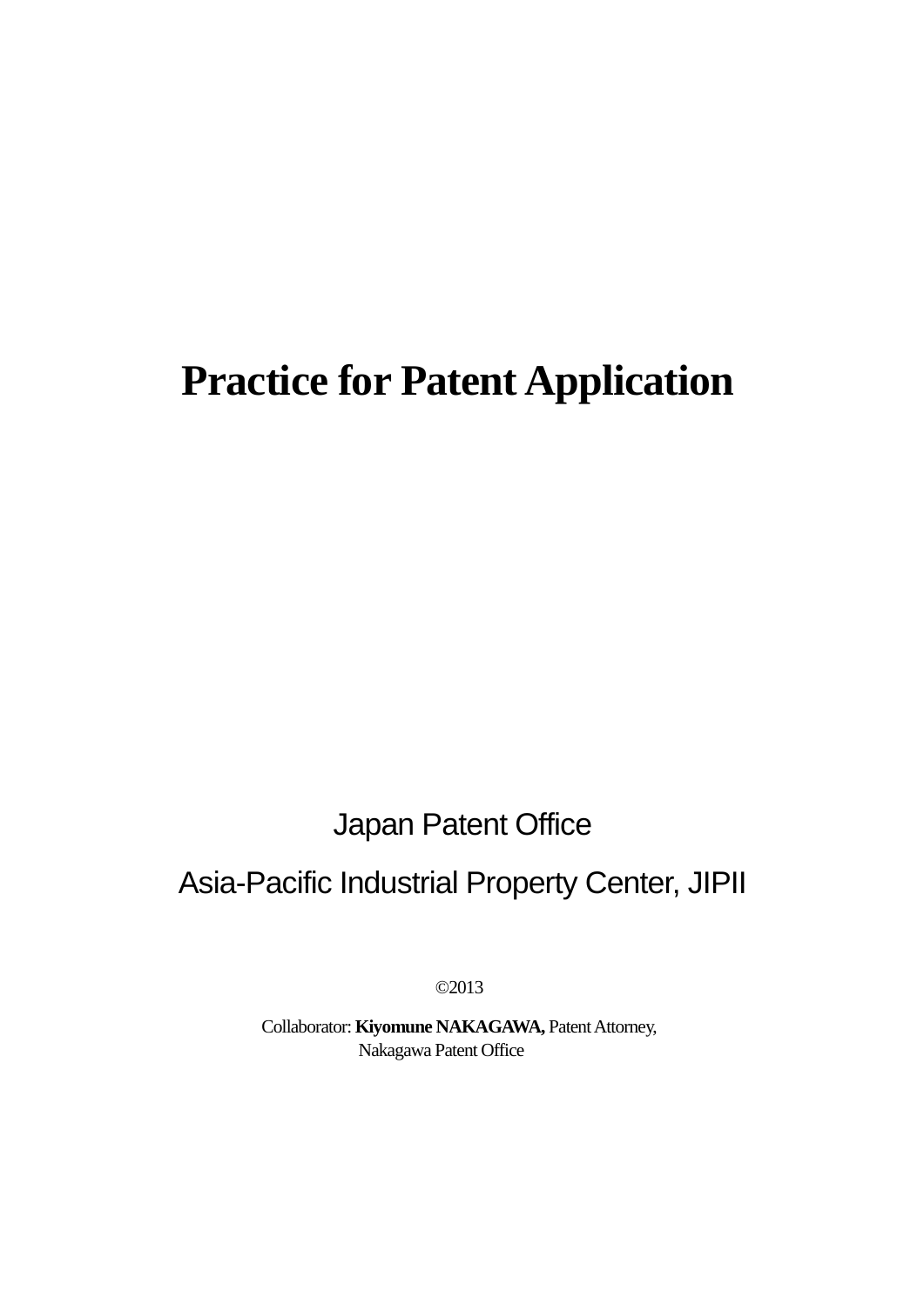### **CONTENTS**

| Page                                                                         |
|------------------------------------------------------------------------------|
|                                                                              |
|                                                                              |
|                                                                              |
|                                                                              |
| 4. Exception to lack of novelty of invention (Article 30)  4                 |
| 5. Procedures for a priority claim under the Paris Convention (Article 43)6  |
|                                                                              |
|                                                                              |
|                                                                              |
| II. Various Procedures Following the Filing of the Application 14            |
|                                                                              |
|                                                                              |
|                                                                              |
|                                                                              |
| 5. Patent applications based on utility model registration (Article 46-2) 25 |
|                                                                              |
| 7. Trial to appeal an examiner's decision of refusal (Article 121) 29        |
|                                                                              |
|                                                                              |
|                                                                              |
|                                                                              |
| 4. Principles concerning the effect of a patent right  33                    |
|                                                                              |
|                                                                              |
|                                                                              |
|                                                                              |
| 4. Doctrine of equivalents (Decision by the Supreme Court on February 24,    |
|                                                                              |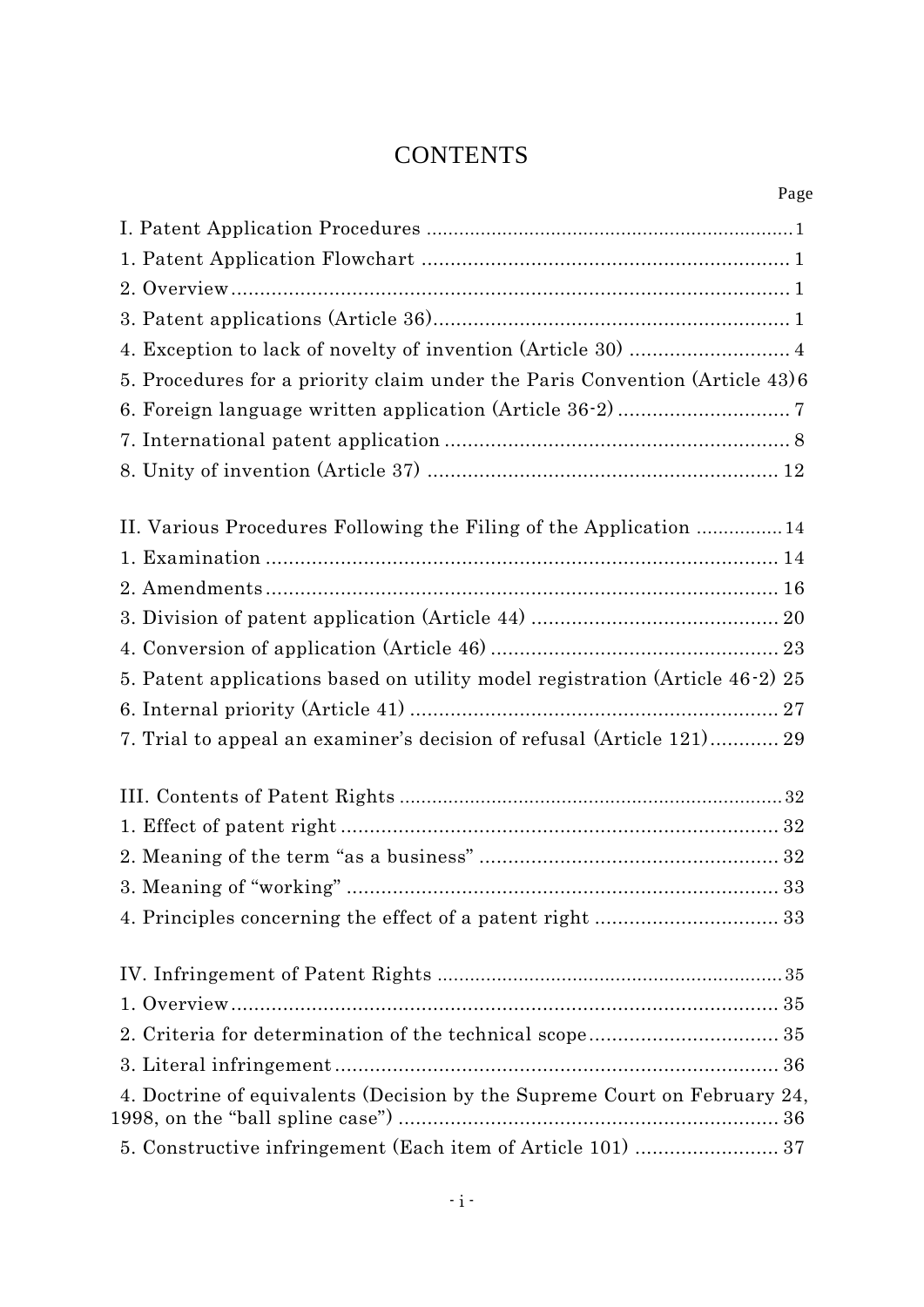| 1. Lapse due to the expiration of the duration of a patent right 41           |
|-------------------------------------------------------------------------------|
|                                                                               |
|                                                                               |
|                                                                               |
| 5. Lapse of patent right due to a final and binding trial decision for patent |
|                                                                               |
|                                                                               |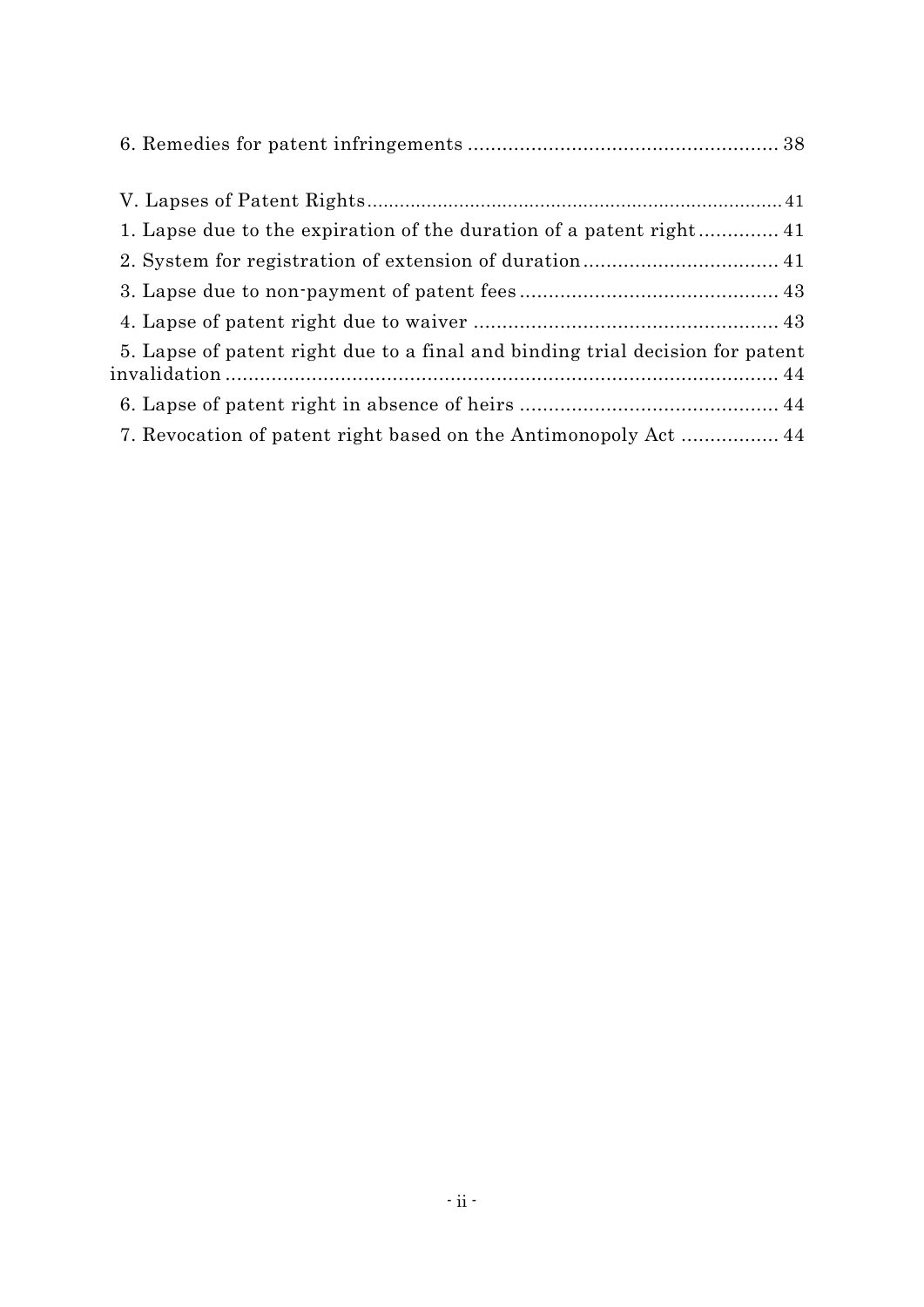#### **I. Patent Application Procedures**

#### 1. Patent Application Flowchart (Figure 1)



(Figure 1) Flowchart of patent application procedure

The figure above is a general flowchart showing the patent application procedures in Japan—from application to registration.

- 2. Overview
- 1) Principle of documentary proceeding (Article 1(1) of the Regulations under the Patent Act.)

In principle, patent application and other patent procedures under the Patent Act in Japan shall be in writing.

- 2) Working language (Article 2(1) of the Regulations under the Patent Act) In principle, documents shall be written in the Japanese language.
- 3. Patent applications (Article 36)
	- 1) Application documents (Article 36(2))

When filing a patent application, the applicant shall submit the following five documents: (1) Application form, (2) Description, (3) Scope of claims, (4) Required drawings, and (5) Abstract.

2) Application form (Article 36(1))

The "Application form" shall state the following two matters:

- (1) Name and domicile or residence of the applicant(s) for the patent
- (2) Name and domicile or residence of the inventor(s)
- 3) Description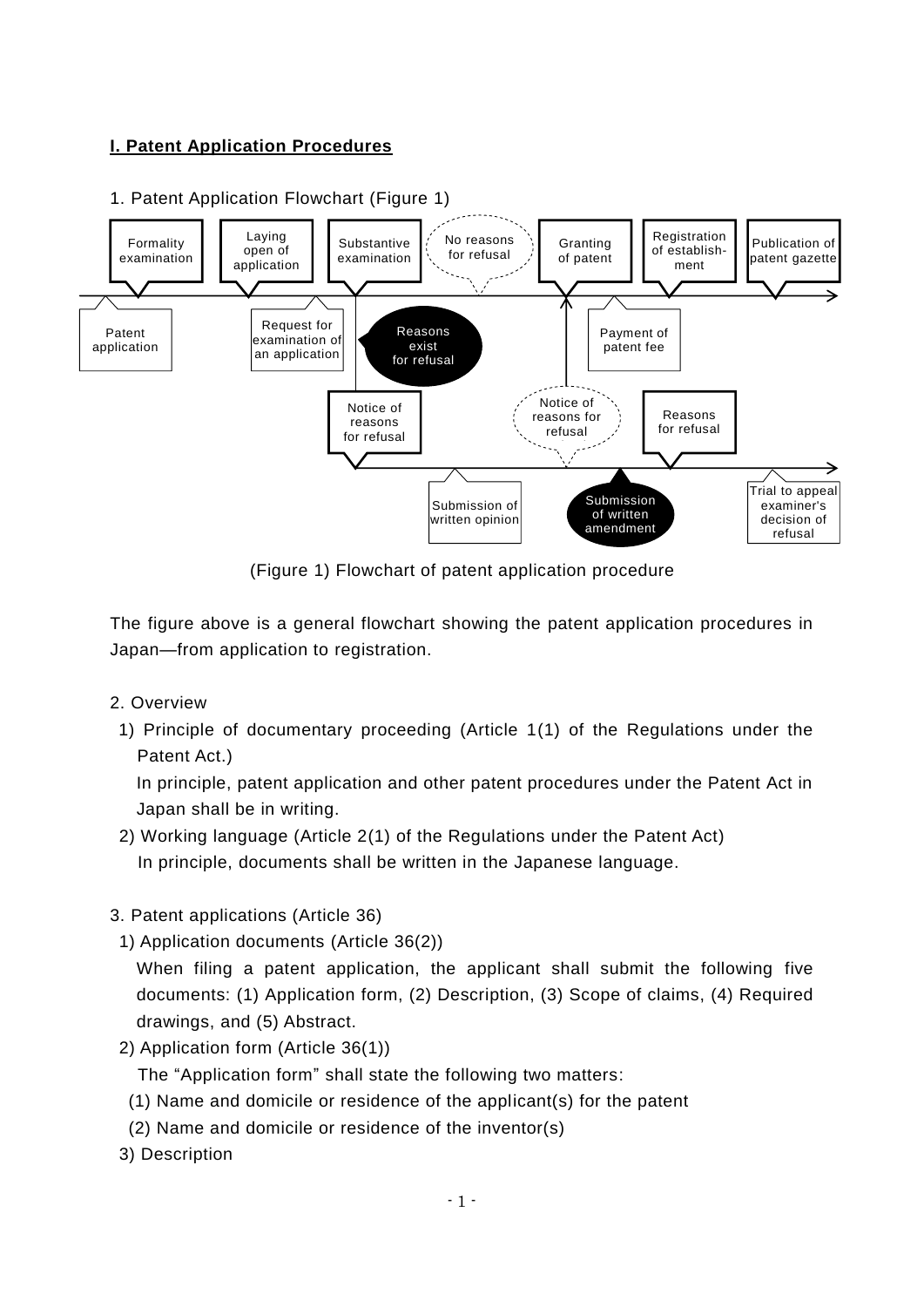(1) Role played by the description

The "description" is a written document serving as technical literature that discloses the contents of the invention for which the application is being filed.

(2) Matters to be stated in the description

The description shall state the following three matters: (Article 36(3))

- i) The title of the invention Example) "handkerchief" shall be stated in case of an invention concerning a handkerchief.
- ii) A brief explanation of the drawing(s) Example) [Figure 1] represents a front view of an handkerchief according to an embodiment of the present invention.
- iii) A detailed explanation of the invention
- (3) Description requirements for a detailed explanation of the invention (Article 36(4))
	- i) In accordance with the provision under Article 24-2 of the regulations under the Patent Act, the statement shall be clear and sufficient as to enable any person ordinarily skilled in the art  $(=$  person skilled in the art) to which the invention pertains to "work" the invention. (Article 36(4)(i))

Specifically, a "detailed explanation of the invention" shall be made by stating the problem to be solved by the invention and its solution, and other matters necessary for a person ordinarily skilled in the art to which the invention pertains, to understand the technical significance of the invention.

A. Case of a product invention

A statement shall be stated clearly and sufficiently as to enable a person skilled in the art to manufacture and use a product pertaining to the claimed invention.

Example) In the case of an invention pertaining to a handkerchief α, the statement shall be stated clearly and sufficiently as to enable a person skilled in the art to manufacture and utilize the handkerchief α.

B. Case of a process invention

A statement shall be stated clearly and sufficiently as to enable a person skilled in the art to use the process pertaining to the invention.

Example) In the case of an invention pertaining to a handkerchief sewing inspection process  $\beta$ , the statement shall be stated clearly and sufficiently as to enable a person skilled in the art to use it.

#### C. Case of a process invention for producing a product

A statement shall be stated clearly and sufficiently as to enable a person skilled in the art to produce a product utilizing the process.

Example) In the case of an invention pertaining to a process γ for producing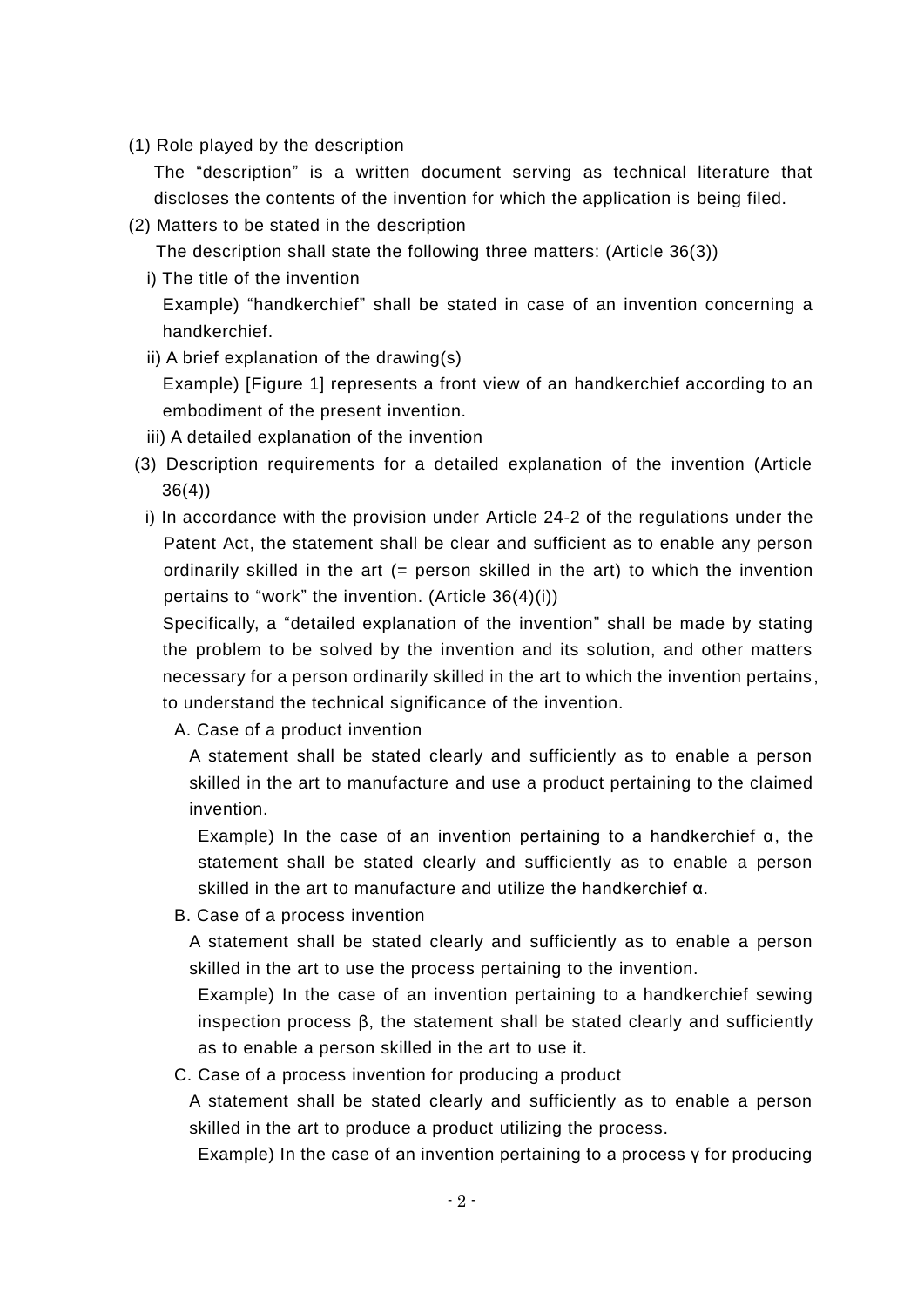a handkerchief, a statement shall be stated clearly and sufficiently as to enable a person skilled in the art to produce it.

ii) Where the person requesting the granting of a patent has knowledge of any invention(s) related to the claimed invention that has been known to the public through publication (publicly known invention through publication) at the time of filing of the patent application, a "detailed explanation of the invention" shall provide the source of the information concerning the invention(s) known to the public through publication, such as the name of the publication, etc. (Article 36(4)(ii))

Example) Where an applicant X files a patent application for an invention pertaining to a handkerchief α, and s/he knows the invention α' published in a magazine P that relates to invention α, s/he shall state the name of the publication in the detailed explanation of the invention.

4) Scope of claims

(1) Role played by the scope of claims

"Scope of claims" serves as a certificate of title defining the content of the patent right, and as a written document defining the subject of the examination concerning patent requirements at the Patent Office.

- (2) Purport of the scope of claims (Article 36(5))
	- i) The "scope of claims" shall state all matters deemed necessary to specify the invention for which the applicant requests the granting of a patent. (Former clause of article 36(5))

Example) Where applicant X of an invention  $\alpha$  pertaining to a handkerchief thinks that a, b, and c are all essential components of the invention, X shall state "a handkerchief  $\alpha$  consisting of a, b, and c" in the scope of claims.

ii) However, in the "scope of claims," an invention specified by a statement in one claim may be the same invention specified by a statement in another claim. (Latter clause of the article 36(5))

Example) An invention of a more specific concept pertaining to the following Claim 2 is included in an invention of a more generic concept pertaining to the Claim 1. Therefore, the inventions stated in Claims 1 and 2 are the same invention. In such case, the scope of claims may be stated as follows.

[Claim 1] front view of a polygonal handkerchief

[Claim 2] front view of a rectangular handkerchief

- (3) Description requirements for the scope of claims (Article 36(6))
	- i) The invention for which a patent is sought shall be stated in the "detailed explanation of the invention" of the description. (Article 36(6)(i))
	- ii) The invention for which a patent is sought shall be clear. (Article 36(6)(ii))
	- iii) The statement for each claim shall be concise. (Article 36(6)(iii))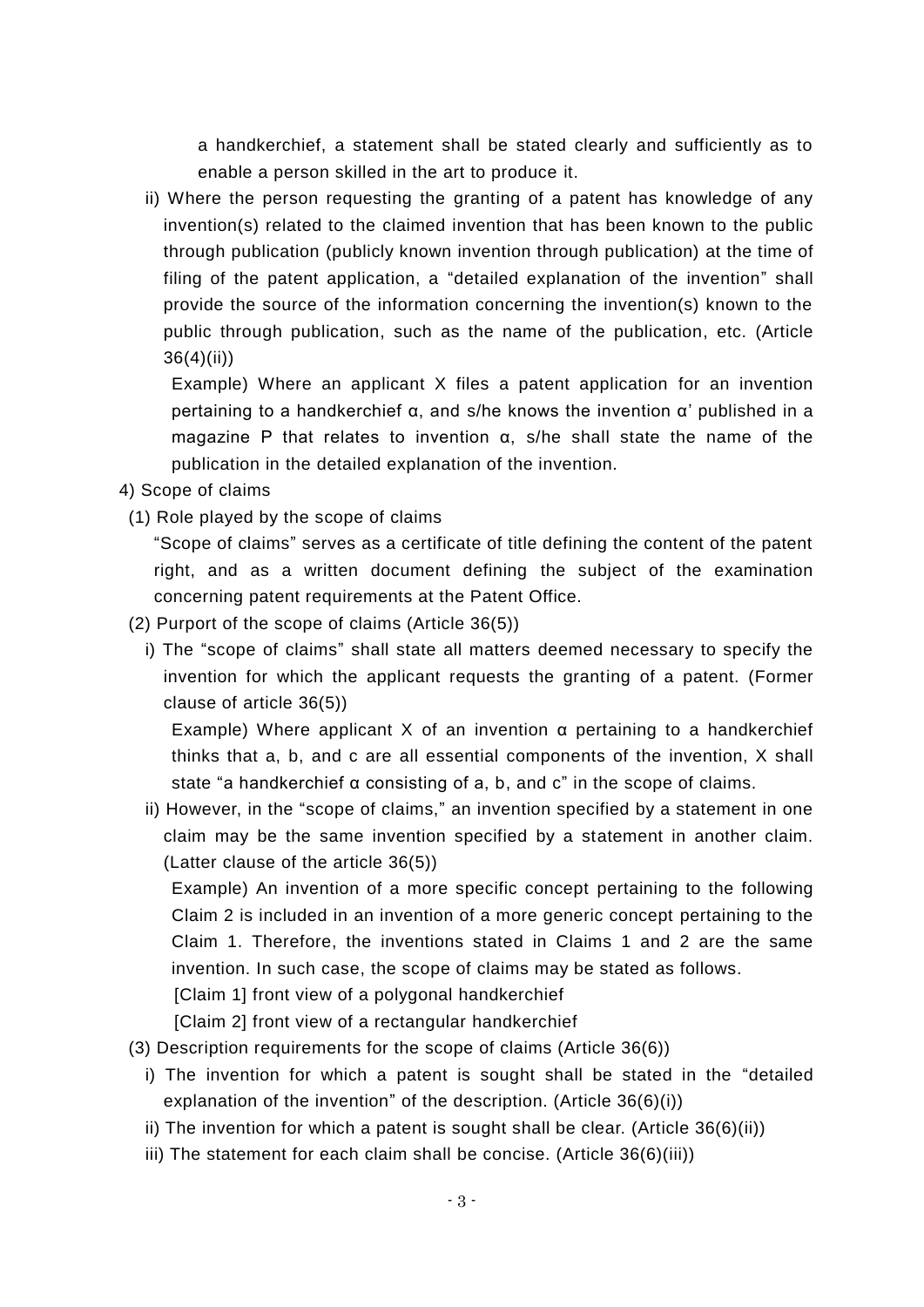- (4) The statement shall be composed in accordance with Ordinance of the Ministry of Economy, Trade and Industry. (Article 36(6)(iv) of the Patent Act, Article 24-3 of the Regulations under the Patent Act.)
	- i) For each claim, the statements shall start on a new line, with one number being assigned thereto.
	- ii) Claims shall be numbered consecutively.
	- iii) In the statements in a claim, reference to other claims shall be made by the numbers assigned thereto.
	- iv) When a claim refers to another claim, the claim shall not precede the claim to which it refers.

Example) Legitimate statements of the scope of claims that meet each requirement stated above shall be as follows:

[Claim 1] a handkerchief α

[Claim 2] a manufacturing device β for handkerchief α

5) Required drawings

Drawings shall be submitted where required when filing a patent application. Drawings only serve a supplementary function in facilitating the understanding of the technical contents of the invention for which a patent is sought. Therefore, they are not mandated in Japan as a document to be attached to an application form.

6) Abstract (Article36(7) of the Patent Act, Article 25-2 of the Regulations under the Patent Act)

The "abstract" shall state a summary of the invention disclosed in the description, scope of claims or drawings, and the number assigned to the drawing most appropriate to be published in the Patent Gazette (= representative drawing.)

- 4. Exception to lack of novelty of invention (Article 30)
- 1) Outline of the system

Essentially, a patent shall not be granted for an invention that has lost its novelty (each item of Article 20(1)), but an invention that satisfies certain requirements shall be deemed as not having lost its novelty. Such system is called an "exception to the lack of invention novelty."

2) Reasons for exception to lack of novelty

Exception to lack of novelty shall be applicable in the following two cases:

(1) An invention that has lost its novelty against the will of the applicant (Article 30(1))

"Against the will" applies to a case where an invention has lost its novelty even though an applicant had the intention to keep the invention secret. For example, in the case where an invention is stolen and disclosed by an industrial spy.

(2) An invention that has lost its novelty due to an applicant's own act (Article 30(2))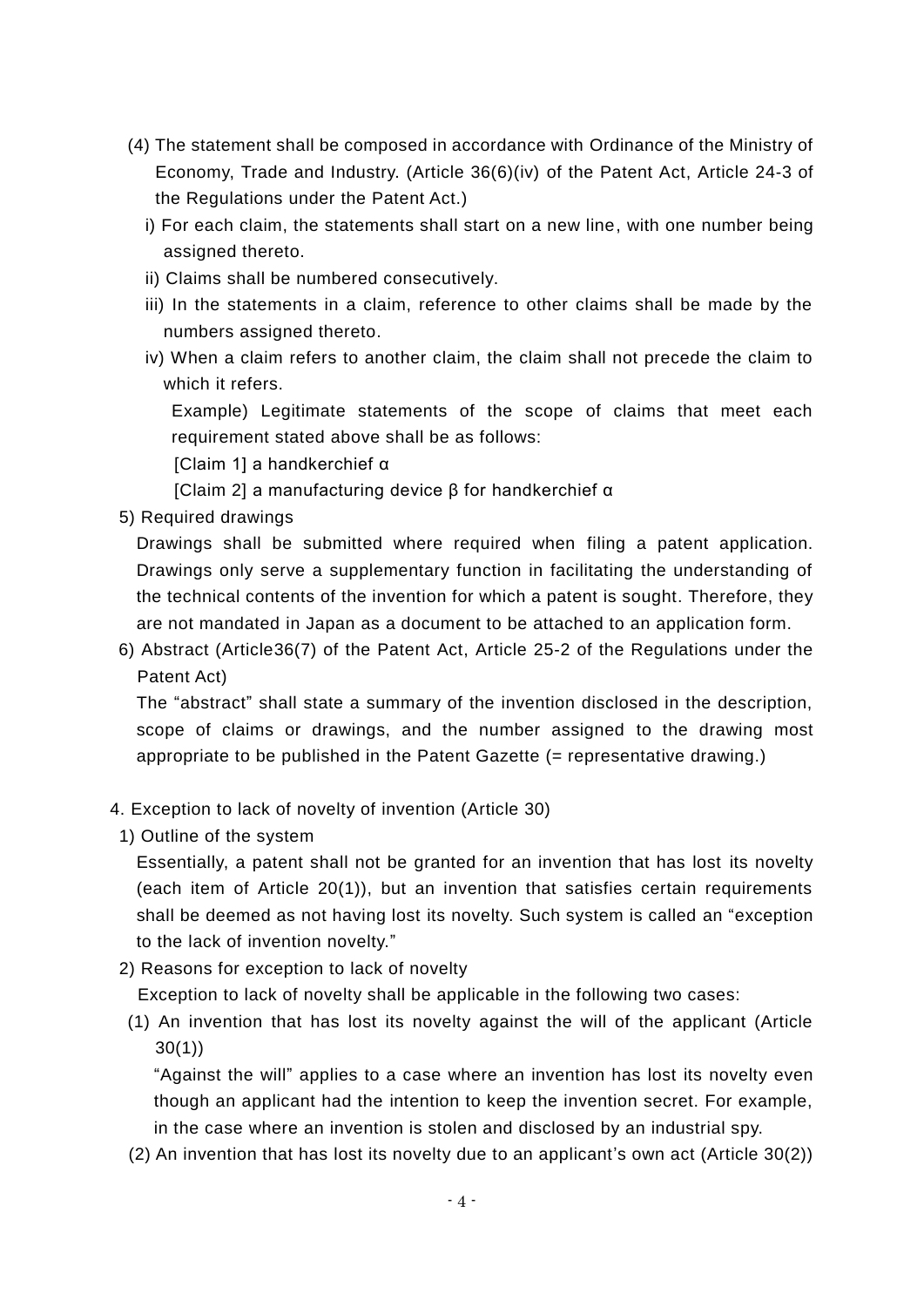In the case where an invention has lost its novelty due to the act of the person having the right to obtain a patent, this provision shall be applied exhaustively.

Such cases include inventions made public through the implementation of a test, a printed publication, the Internet, a presentation at an academic conference or a briefing session for investors, a display at an exhibition, or the production and distribution of a patented products.

However, this provision shall not be applicable where an invention has lost its novelty due to the publication of an application filed by a person having the right to obtain a patent in various domestic and foreign bulletins. (Statement in parentheses of Article 30(2))

For example, where X has filed an application A for an invention α, and the Patent Office has issued an unexamined patent publication pertaining to the application A, X cannot file an application B pursuant to Article 30 concerning the unexamined patent publication pertaining to the application A.

3) Persons to whom this provision is applicable

Article 30 is applicable to "persons having the right to obtain a patent"; that is, "inventors" and persons who "have succeeded to the right to obtain a patent" from the inventor.

4) Objective criteria

An invention that has lost its novelty and an invention for which a patent application is filed need not be identical. For example, where an invention α has lost its novelty, and an applicant files an application A pertaining to an invention β, Article 30 shall be applicable to invention α.

5) Time requirements (Article 30(1) and (2))

When seeking the application of Article 30, the application must be filed within six months from the date on which the invention lost its novelty, regardless of the reasons thereof.

6) Procedural requirements (Article 30(3))

Any person seeking the application of Article 30(2) shall submit a written request for the application of Article 30 to the Commissioner of the Patent Office at the time of filing the patent application, and a written certificate required for the application of Article 30 within thirty days from the date of filing the patent application.

However, the procedures above are not required when seeking the application of Article 30(1), since in many cases, it is deemed that the applicants themselves are unaware that the invention has lost its novelty against their will.

7) Legal effect (Article 30(1) and (2))

With the application of Article 30, an invention is deemed as not having lost its novelty.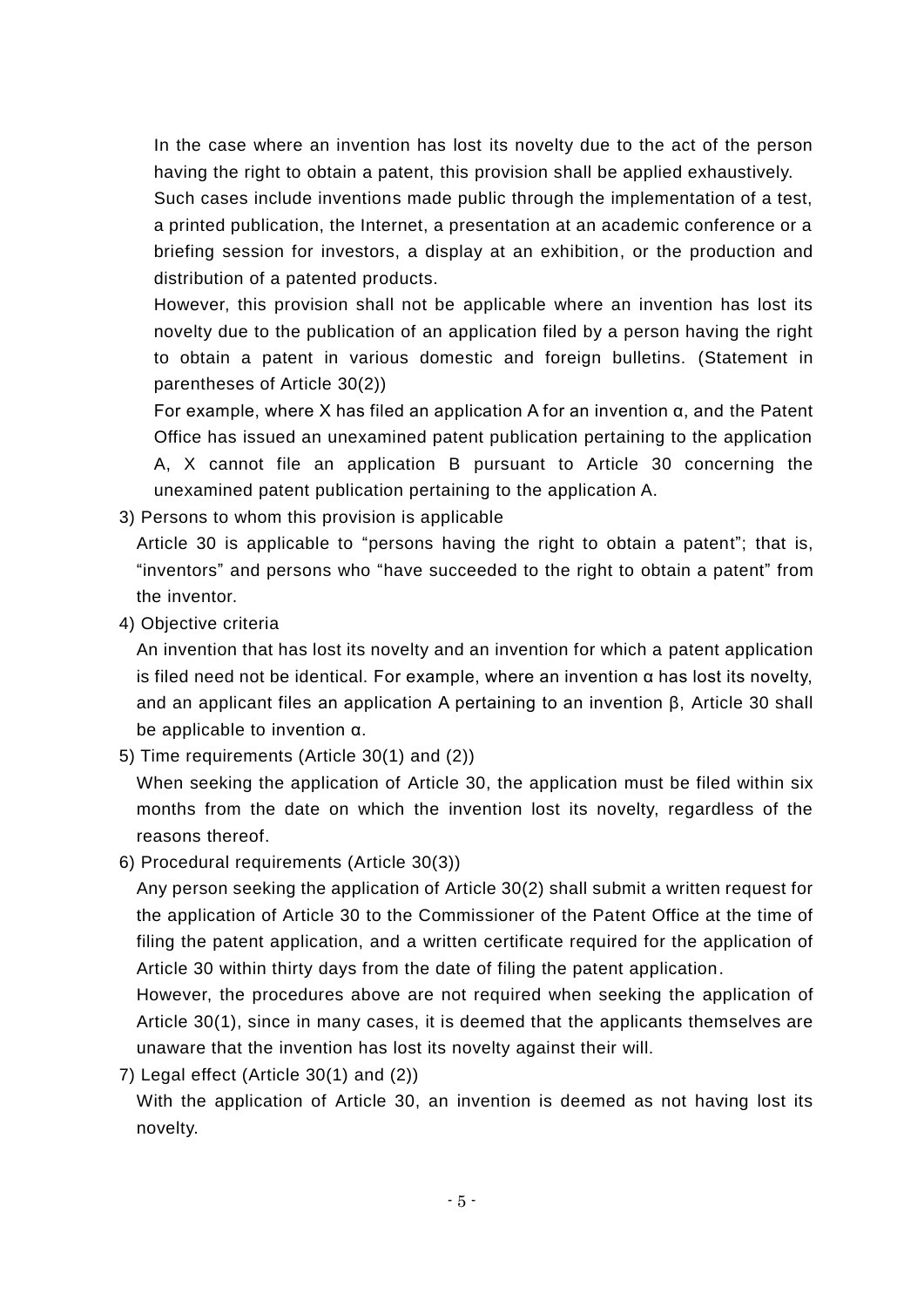- 5. Procedures for a priority claim under the Paris Convention (Article 43)
- 1) Submission of a written document stating a request for a priority claim under the Paris Convention (Article 43(1))

A person desiring to take advantage of the priority under the Paris Convention shall submit to the Commissioner of the Patent Office a document stating the following matters, along with the patent application. In practice, however, an applicant may simply state the following matters in the application form:

- (1) Statement of the request for a priority claim under the Paris Convention
- (2) Name of the country belonging to the Union of the Paris Convention where the first foreign application was made
- (3) Date of filing the first foreign application
- 2) Submission of a written document required for the priority claim, etc. (Article 23(2) and (3))

In principle, a person who has made a declaration of priority under the Paris Convention shall submit to the Commissioner of the Patent Office a written document required for the priority claim within one year and four months from the date of first filing.

In principle, s/he shall also submit to the Commissioner of the Patent Office a written document stating the filing number of the first foreign application, along with the documentation required for the priority claim.

3) Effect where a document required for the priority claim is not submitted (Article 43(4))

Where a person who has made a declaration of priority fails to submit the documents specified above, the said priority claim shall lose its effect.

However, the patent application itself is effective and still pending before the Patent Office. Also, a patent application shall not be rejected on the grounds that the document required for a priority claim has not been submitted. (Article 4D(4) of the Paris Convention)

4) Exchange of data included in the documents required for a priority claim (Article 43(5))

Where a person makes a declaration of priority under the Paris Convention based on an application filed in a country that can exchange data included in the documents required for a priority claim with Japan, the documents required for a priority claim shall be deemed to have been submitted by the submission of the document stating information including the filing number of the first foreign application within one year and four months from the date of filing the first foreign application.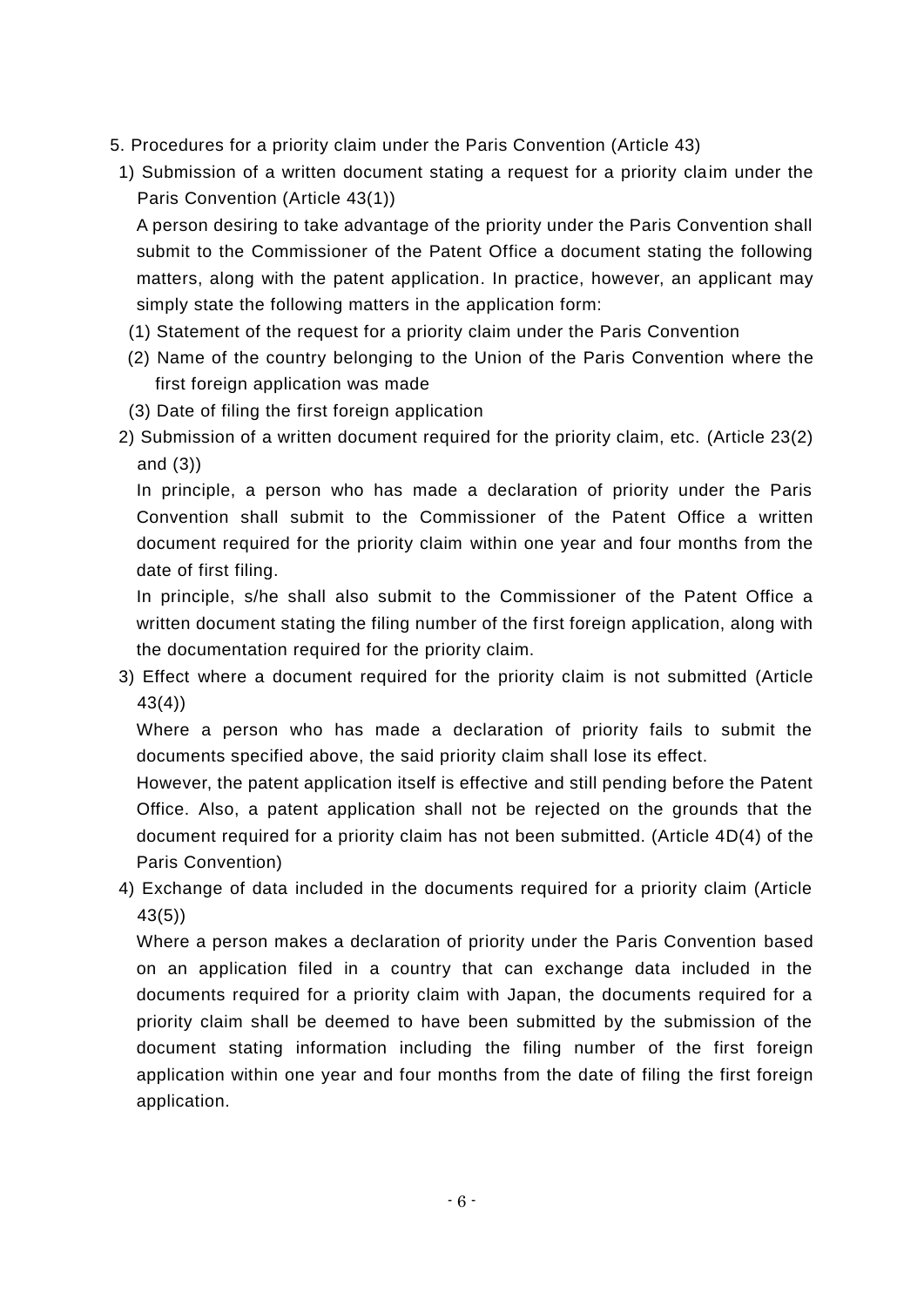- 6. Foreign language written application (Article 36-2)
	- 1) Outline of the system

In principle, the "Foreign language written application" system allows a patent application through the submission of information including a description written in a foreign language specified under article 25-4 of the Regulations under the Patent Act (= English,) instead of the description written in Japanese.

- 2) Handling of a foreign language written application (Article 36-2(1))
	- (1) Application form

The application form shall be written in Japanese even in case of a foreign language application.

(2) Foreign language documents

Explanations included in the description, the scope of claims or drawing(s) (where required) may be written in English, and are known as "foreign language documents."

(3) Foreign language abstract

The abstract can be written in English, and is known as a "foreign language abstract."

3) Time limit for the submission of the translation (Article 36-2(2))

However, the applicant for a foreign language written application shall, in principle, submit Japanese translations within one year and two months from the date of filing.

- 4) Handling of a foreign language written application where the translation is not submitted
- (1) Where the translations of the description and the scope of claims are not submitted (Article 36-2(3))

Where the applicant of a foreign language written application does not submit the translations of foreign language documents (the description and the scope of claims), the patent application shall be deemed to have been withdrawn.

(2) Where the translation of the descriptive texts included in the drawings is not submitted

Where the applicant of a foreign language written application does not submit the translation of foreign language documents (descriptive texts included in the required drawings), the drawing(s) of the patent application shall be deemed never to have been submitted.

(3) Where the translation of the abstract is not submitted

Where the applicant of a foreign language written application does not submit the translation of the foreign language abstract, the Commissioner of the Patent Office shall issue a procedure amendment order (Article(3)(ii).) Where the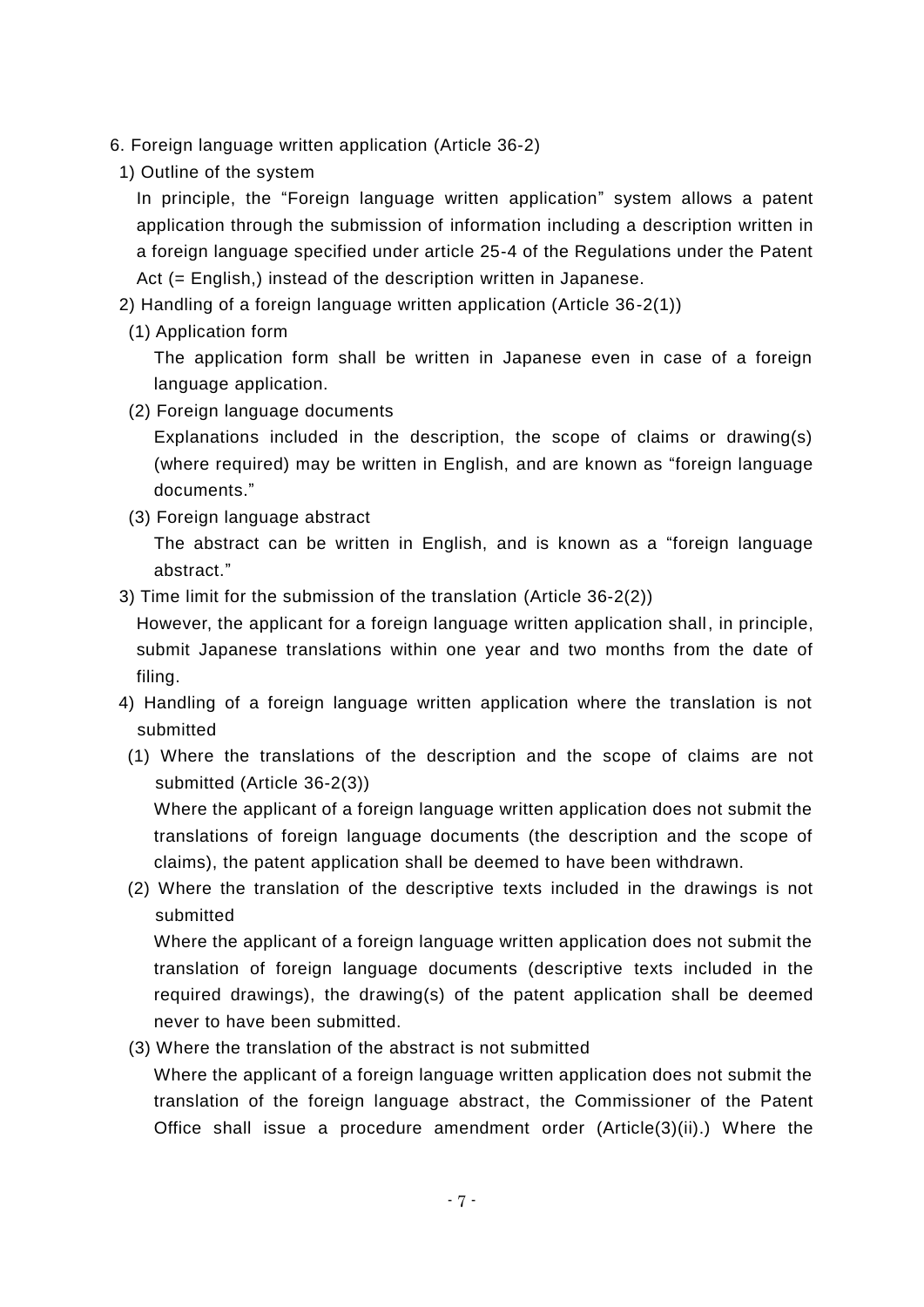translation of the foreign language abstract is still not submitted, the patent application shall be withdrawn. (Article 18(1))

5) Legal effect of a foreign language written application (Article 36-2(6))

The translations shall be deemed to be the description, scope of claims, required drawings, and the abstract of a normal patent application.

Therefore, the contents stated in the translation shall be the basis on which the contents of the patent right are defined, and become the subject of examination at the Patent Office.

#### 7. International patent application

- 1) Requirements for international patent applications (Article 184-3(1) and (2)) A patent application shall meet the following three requirements in order to be handled as an "international patent application" in Japan.
- (1) It is an international application to which the international application date is accorded based on provisions under the Patent Cooperation Treaty (herein after referred to as "PCT").
- (2) It is an international application that specifies Japan as one of the designated states regulated under Article 4(1)(ii) of the PCT.
- (3) It is a patent application

Example) Where X has filed an international application A on July 1, 2013 to the United States Patent and Trademark Office (USPTO) specifying Japan as one of the designated states, and USPTO, the receiving office, has accorded the date of receipt of the international application A as the international filing date, the international application A shall be handled as the international patent application A' in Japan

2) Handling of an international patent application (Article 184-3(1))

An international patent application shall be deemed to be a patent application filed in Japan on the international application date.

Example) In the example above, the international patent application A' filed by X shall be deemed to be a patent application filed in Japan on July 1, 2013.

3) Types of international patent applications

There are two types of international patent applications: those filed in a foreign language (patent applications in a foreign language) (Article 184-4(1)), and those filed in the Japanese language (patent applications in the Japanese language) (Article 184-6(2)).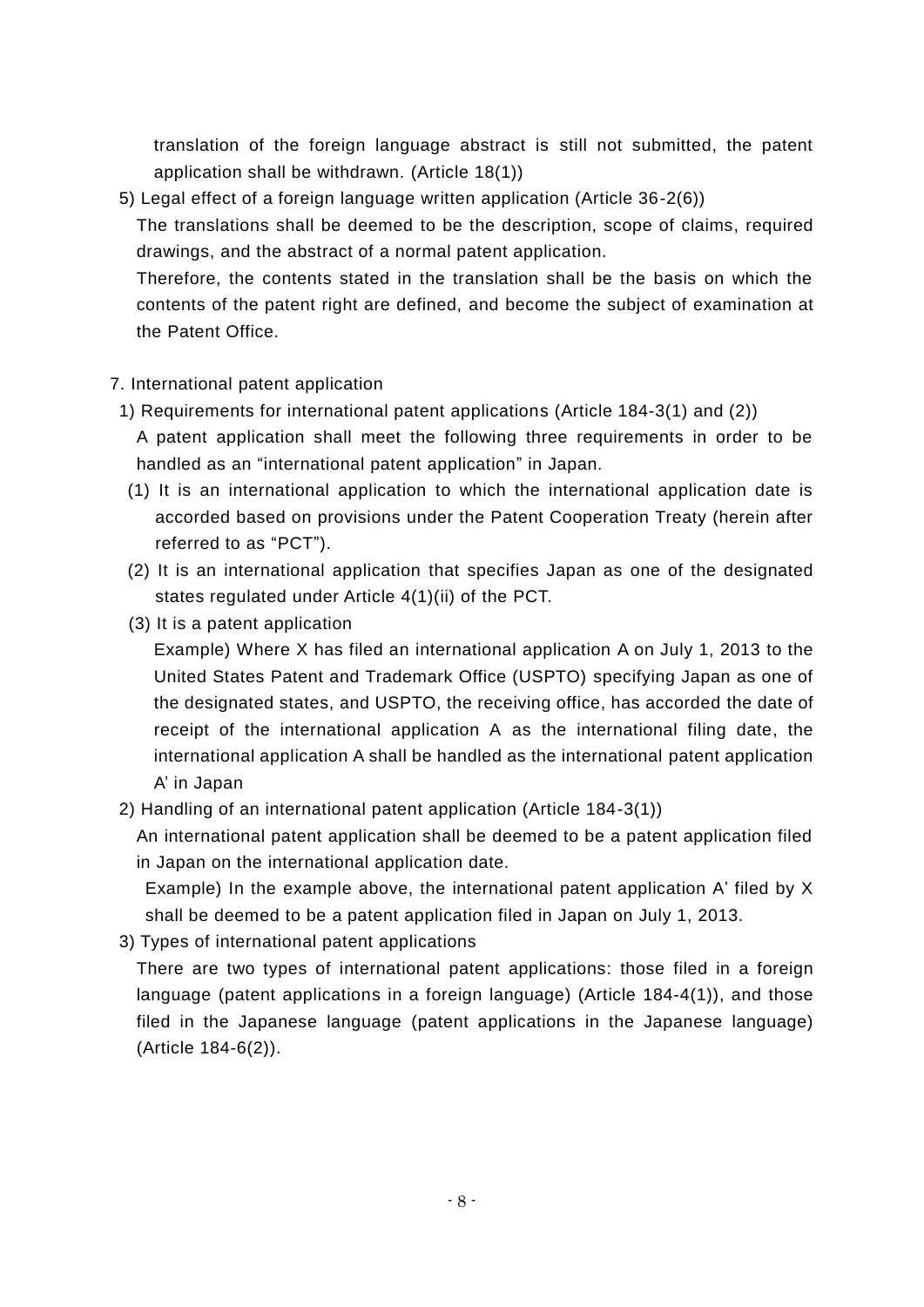4) The time limit for the submission of national documents and the national processing standard time (Figure 2)



(Figure 2) Time limit for the submission of domestic documents/ special time limit for the submission of translations

- (1) National documents (Article 184-5(1))
	- i) Matters stated in the national documents

The following three matters shall be stated in the national documents:

- A. Name and domicile or residence of the applicant
- B. Name and domicile or residence of the inventor
- C. Matters as provided by Ordinance of the Ministry of Economy, Trade and Industry, including the international application number
- ii) Time limit for the submission of national documents

National documents shall be submitted within the time limit for the submission of national documents

- iii) Applications for which the submission of national documents is required All international patent applications require the submission of national documents. Therefore, submission of national documents is required regardless of whether it is a foreign language application or a Japanese application.
- (2) The time limit for the submission of national documents (Article 184-4(1)) The "time limit for the submission of national documents" means a period of two years and six months from the priority date specified under Article 2 (xi) of the PCT.
- (3) The time limit for the submission of translations (statement in parentheses in Article 184-4(1))

Where national documents are submitted during the period from two months before the expiration of the time limit for the submission of national documents to the expiry date thereof, the two months from the date of submission of the national documents shall be approved as the "special time limit for the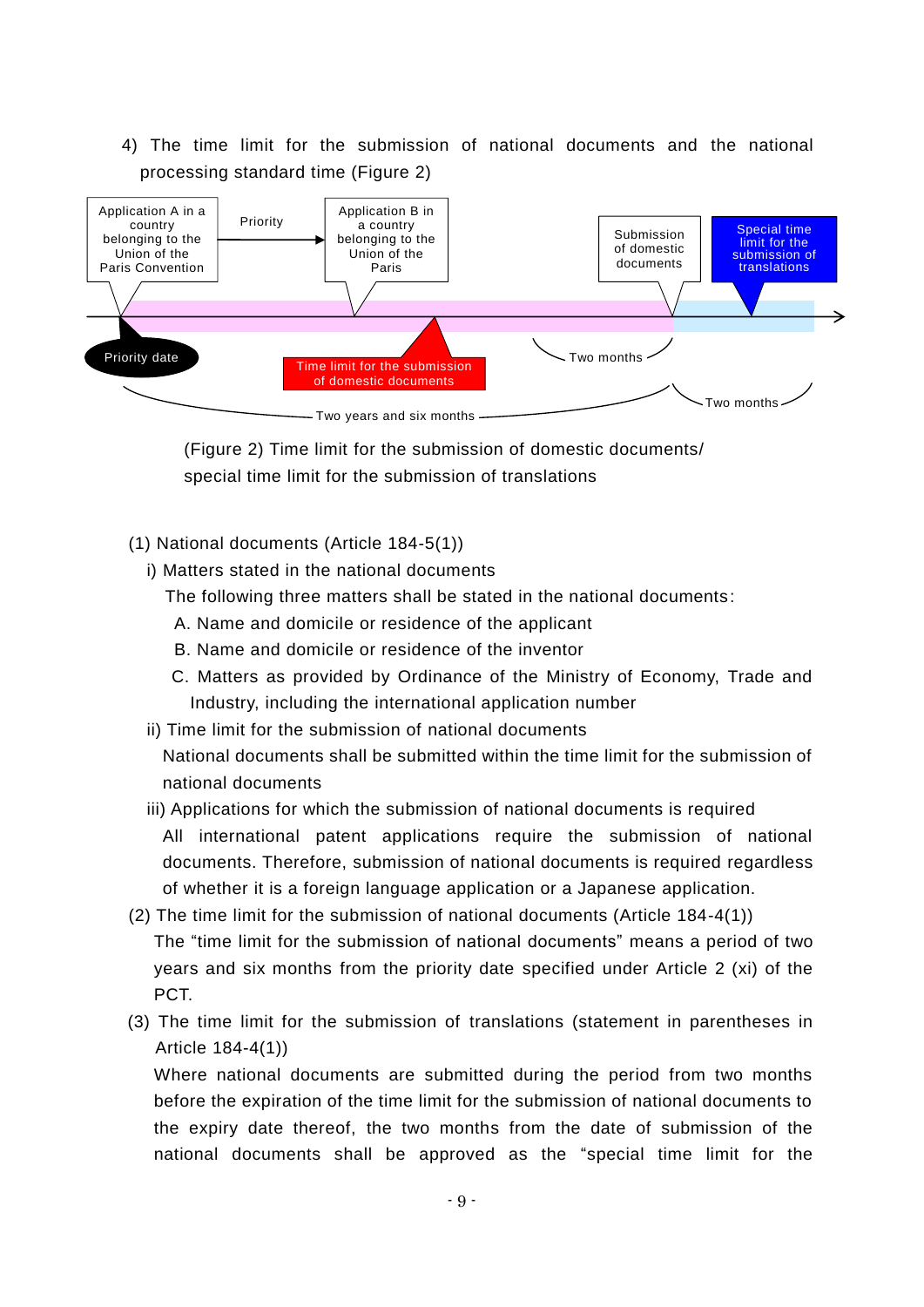submission of translations."

(4) National processing standard time (Article 184-4(6))

The national processing standard time refers to the following three timings:

- i) When the time limit for the submission of national documents expires
- ii) When the special time limit for the submission of translations expires (in case where such special time limits exist)
- iii) At the time of requesting where the applicant requests the examination of the application within the time limit for the submission of national documents or the special time limit for the submission of translations
- 5) National phase entry procedures
- (1) National phase entry procedures for a patent application in Japanese language (Article 184-5)
	- i) Contents of national phase entry procedures

When filing a national phase entry application, an applicant of a patent application in the Japanese language shall undertake the following two procedures within the time limit for the submission of national documents:

- A. Submission of national documents
- B. Payment of fees (¥15,000)
- ii) Handling of cases where an applicant fails to undertake procedures for the national phase entry application (Article 184-5(2) and (3))

Where an applicant of a patent application in the Japanese language fails to submit the national documents or pay the fees, the Commissioner of the Patent Office may issue a procedure amendment order. Where the applicant does not adequately respond to the procedure amendment order, the Commissioner of the Patent Office may dismiss the international patent application.

- (2) In the case of patent applications in a foreign language (Article 184-4, 184-5)
	- i) Contents of the national phase entry procedures

When filing a national phase entry application, an applicant of a patent application in a foreign language shall undertake the following three procedures:

- A. Submission of national documents
- B. Payment of fees (¥15,000)
- C. Submission of Japanese translations of documents including the description
- ii) Handling of cases where the national documents are not submitted, or the fees are not paid (Article 184-5(2) and (3))

Where the applicant of a patent application in a foreign language fails to submit the national documents or pay the fees within the time limit for the submission of national documents, the Commissioner of the Patent Office may issue a procedure amendment order. Where the applicant does not adequately, the Commissioner of the Patent Office may dismiss the international patent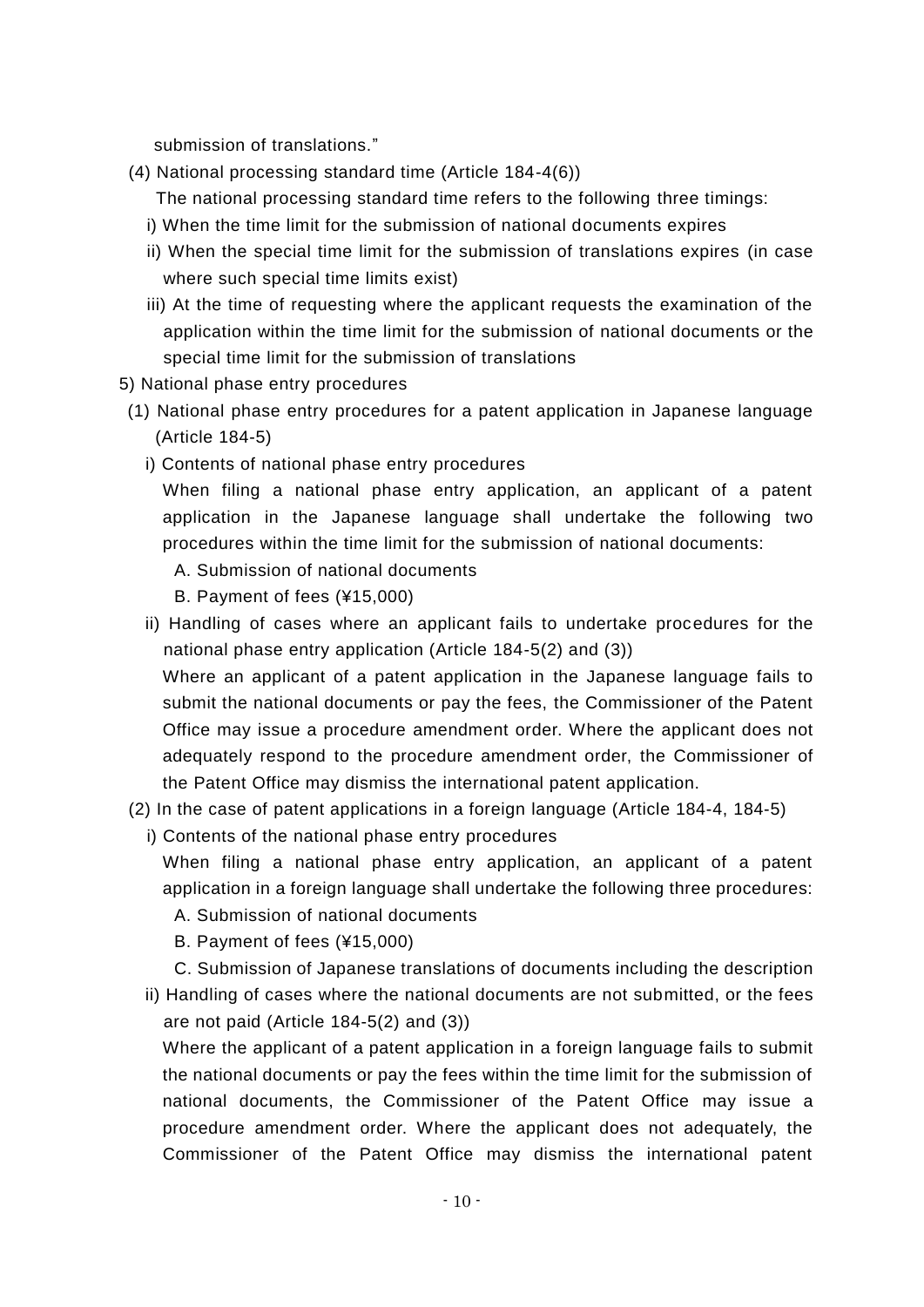application.

iii) Translations to be submitted (Article 184-4(1))

An applicant of a patent application in a foreign language shall submit Japanese translations of the description, scope of claims, drawings (the descriptive texts in such drawings only), and the abstract.

That is, s/he does not need to submit Japanese translations of the application form and drawings (diagram parts excluding the descriptive texts in such drawings).

iv) Time limit for the submission of translations (Article 184-4(1))

An applicant of a patent application in a foreign language shall, in principle, submit Japanese translations of documents including the description within the time limit for the submission of the national documents above.

- v) Handling of cases where translations are not submitted
	- A. Handling of the description and scope of claims (Article 184-4(3))

Where an applicant of a patent application in a foreign language does not submit translations pertaining to the description and scope of claims, the international patent application shall be deemed to have been withdrawn.

B. Handling of the descriptive texts in drawings

Where an applicant of a patent application in a foreign language does not submit translations pertaining to the descriptive texts in drawings, the descriptive texts shall be deemed never to have existed.

C. Handling of the draft (Article 184-5(2)(3))

Where an applicant of a patent application in a foreign language does not submit translations pertaining to the draft, the Commissioner of the Patent Office may issue a procedure amendment order. Where the applicant does not adequately respond, the Commissioner of the Patent Office may dismiss the international patent application.

| Application in Japanese                                     | Application in a foreign language                                               | Normal patent<br>application |
|-------------------------------------------------------------|---------------------------------------------------------------------------------|------------------------------|
| Application form as of the international application date   | Application form                                                                |                              |
| Description as of the<br>international application date     | Translation of description as of<br>the international application date          | Description                  |
| Scope of claims as of the<br>international application date | Translation of scope of claims as of<br>the international application date      | Scope of claims              |
| Drawings as of the<br>international application date        | Translation of drawings as of the<br>Drawings<br>international application date |                              |
| Draft                                                       | Translation of draft<br>Draft                                                   |                              |

6) Effect of application form, etc. (Article 184-6) (figure 3)

(Figure 3) Handling of various documents relating to international patent applications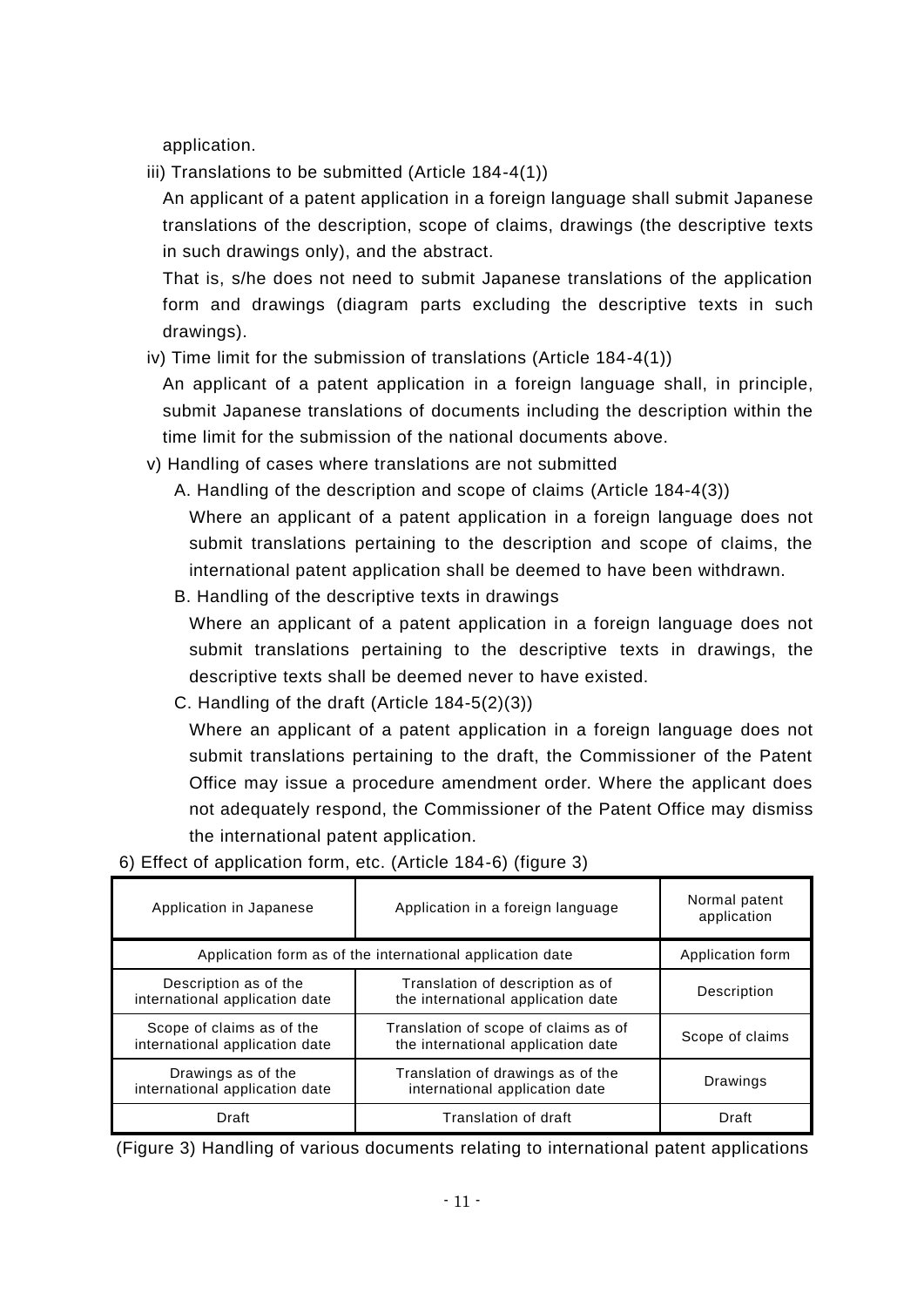- (1) In the case of patent applications in the Japanese language
	- In the case of a patent application in Japanese language, the description as of the international application date shall be handled as it is for a description for a normal national application in Japan.
- (2) In the case of patent applications in a foreign language In the case of a patent application in a foreign language, documents including the translations of the description as of the international application date shall be handled as those for normal national applications in Japan.
- (3) Handling of the application form

However, an application form as of the international application date shall be positioned as an application form of a normal national application, regardless of whether it is an application in a foreign language or a Japanese application.

- 8. Unity of invention (Article 37)
	- 1) Contents of the provision

Two or more inventions may be the subject of a single patent application in the same application, provided that these inventions are of a "group of inventions" recognized as fulfilling the requirements of the "unity of invention."

In order to fulfill the requirements of "unity of invention," two or more inventions must have a "technical relationship" among them, as specified under Article 25-8 of the Regulations under the Patent Act.

2) Subjects of Examination for Unity of Invention

Whether or not the requirements of a unity of invention are fulfilled shall be judged by examining inventions described in the scope of claims.

In principle, whether or not the requirements of unity of invention are fulfilled shall be judged by a technical relationship among the inventions described in the claims. However, in the case where it is expressed by alternatives in a claim, an examination concerning whether or not the requirements of unity of invention are fulfilled shall be carried out with respect to relationships among the alternatives.

Example) Where element a cannot be said to be a special technical feature, the following cases shall be handled as lacking in unity of invention:

- 1) [Claim 1]  $a + b$  [Claim 2]  $a + c$
- 2) [Claim 1]  $a + (b)$  or c)
- 3) Examples that satisfy the requirements of unity of invention:
- (1) Where two or more inventions have the same special technical feature
	- Example) [Claim 1] Polymeric compound A
		- [Claim 2] A food packaging container composed of polymeric compound A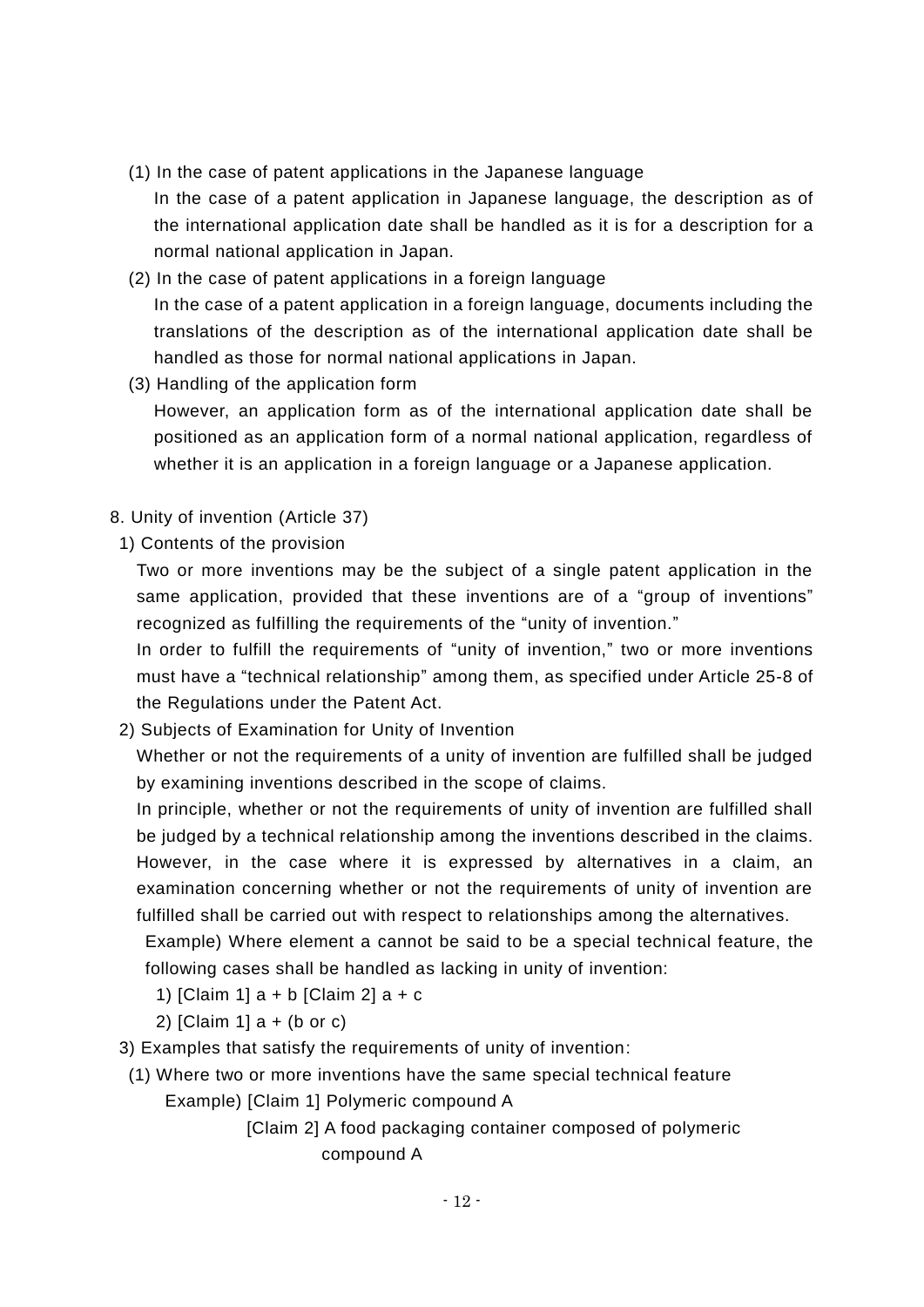- (2) Where two or more inventions have corresponding special technical features
	- Example) [Claim 1] Conductive ceramics made by adding titanium carbide in silicon nitride
		- [Claim 2] Conductive ceramics made by adding titanium nitride in silicon nitride
- (3) Where inventions have a specific relationship
	- Example) Product and method of producing it, product and machine, etc. for producing it
		- [Claim 1] A titanium alloy A
		- [Claim 2] A method for producing titanium alloy A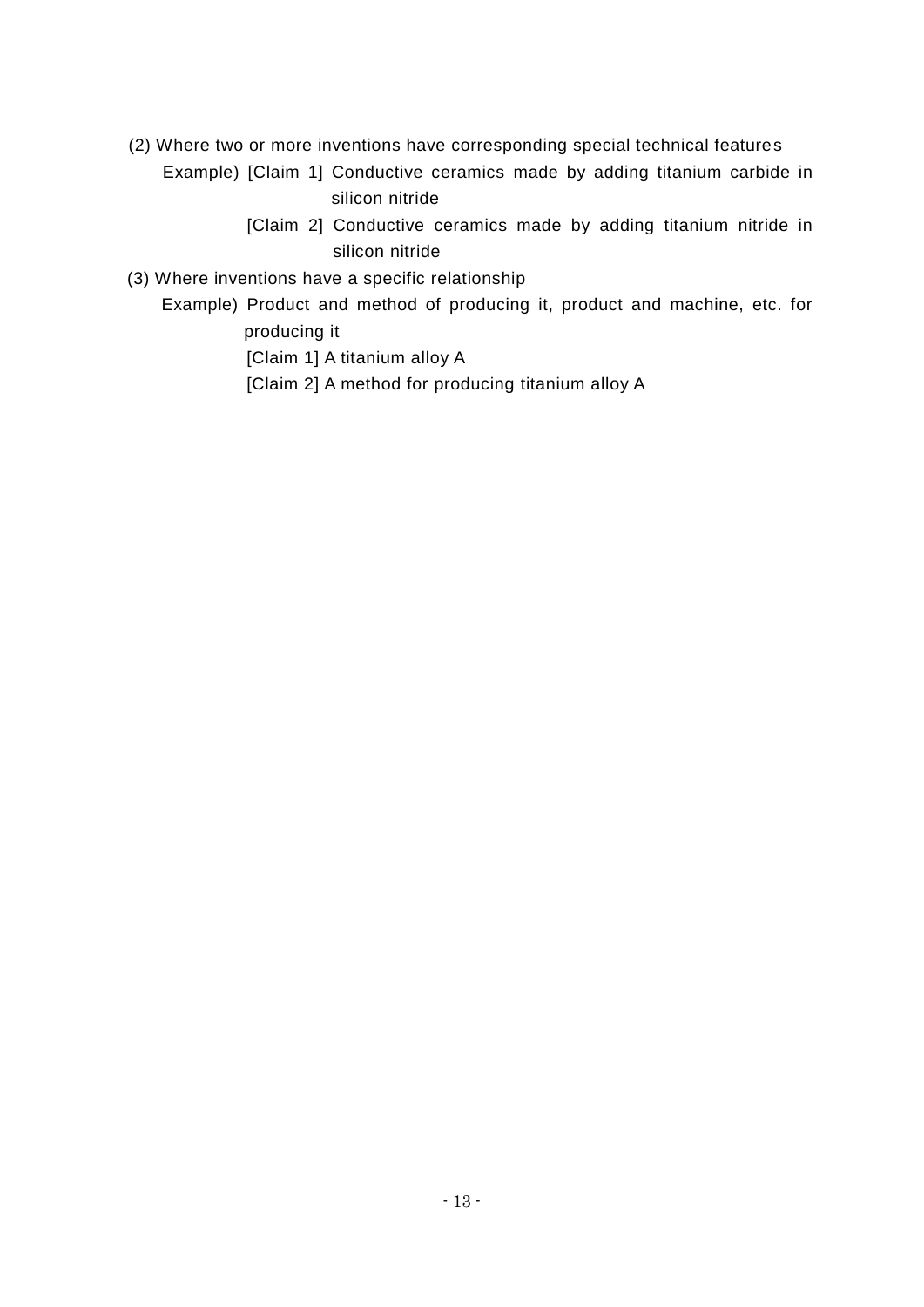#### **II. Various Procedures Following the Filing of the Application**

- 1. Examination
	- 1) Types of examinations

There are two main types of examinations pertaining to a patent application in Japan: the "formality examination" and the "substantive examination."

- 2) Formality examination
	- (1) Examination timing

The formality examination is conducted immediately after the filing of the application.

- (2) Person who conducts the examination:
	- The formality examination is conducted by the Commissioner of the Patent Office.
- (3) Subjects of examination:

The formality examination concerns the procedural requirements and formal requirements pertaining to patent applications.

- (4) Handling of requirement violations
	- i) In the case of minor violations

Example) Where a seal is not affixed on the document where required The Commissioner of the Patent Office shall require an applicant to amend a procedure (Article 17(3).) The Commissioner of the Patent Office may dismiss the procedures where an applicant fails to make an amendment (Article 18(1).)

- ii) In the case of major violations that are not amendable Example) Where the scope of claims is not attached to a patent application. After giving the applicant an opportunity to submit a document stating an explanation (Article 18-2(2)), the commissioner of the Patent Office shall dismiss the procedure (Article 18-2(1).)
- 3) Substantive examination
- (1) Examination timing (Article 48(2))

The substantive examination shall be initiated after the filing of a request for examination.

(2) Persons who may file a request for the examination of an application (Article48-3(1))

Any person, not only applicants, may file a request for the examination of an application. (Article 48-3(1))

- (3) Timing of a request for the examination of an application (Article 48-3(1)) In principle, a request for the examination of an application shall be filed within three years from the filing date of the patent application.
- (4) Withdrawal of a request for the examination of an application (Article 48-3(3)) A request for the examination of a patent application may not be withdrawn.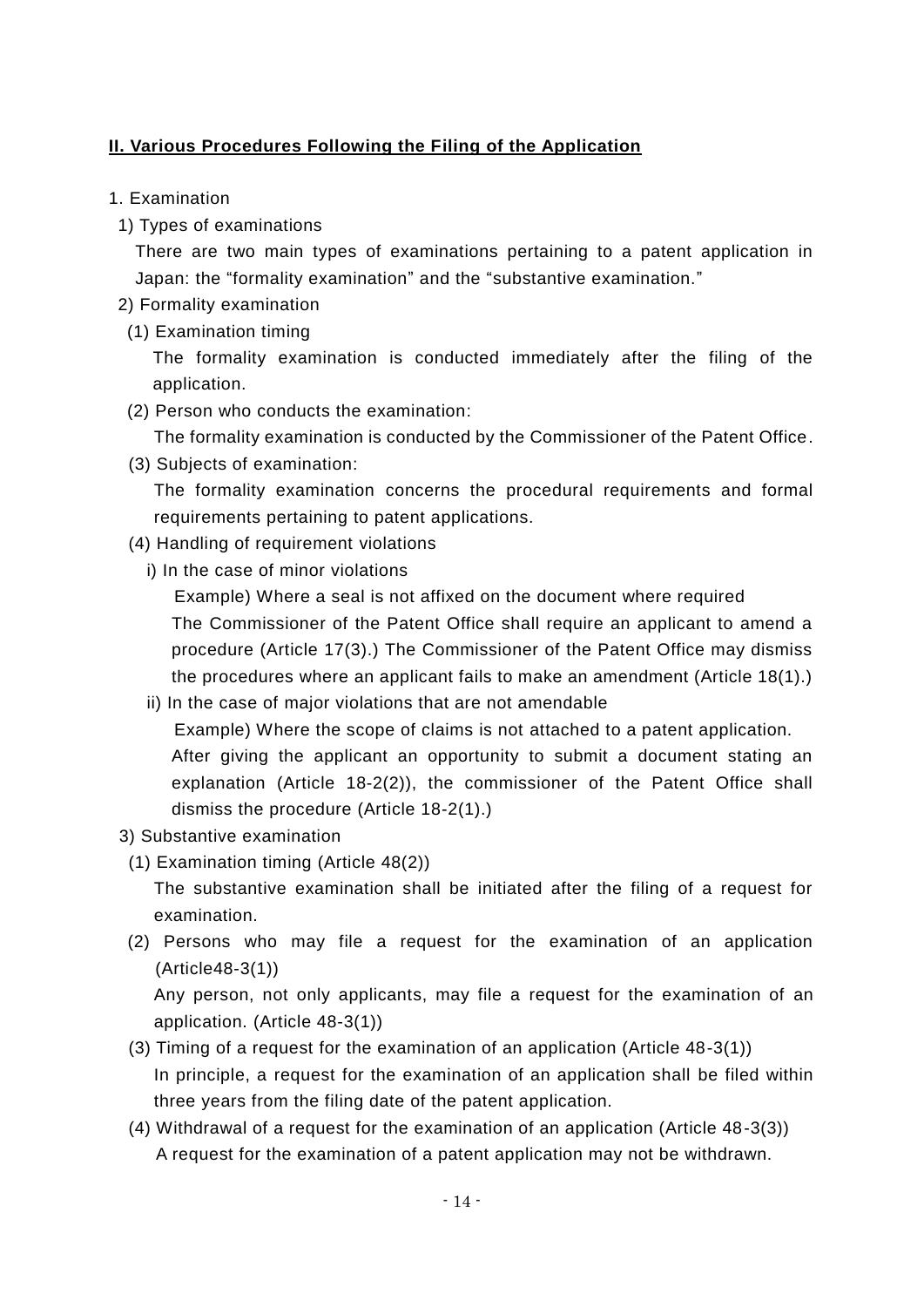However, even in the case where a request for the examination of a patent application has been filed, the patent application itself may be withdrawn.

(5) Handling of cases where a request for the examination of an application is not filed (Article 48-3(4))

Where a request for the examination of an application is not filed, the patent application shall be deemed to have been withdrawn, and the patent shall therefore not be granted.

- (6) Person who conducts the substantive examination (Article 47) The substantive examination shall be conducted by an "examiner" of the Patent Office.
- (7) Subjects of the substantive examination

Subjects of the substantive examination concern the substantive requirements (patentability requirements), such as industrial applicability, novelty, and inventive step.



4) Notice of reasons for refusal (Article 50) (figure 4)

(Figure 4) First and final notices of reasons for refusal

"Notice of reasons for refusal" aims to give the applicant an opportunity to submit a written opinion where the examiner finds reasons for refusal for the patent application, as well as to give the examiner an opportunity to reexamine the application on the basis of the written opinion submitted by the applicant.

There are two types of notice of reasons for refusal: "First notice of reasons for refusal" and "Final notice of reasons for refusal."

The "First notice of reasons for refusal" is the first-time notice for an applicant that points out the reasons for refusal.

The "Final notice of reasons for refusal" notifies only the reasons for refusal necessitated by an amendment made in response to "the first notice of reasons for refusal."

5) Final decision

The "final decision" is the conclusion made by an examiner on the substantive examination conducted by him/herself.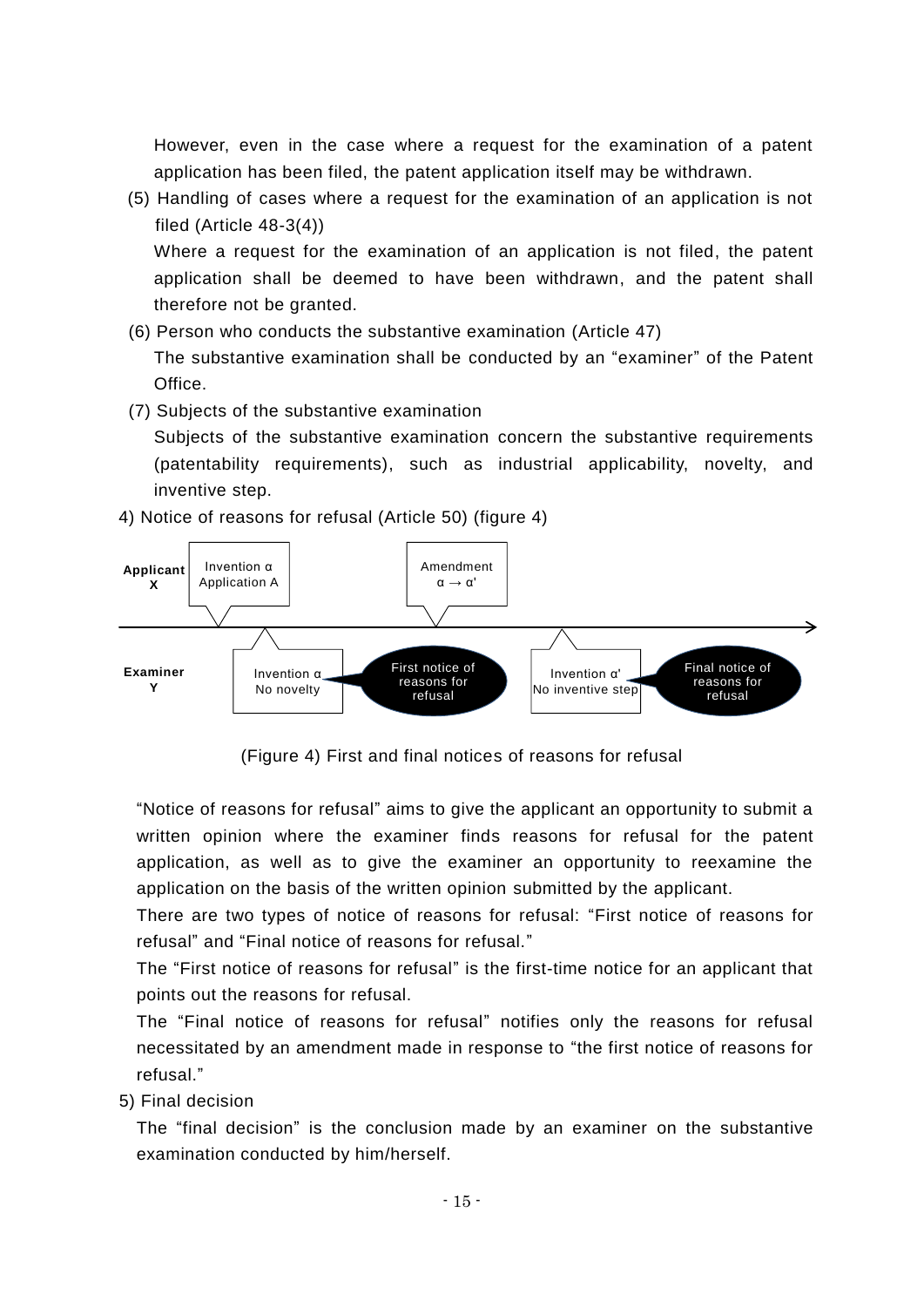There are two types of final decisions: "Decision to grant a patent" and "Decision of refusal."

(1) Decision to grant a patent (Article 51)

"Decision to grant a patent" is a decision to grant a patent rendered by an examiner where no reasons for refusal are found with regard to the patent application.

Where a decision to grant a patent is rendered, an applicant shall in principle pay patent fees for each year during the period from the first year to the third year within 30 days from the date on which a certified copy of the examiner's decision to grant a patent has been served. (Article 108(1))

The establishment of a patent right shall be registered (Article 66(2)) and a patent right shall become effective (Article 66(1)), upon the payment of the patent fees above by the applicant.

(2) Decision of refusal (Article 49)

"Decision of refusal" is a decision to refuse a patent rendered by an examiner where the reasons for refusal are still unsolved even though an examiner has notified an applicant of the reasons for refusal.

An applicant who is dissatisfied with the decision of refusal may further file a request for a trial against the examiner's decision of refusal (Article 121).

#### 2. Amendments

1) Person who may make an amendment (Main clause of Article 17-2(1))

The "applicant" can make an amendment.

Each applicant can make an amendment independently in case of a joint application.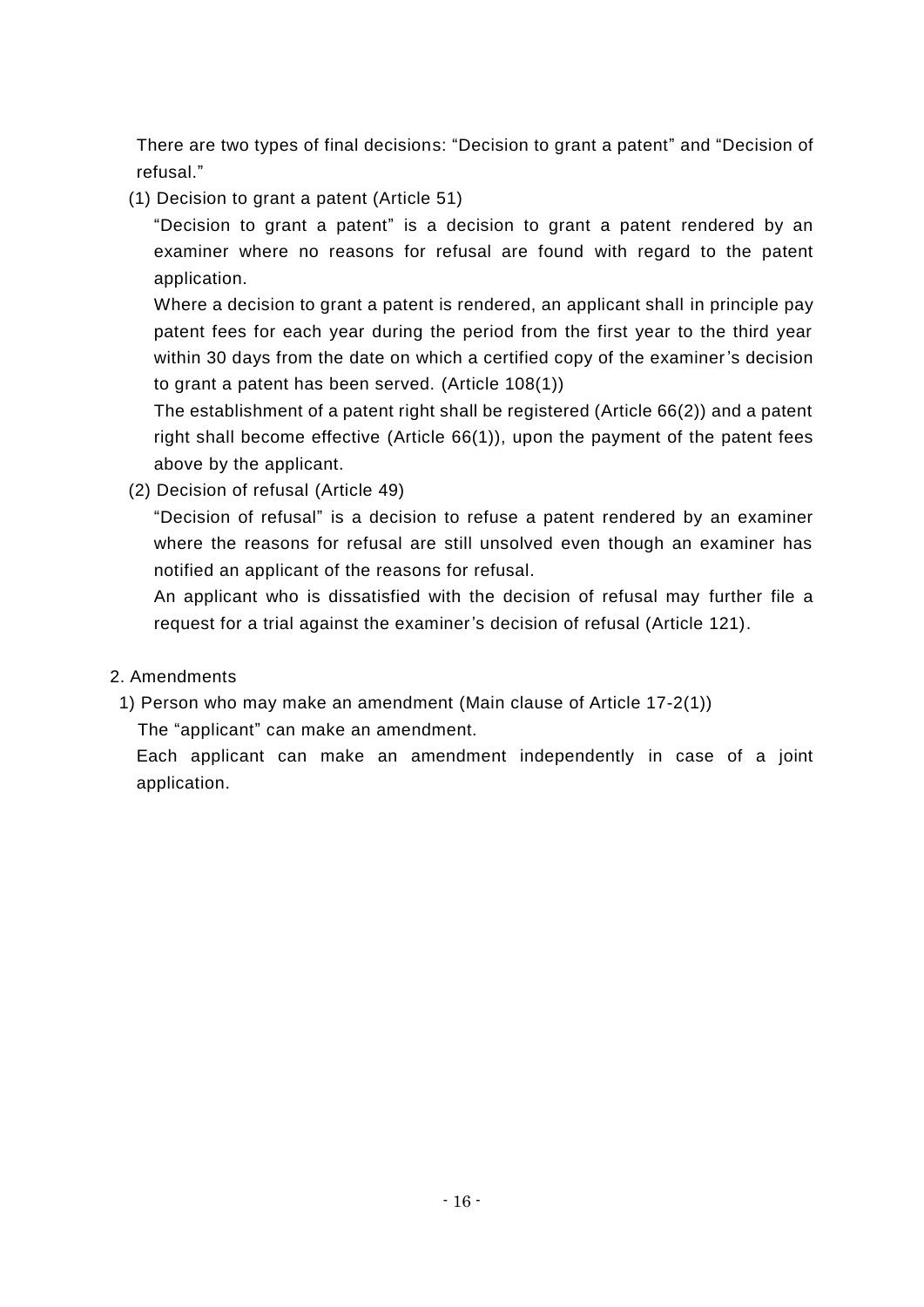

#### 2) Timing of the substantive amendment (Article 17-2(1)) (Figure 5)

(Figure 5) Timing of amendments

(1) Timing in principle (Body of Article 17-2(1))

In principle, an applicant may make an amendment during the period from the filing of a patent application to the delivery of a certified copy of the examiner's decision to grant a patent.

(2) Exceptional timing (Each item of Article 17-2(1))

However, an amendment may only be made under the following timings, in cases where an applicant has received a notice of reasons for refusal from the examiner:

- i) Within the designated time limit for the submission of a written opinion where an applicant has received the first notice of reasons for refusal.
- ii) Within the time limit designated in the notice where an applicant has received a notice requesting the disclosure of prior art documents after the receipt of a notice of reasons for refusal.
- iii) Within the time limit designated in the final notice of reasons for refusal, where an applicant has received a further notice of reasons for refusal after the receipt of the first notice of reasons for refusal.
- iv) At the same time as the filing of a request for a trial against an examiner's decision of refusal, where an applicant files such a request.
- 3) Scope of amendment (Article 17-2(3))
- (1) Scope of amendment in principle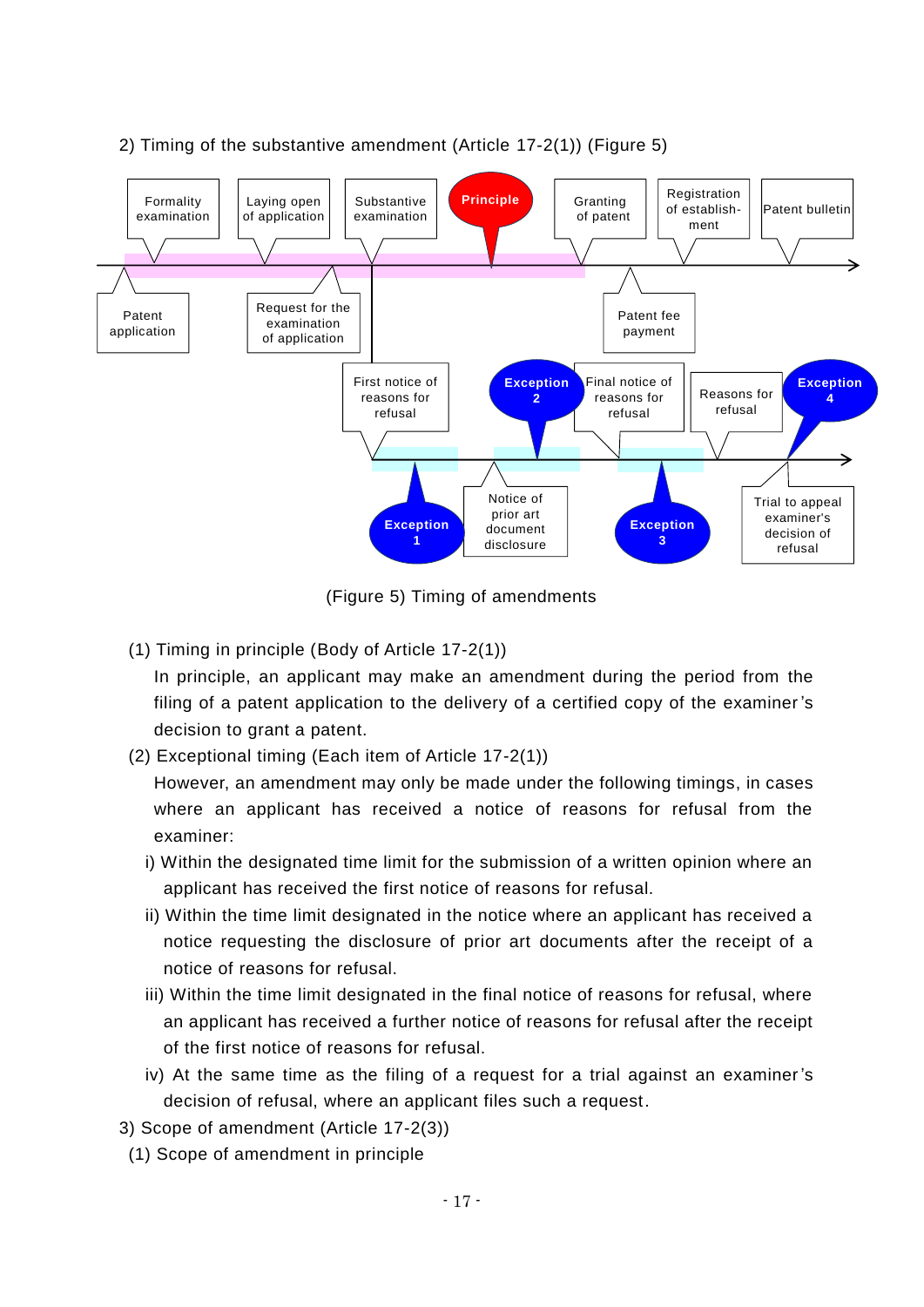An amendment shall be made within the scope of the matters stated in the description, scope of claims, or drawings (hereinafter, "description, etc.") originally attached to the application.

For example, where the description originally attached to the application only states "front view of a rectangular handkerchief," an amendment stating "a polygonal handkerchief in the front view" is, in principle, not approvable.

- (2) Special provisions concerning a foreign language written application (Article 17(2))
	- i) Handling of foreign language documents and foreign language abstracts An applicant may not amend foreign language documents and foreign language abstracts themselves (= original texts).
	- ii) Scope of amendment based on the statement of correction of an incorrect translation (Article 17-2(2))

Where an applicant makes an amendment based on the statement of correction of an incorrect translation, s/hee may make an amendment within the scope of the matters stated in the foreign language documents.

For example, in cases where inventions α and β are stated in the foreign language documents of a foreign language written application, but invention α alone is stated in the translation, an amendment may be made within the scope of the inventions  $\alpha$  and  $\beta$  stated in the foreign language documents through the submission of the statement of correction of an incorrect translation.

4) Restriction on the amendment of inventions lacking in unity of invention (Article 17-2(4)) (Figure 6)



(Figure 6) Restriction on the amendment of inventions lacking in unity of invention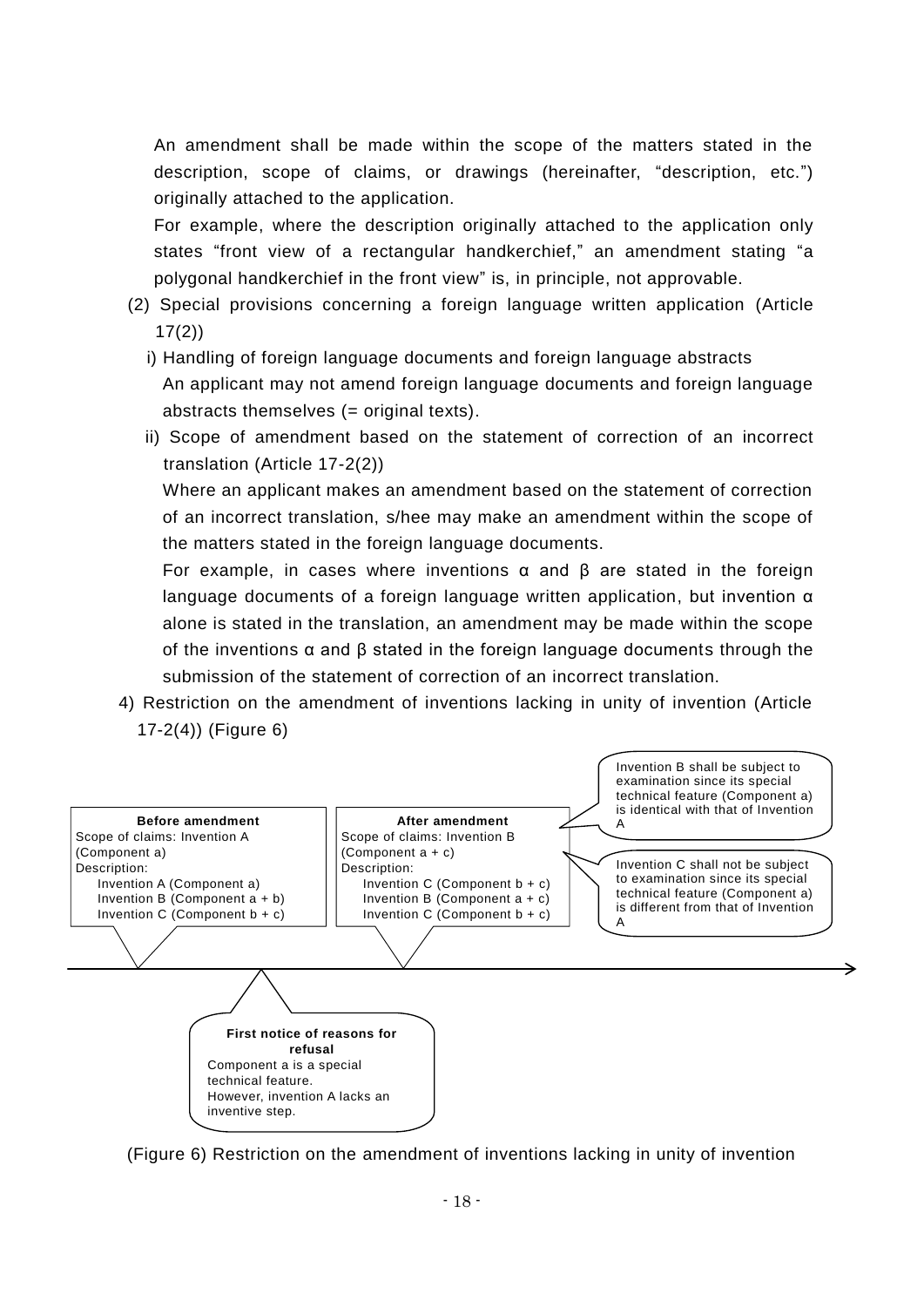This provision restricts the amendment of the "scope of claims" made after the receipt of the "first notice of reasons for refusal."

In this case, the invention for which determination of patentability is stated in the notice of reasons for refusal received prior to making the amendment, and the invention described in the amended scope of claims, shall fulfill the requirements of "unity of invention" stated above.

- 5) Restriction on the amendment of the scope of claims (Article 17-2(5))
- (1) Cases where this provision is applied

This provision restricts the amendment of the "scope of claims" made at the following three times:

- i) When the final notice of reasons for refusal is received
- ii) When a request for a trial against an examiner's decision of refusal is filed
- iii) When the first notice of reasons for refusal is received at the same time as the notice specified under Article 50-2. (figure 7)



(Figure 7) Restriction on the amendment of inventions in case of receipt of notice as specified under Article 50-2

(2) Contents of amendments approved under this provision

Amendments of the "scope of claims" made at the above stated times shall be limited to those for the following purposes:

i) Deletion of a claim

Example) Before amendment

[Claim 1] Invention  $\alpha \rightarrow$  deletion

- [Claim 2] Invention β
- After amendment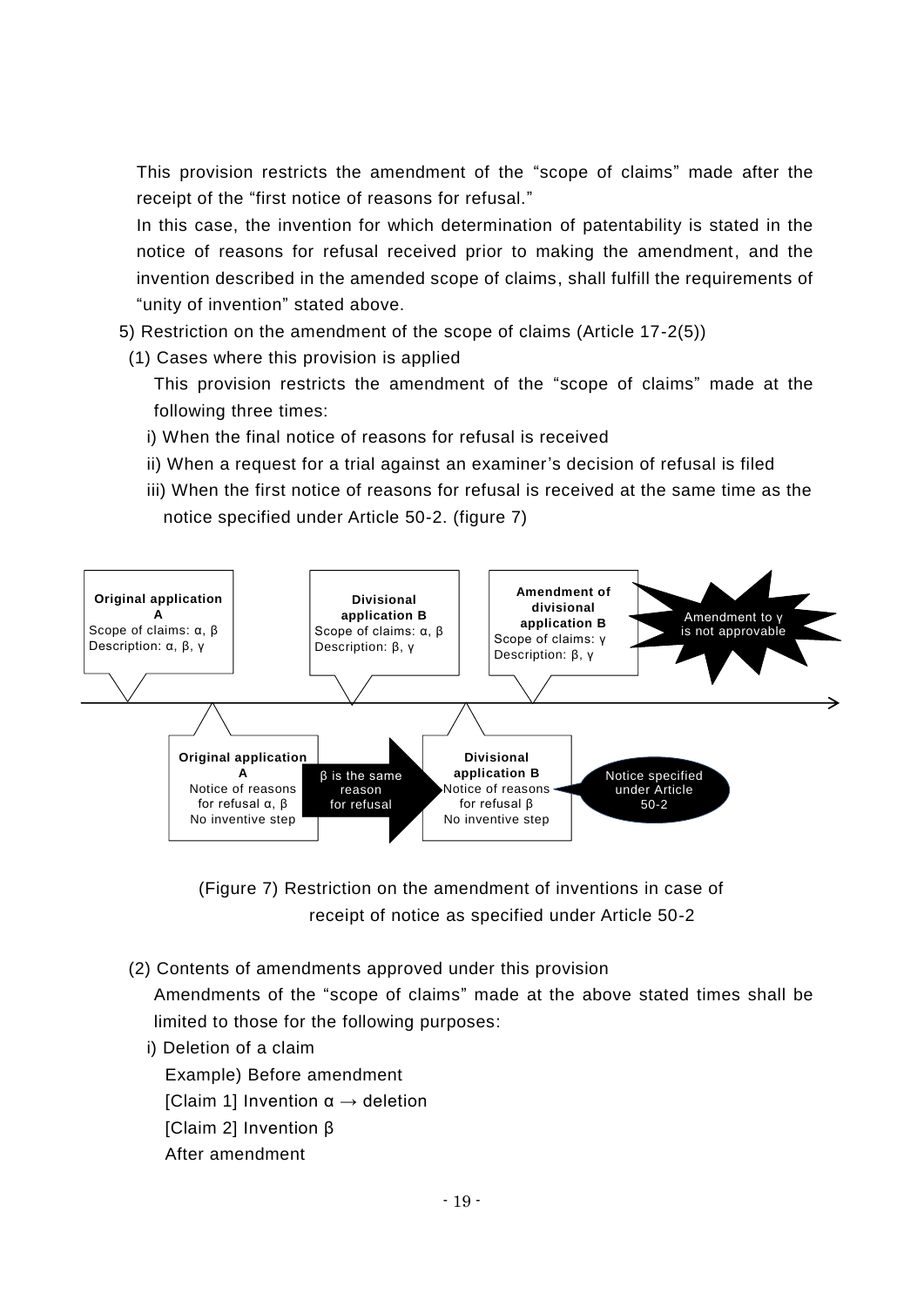[Claim 1] Invention β

ii) Restriction of the scope of claims in a limited way

Example) Amendment of the scope of claims from "a polygonal handkerchief in the front view" to "a rectangular handkerchief in the front view."

iii) Correction of errors

Example) Amendment of an erroneous description, "male body" (男性体), to the correct description, "elastic body" (弾性体), stated in the scope of claims of a patent application pertaining to an invention concerning "elastic body."

- iv) Clarification of an ambiguous statement
- 6) Amendment procedures
- (1) Normal amendment procedures

For any amendment of procedures, written amendment shall be submitted in writing. (Article 17(4))

(2) Procedures to correct an incorrect translation

Where an applicant of a foreign language written application corrects an incorrect translation concerning a foreign language written application, the applicant shall submit the statement of correction of the incorrect translation, stating the grounds thereof, and pay an additional fee of ¥19,000. (Article 17-2(2))

7) Effect of the amendment

Amendment shall be effective retroactively as of the filing of a patent application. Therefore, the amended contents are deemed to be the contents of the patent application originally filed.

- 3. Division of patent application (Article 44)
	- 1) Outline of the system

An applicant for a patent may extract one or more new patent applications out of a patent application containing two or more inventions.

2) Persons who may divide an application

The applicant of the application to be divided (original application) must be identical to that of the new application emerging from the division (divisional application) at the time of division.

Where the original application is a joint application, the application must be divided by all applicants. (Article 38)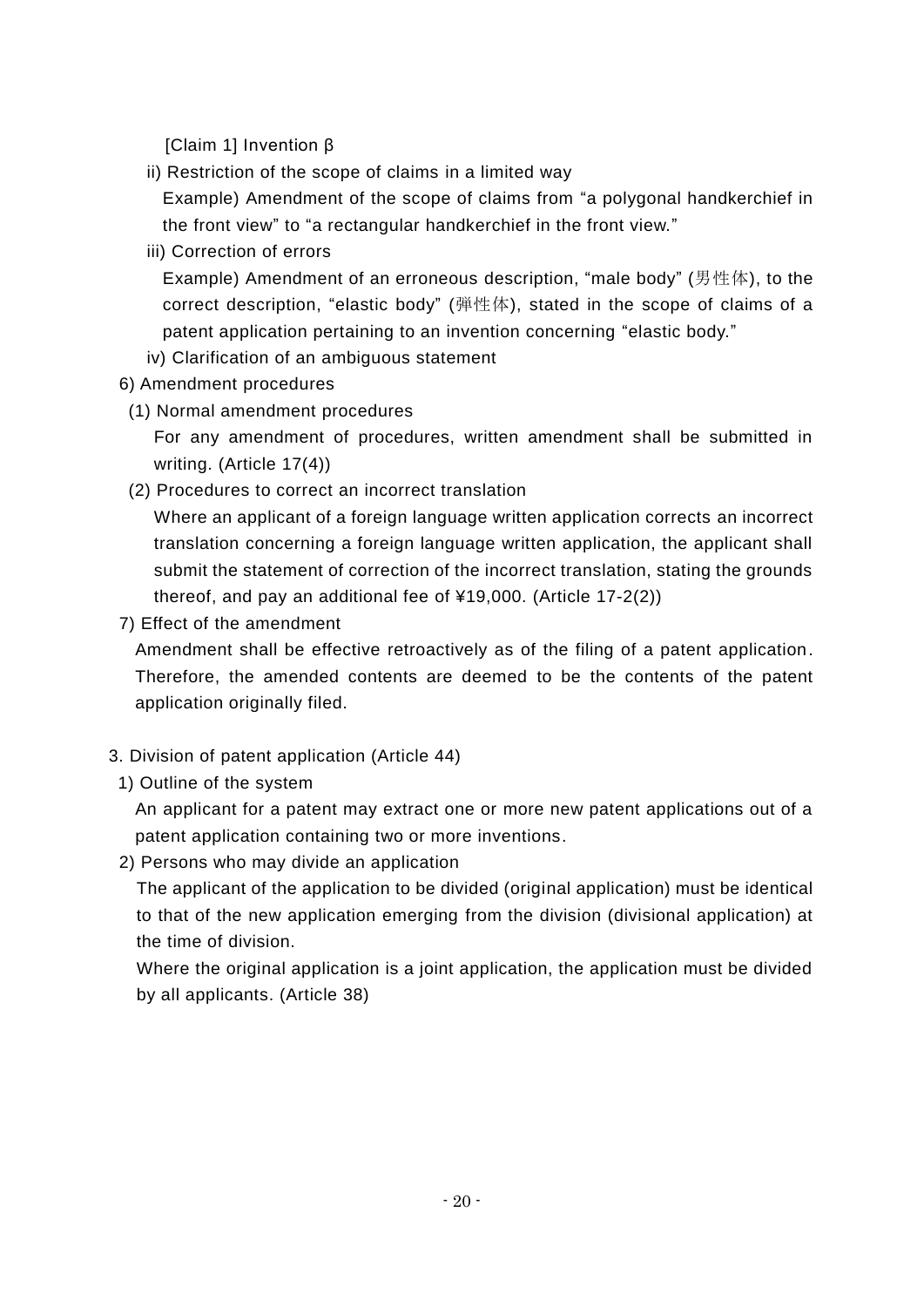

#### 3) Time requirements (Article 44(1)) (Figure 8)

(Figure 8) Time requirements for divisional applications

(1) Principle

Application can be divided, in principle, at the following three times:

- i) Within the time limit by which the description, etc. may be amended (Article 44(1)(i))
- ii) Within 30 days from the date on which a certified copy of an examiner's decision that a patent is to be granted has been transmitted (Article 44(1)(ii))
- iii) Within three months from the date on which a certified copy of an examiner's initial decision of refusal has been transmitted (Article 44(1)(iii))
- (2) Special provisions concerning a foreign language written application However, a foreign language written application can be divided only after the submission of a translation.
- 4) Objective requirements

Objective requirements for divisional applications vary depending on the timing of the divisional application.

- (1) The following two objective requirements shall be fulfilled, in case of divisional applications, within the time limit by which the description may be amended:
	- i) The claimed inventions of the divisional application shall not comprise all of the inventions detailed in the description of the original application immediately prior to being divided.

Example) In the case of an original application A comprising inventions  $\alpha$  and  $\beta$ ,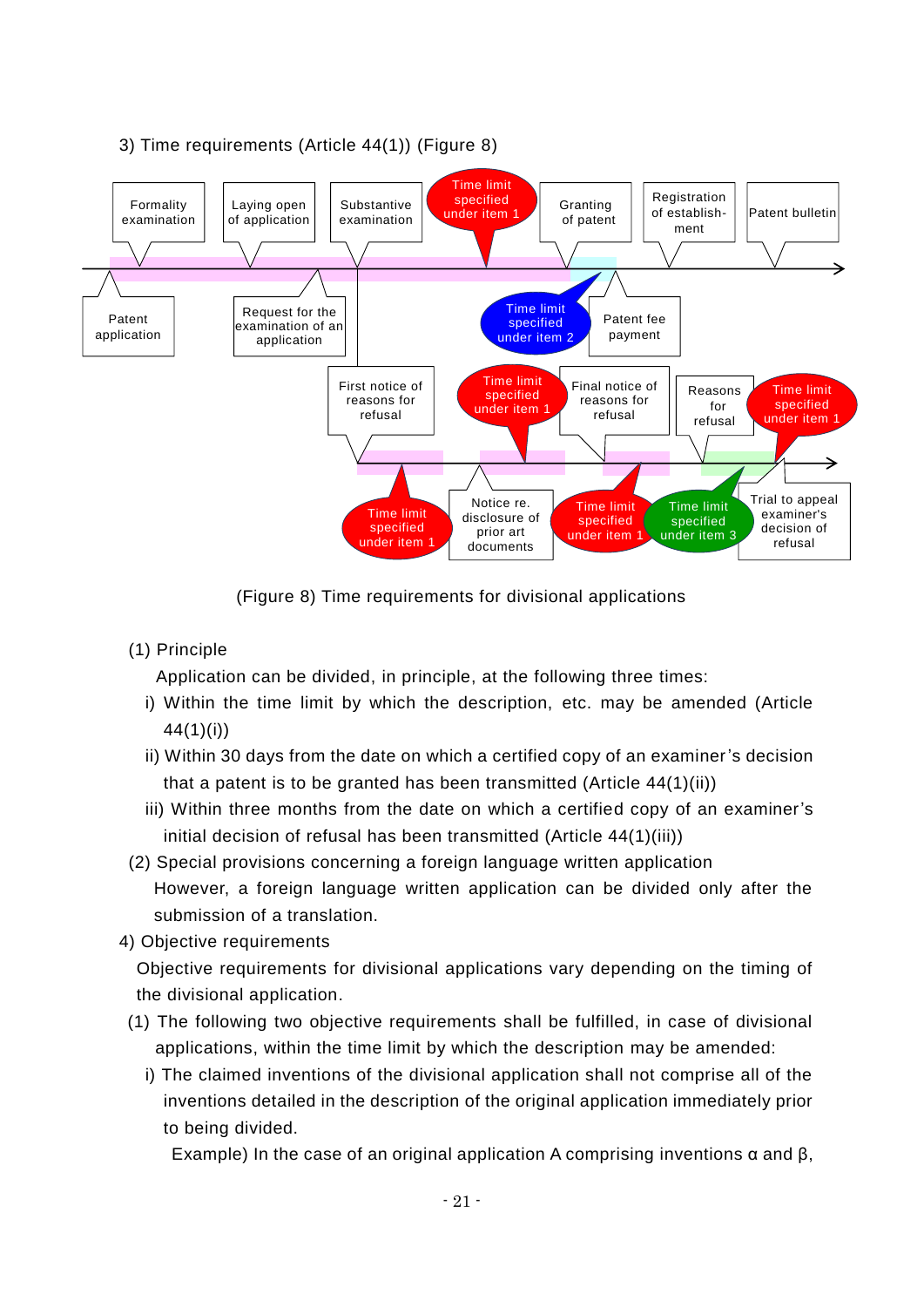a divisional application B consisting of the invention  $\alpha$  alone is approvable, while a divisional application C consisting of both inventions  $\alpha$  and  $\beta$  is not approvable.

ii) Matters detailed in the description of the divisional application shall be within the scope of matters detailed in the description of the original application as of the filing.

Example) In the case of an original application A comprising inventions  $\alpha$  and  $\beta$ , a divisional application B consisting of the invention  $\alpha$  alone is approvable, while a divisional application C consisting of an invention γ that is not stated in the description of the original application A as of the filing is not approvable.

(2) Where divisional applications are made not within the time limit for amendments of descriptions, the following requirement shall be fulfilled in addition to the two objective requirements mentioned above:

Matters detailed in the description of the divisional application shall be within the scope of matters detailed in the description of the original application immediately prior to being divided.

Example) In cases where the amendment to delete the invention  $\gamma$  is made to an original application A comprising of inventions α, β and γ, a divisional application B consisting of the invention  $\alpha$  alone is approvable, while a divisional application C consisting of the invention γ is not approvable.

- 5) Procedural requirements
- (1) The following two procedures are required in order to divide applications:
	- i) A procedure for a new patent application
	- ii) Amendment to delete the invention for which a divisional application has been filed from the scope of claims of the original application. (Article 30 of the Regulations under the Patent Act)

Example) Where filing a divisional application B consisting of invention α based on an original application A consisting of inventions α and β, the divisional application B is deemed to have been filed at the time of filing of the original patent application A. Therefore, unless invention  $\alpha$  is deleted from the scope of claims for the original application A, the original application A and the divisional application B are deemed to be overlapping patent applications pertaining to the identical invention α filed on the same day, and one or both the applications shall be rejected. Therefore, an amendment is necessary to delete the invention α from the scope of claims of the original application A.

(2) Where procedures for an application of exception to lack of novelty of invention and a priority claim have been undertaken at the time of filing an original application, those procedures need not be undertaken again at the time of filing a divisional application.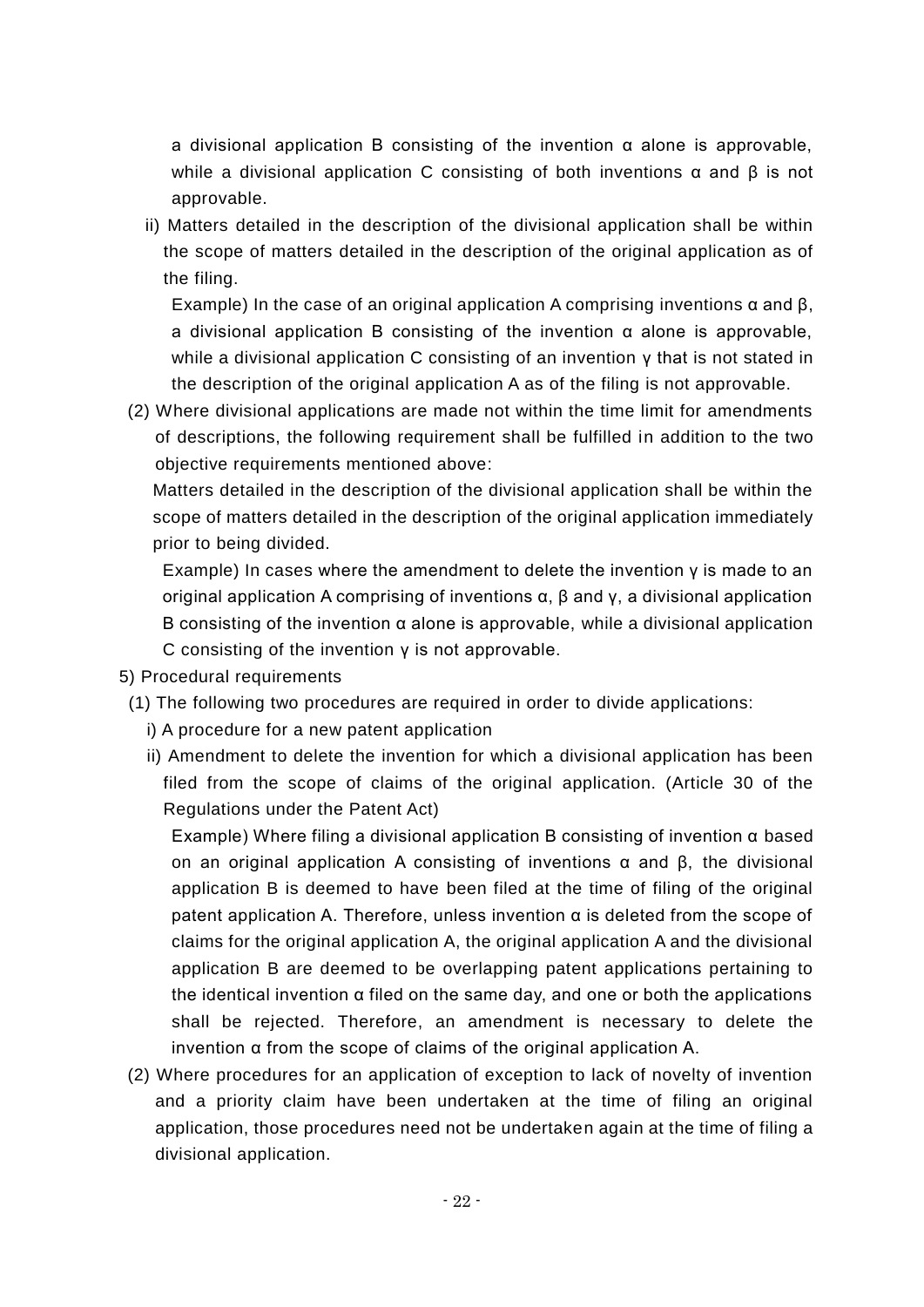Example) Where procedures for an application of Article 30 has been undertaken concerning an original application A consisting of inventions  $\alpha$  and  $\beta$ , procedures for an application of Article 30 need not be undertaken again at the time of filing a divisional application B consisting of invention  $α$  alone.

- 6) Legal effect of divisional applications
- (1) Where a divisional application is legal

A divisional patent application shall be deemed to have been filed at the time of retroactively filing an original patent application. (Main clause of Article 44(2)) Example) Where X has filed a divisional application B stating an invention β in the scope of claims, etc. based on an original application A stating an invention α in the scope of claims and inventions α and β in the description, and Y has presented the invention β at an academic conference after the original application A, the divisional application B is deemed to have novelty, and shall therefore not be rejected.

(2) Where a divisional application is illegal

A divisional patent application shall not be deemed to have been filed at the time of filing an original patent application retroactively.

Failure to fulfill the requirements for divisional applications shall not directly constitute reasons for refusal or invalidation. However, they may eventually constitute reasons for refusal or invalidation, since the time of filing of the divisional application shall be the actual time of doing so (the actual time of the filing).

Example) Where X has filed a divisional application C stating an invention γ in the scope of claims based on an original application A stating an invention  $\alpha$  in the scope of claims and inventions  $\alpha$  and  $\beta$  in the description, and Y has presented the invention γ at an academic conference after the original application A and before the divisional application C, the divisional application C is deemed to lack novelty, and shall therefore be rejected.

- 4. Conversion of application (Article 46)
	- 1) Outline of the system

This system allows an applicant of a utility model registration or a design registration to convert the application into a patent application.

2) Persons who may convert to a patent application (Article 46(1) and (2))

The applicant of the original application must be identical to the applicant of the converted application at the time of filing the converted application.

In the case where the original application is a joint application, the application must be converted by all applicants. (Article 14)

3) Time requirements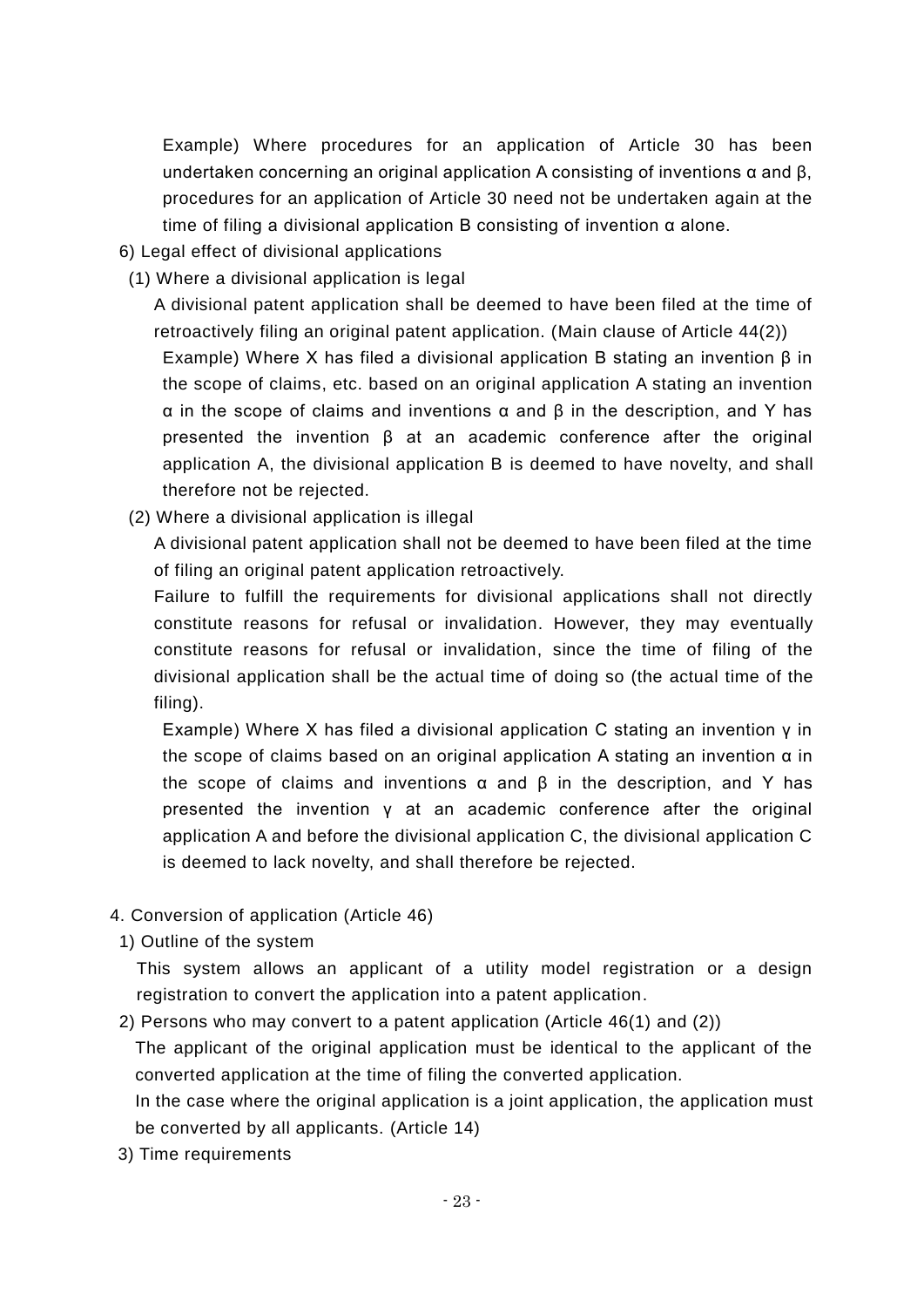- (1) In the case of a conversion from a utility model application to a patent application (Article 46(1))
	- i) First, the utility model registration application needs to be pending before the Patent Office (Main clause of Article 46(1))) That is, a utility model application may be converted to a patent application during the period after the filing of a utility model application before the establishment and registration of the utility model right.
	- ii) However, a utility model application may not be converted to a patent application after three years from the date on which the utility model application was filed, even though the application is still pending before the Patent Office. (Conditional clause of Article 46(2))
- (2) In the case of a conversion from a design application to a patent application (Article 46(2))
	- i) The design application needs to be pending before the Patent Office (Main clause of Article 46(2)) That is, a design application may be converted to a patent application during the

period after the filing of a design application before the establishment and registration of the design right.

- ii) However, a design application may not be converted to a patent application after three months from the date on which the certified copy of the examiner's initial decision for refusal has been served, even though the design model is still pending before the Patent Office. (Conditional clause of Article 46(2))
- iii) In principle, a design application may not be converted to a patent application after three years from the date on which the design application was filed, even though the design application is still pending before the Patent Office. (Conditional clause of Article 46(2))
- 4) Objective requirements

The following two objective requirements shall be fulfilled in order to convert a utility model application or a design application to a patent application.

(1) Matters detailed in the description of the converted application shall be within the scope of matters detailed in the description of the original application as of the filing.

Example) A utility model application A consisting of devices  $α$ ,  $β$ , and  $γ$  can be converted to a patent application B consisting of α and β alone, and also to a patent application C consisting of all of α, β, and γ.

(2) However, in the case of a conversion not within the time limit for amendments of an original application, matters detailed in the description of the converted application shall be within the scope of matters detailed in the description of the original application immediately prior to being converted.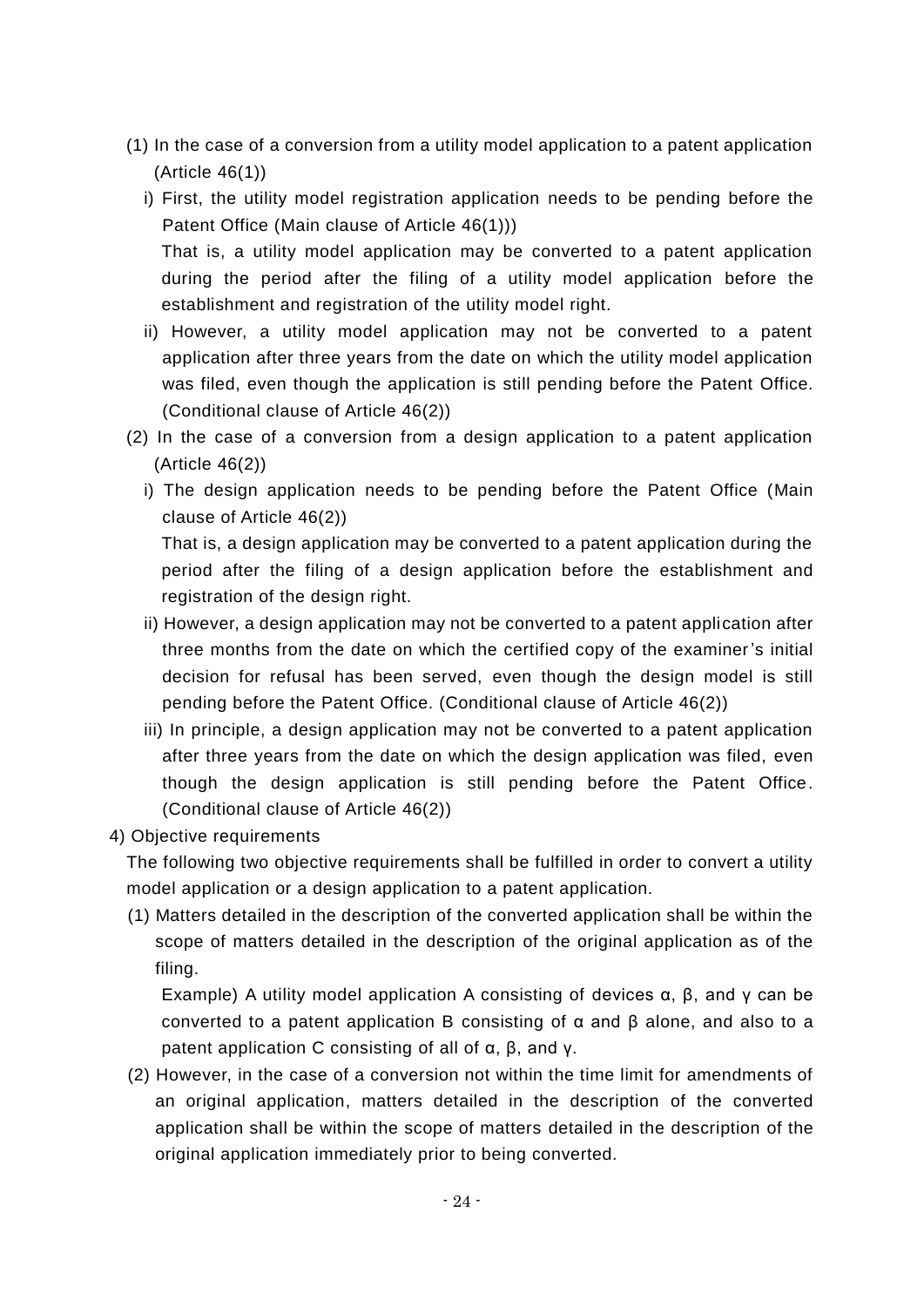Example) Where an amendment to delete the device γ has been made to a utility model application A consisting of devices  $α$ ,  $β$ , and  $γ$ , the application can be converted to a patent application B consisting of devices α and β alone, but cannot be converted to a patent application C consisting of all of α, β, and γ.

- 5) Procedural requirements
	- (1) Conversion of an application requires a procedure for filing a new patent application.
	- (2) Where procedures for an application of exception to lack of novelty of invention and priority claim have been undertaken at the time of filing an original application, such procedures need not be undertaken again at the time of filing a converted application (*mutatis mutandis* application under Article 44(4)).
	- (3) Authorized agents, such as patent attorneys, may not file a converted application unless expressly empowered to do so. (Article 9)

6) Legal effect of a converted application

(1) Where a converted application is legal

A converted patent application shall be deemed to have been filed at the time of filing of an original patent application retroactively (*mutatis mutandis* application under the main clause of Article 44(2)).

However, unlike the case of a divisional application, the original application is deemed to have been withdrawn. (Article 46(4))

(2) Where a converted application is illegal

A converted patent application shall not be deemed to have been filed at the time of filing of an original patent application retroactively.

Failure to fulfill the requirements for converted applications shall not directly constitute reasons for refusal or invalidation, however, as is the case with a divisional application. It may eventually constitute reasons for refusal or invalidation, since the time of filing of the converted application shall be the actual time that filing occurs (the actual time of filing).

Even in the case where a converted application has no retroactive effect, the original application is deemed to have been withdrawn. (Article 46(4))

- 5. Patent applications based on utility model registration (Article 46-2)
	- 1) Outline of the system

This system allows a holder of utility model right to file a new patent application based on his/her own utility model registration.

2) Persons who may file applications for patents based on utility model registration (Article 46-2(1))

The applicant of a patent application based on utility model registration must be the "owner of the utility model right." (Article 46-2 (1))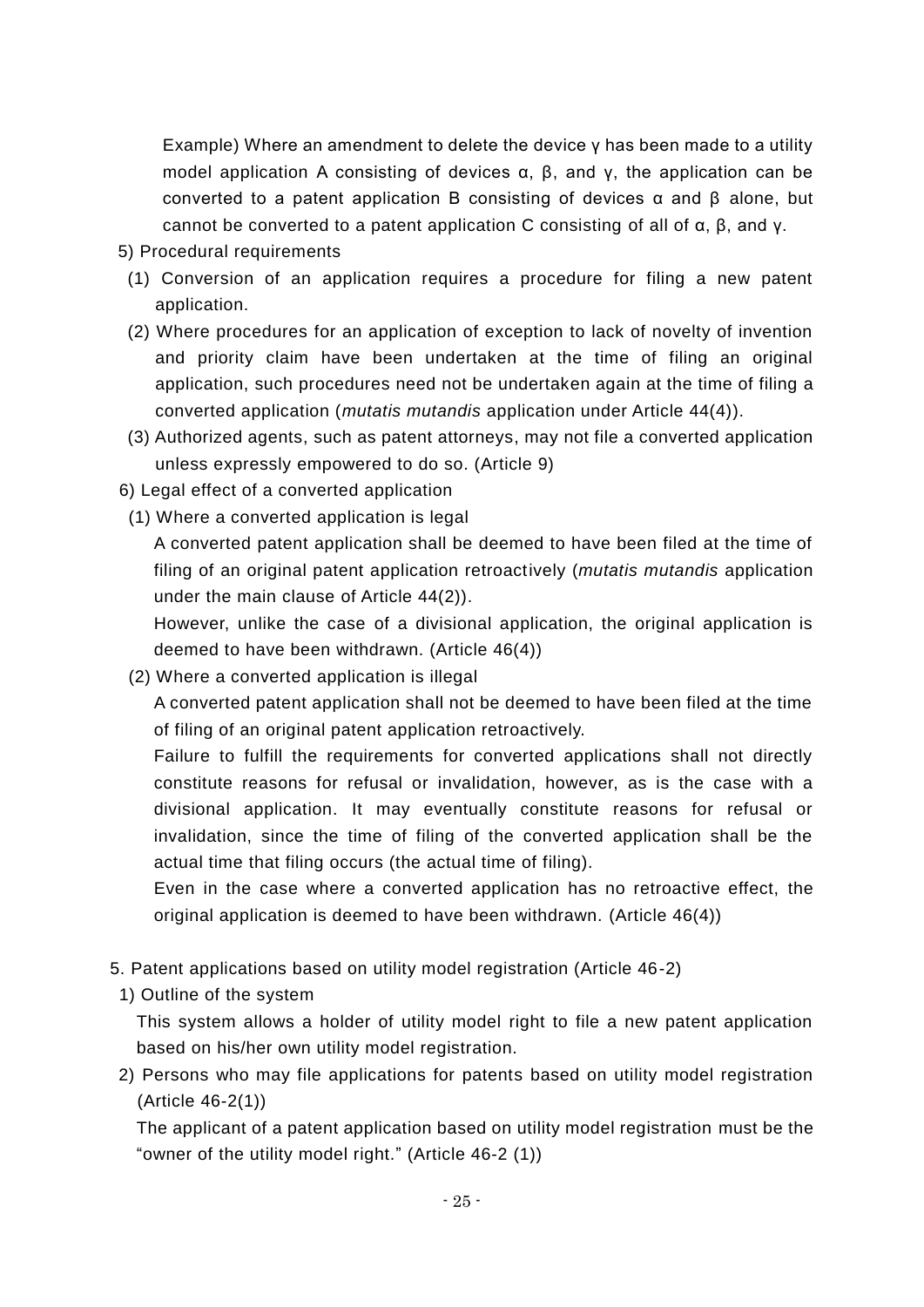3) Time Requirements (Each item of Article 46-2(1))

A patent application based on utility model registration can be filed except for the following four cases:

- (1) Where three years have lapsed from the date of filing of an application for the said utility model registration (Article 46-2(1) (i))
- (2) Where a petition requesting the examiner's technical opinion as to the registrability of the utility model (utility model technical opinion) is filed by the utility model right holder (Article 46-2(1) (ii))
- (3) Where 30 days have lapsed from the date of receiving an initial notice pertaining to a petition requesting the utility model technical opinion filed by a third party (Article 46-2(1) (iii))
- (4) Where an invalidation trial against the utility model registration has been filed, the time limit initially designated for the submission of a written answer has expired
- 4) Objective requirements (Main clause of Article 46-2(2)) In order to file a patent application based on utility model registration, the following two objective requirements shall be fulfilled:
- (1) Matters detailed in the description attached to the patent application based on utility model registration shall be within the scope of matters detailed in the description attached to the request for utility model registration on which the said patent application is based (Article 46-2(2)).

Example) Where a utility model right B was registered after an amendment to delete device β was made to a utility model registration application A, consisting of devices α and β, an application C based on a utility model registration consisting of the device α alone is approvable, whereas an application D based on a utility model registration consisting of devices  $\alpha$  and  $\beta$  is not approvable.

(2) Matters detailed in the description attached to the patent application based on utility model registration shall be within the scope of matters detailed in the description as of the filing of the application for utility model registration of the utility model registration on which the said patent application is based.

Example) Where a utility model registration application A consisting of the device α alone has been filed and a utility model B is registered, an application C based on a utility model registration consisting of the device  $\alpha$  alone is approvable, whereas an application D based on a utility model registration consisting of devices α and β is not approvable.

5) Procedural requirements

In order to file a patent application based on utility model registration, the following procedures need to be undertaken:

(1) A procedure for a new patent application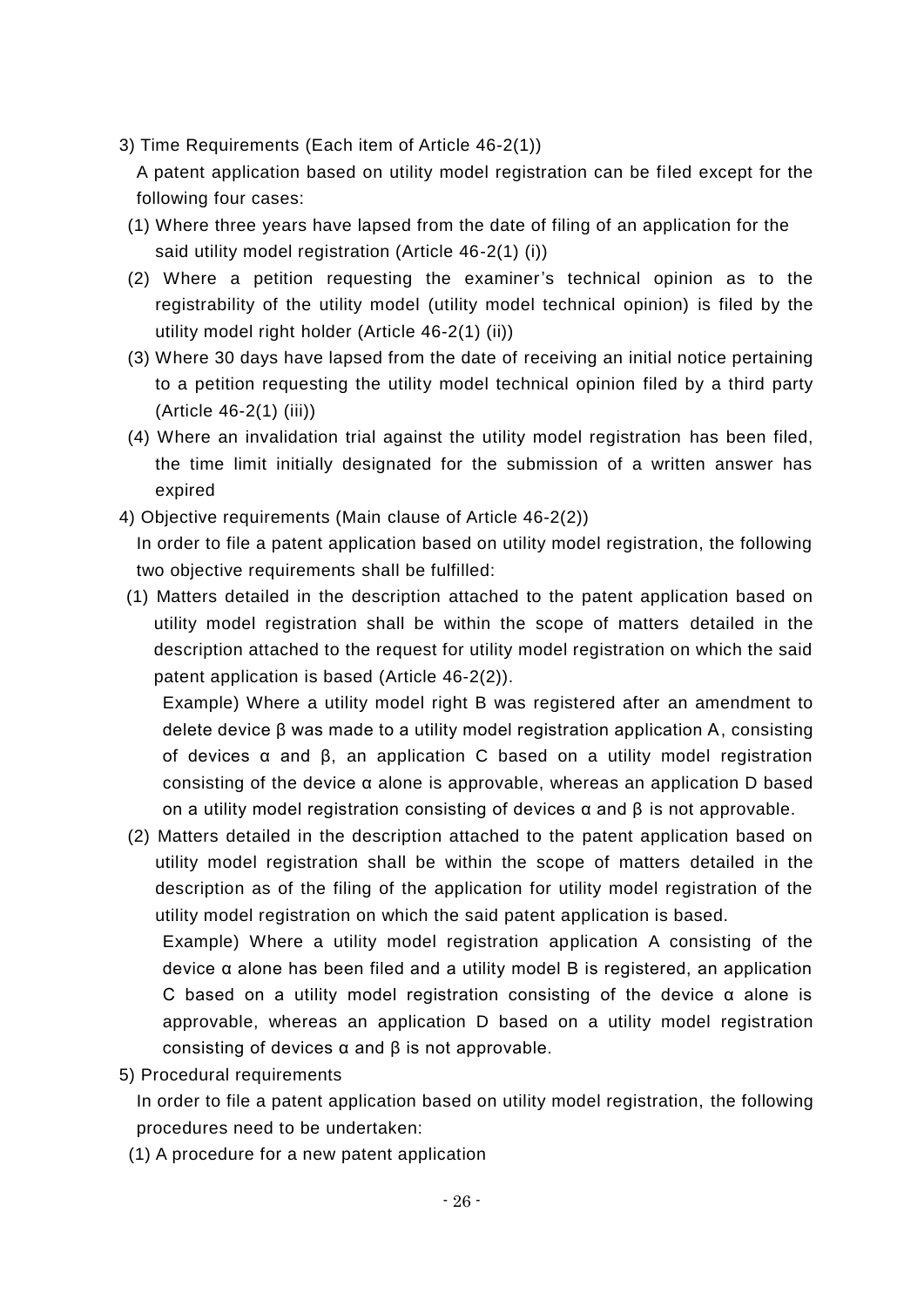(2) Waiver of utility model right (Article 46-2(1))

- (3) Where there is an interested person, such as an exclusive licensee of a utility model right, the consent of the said person shall be obtained concerning an "abandonment of utility model right" (*mutatis mutandis* application under Article 97(1)), and "filing of a patent application based on utility model registration." (Article 46-2(4)), respectively.
- (4) Where procedures for an application of exception to lack of novelty of invention and a priority claim have been undertaken at the time of filing an original application, those procedures need not be undertaken again at the time of filing an application based on utility model registration (*mutatis mutandis* application under Article 44(4)).
- (5) Authorized agents, such as patent attorneys, shall not file an application based on utility model registration unless expressly empowered to do so. (Article 9)
- 6) Legal effect of a patent application based on utility model registration
	- (1) Where a patent application based on utility model registration is legal, the patent application shall be deemed to have been filed at the time of filing of an original utility model registration application retroactively. (Main clause of Article 46-2(2)) However, a patent application based on utility model registration and the original utility model registration application are not deemed as applications pertaining to an identical invention or device filed on the same day. (Statement in parentheses of the Article 39(4))

For example, where filing a patent application C pursuant to Article 46-2 based on a utility model registration B obtained pertaining to a utility model registration application A, C is deemed to have been filed at the time of the filing of A. However, C and A are not deemed as applications pertaining to an identical invention or device filed on the same day. Consequently, C shall not be rejected in connection with A.

A patent application based on utility model registration cannot be converted back to a utility model registration application again. (Statement in parentheses of Article 10(1), (2) of the Utility Model Act)

(2) Where a patent application based on utility model registration is illegal, the patent application shall not be deemed to have been retroactively filed at the time of filing an original utility model registration application.

Such application is usually rejected due to the lack of novelty based on the utility model registration application published in the utility model bulletin on which the said application is based.

For example, where filing a patent application C based on a utility model registration B obtained pertaining to a utility model registration application A, C is not deemed to have been filed at the time of filing A. Therefore, C shall be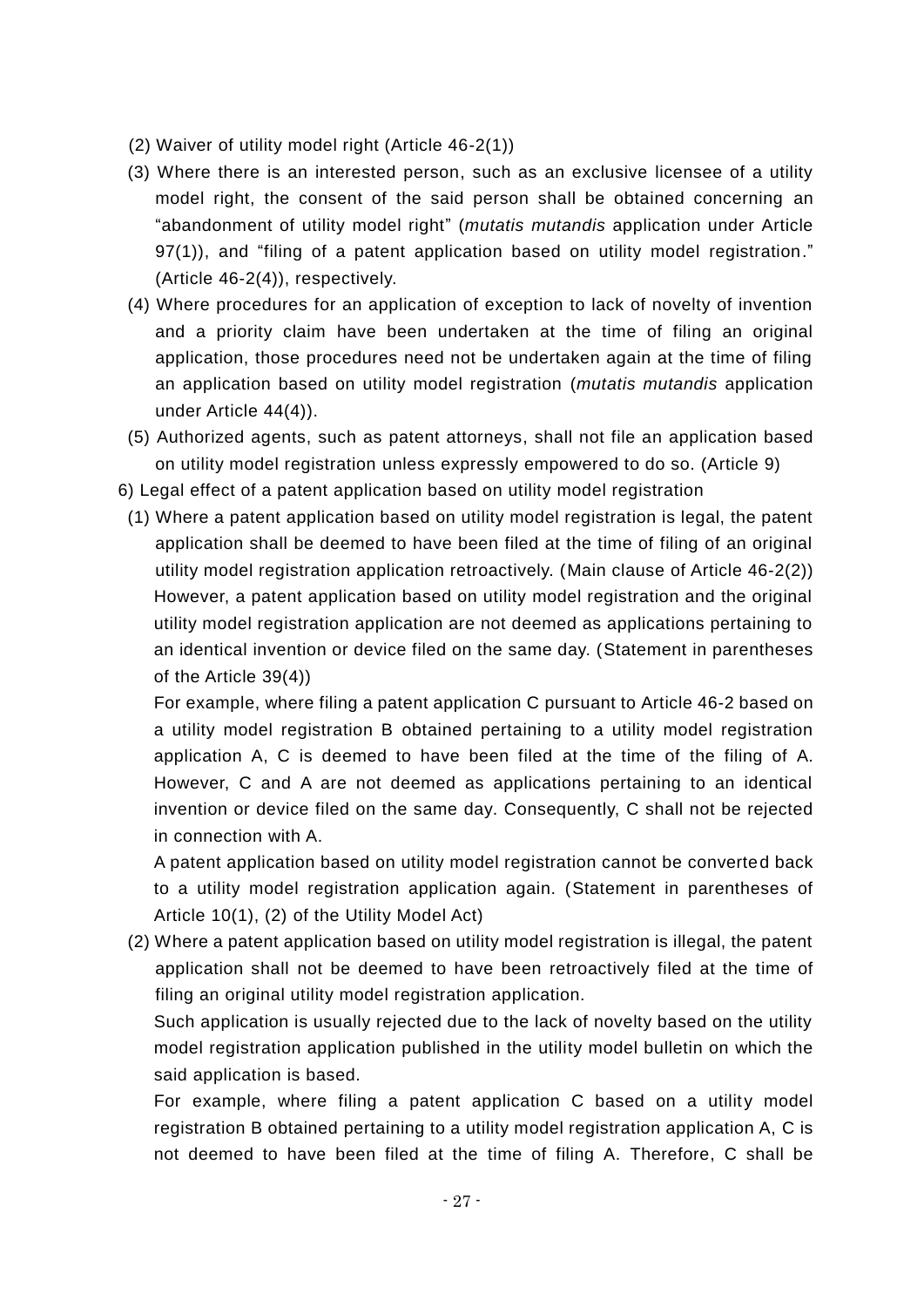rejected due to the lack of novelty based on a utility model bulletin published concerning a utility model registration B.

6. Internal priority (Article 41)

1) Outline of the system

The internal priority system enables an applicant to file a later patent application based on an earlier patent application filed by him/herself. In application of certain provisions to the later application, determination shall be made setting the date of filing of the earlier application to be the standard.

- 2) Persons who may claim priority
- (1) An applicant of the earlier application on which the priority claim is based, (hereinafter, "earlier application") and an applicant of the later application that claims internal priority (hereinafter, "later application"), shall be the same at the time when the later application is filed. (Body of Article 41(1))

For example, when filing a patent application B claiming priority based on an earlier application A, the applicants of A and B must be the same person X at the time that the later application is filed.

- (2) However, where the earlier application is an joint application, the later application must be filed by all the applicants. (Article 14) In the case of the example above, where the earlier application A is a joint application by X and Y, the later application shall also be jointly filed by X and Y.
- 3) Objective requirements

In order to claim internal priority, all of the following five requirements shall be fulfilled:

- (1) The invention that is the subject of a priority claim shall be stated in the scope of claims of the later application. (Body of Article 41(1)
- (2) The earlier application shall be a patent application or a utility model registration application as of filing. (Body of Article 41(1)) That is, internal priority cannot be claimed based on a "design registration application" or "trademark registration application."
- (3) The invention that is the subject of a priority claim shall be stated in the original description of the earlier application as of the filing. (Body of Article 41(1))

However, in cases where the earlier application was a foreign language written application, internal priority can be claimed in the scope of matters stated in the foreign language documents. (Body of Article 41(1))

For example, concerning a foreign language written application A, where inventions α and β are stated in the foreign language documents while invention α alone is stated in the translation, the applicant can file application B that claims internal priority concerning β.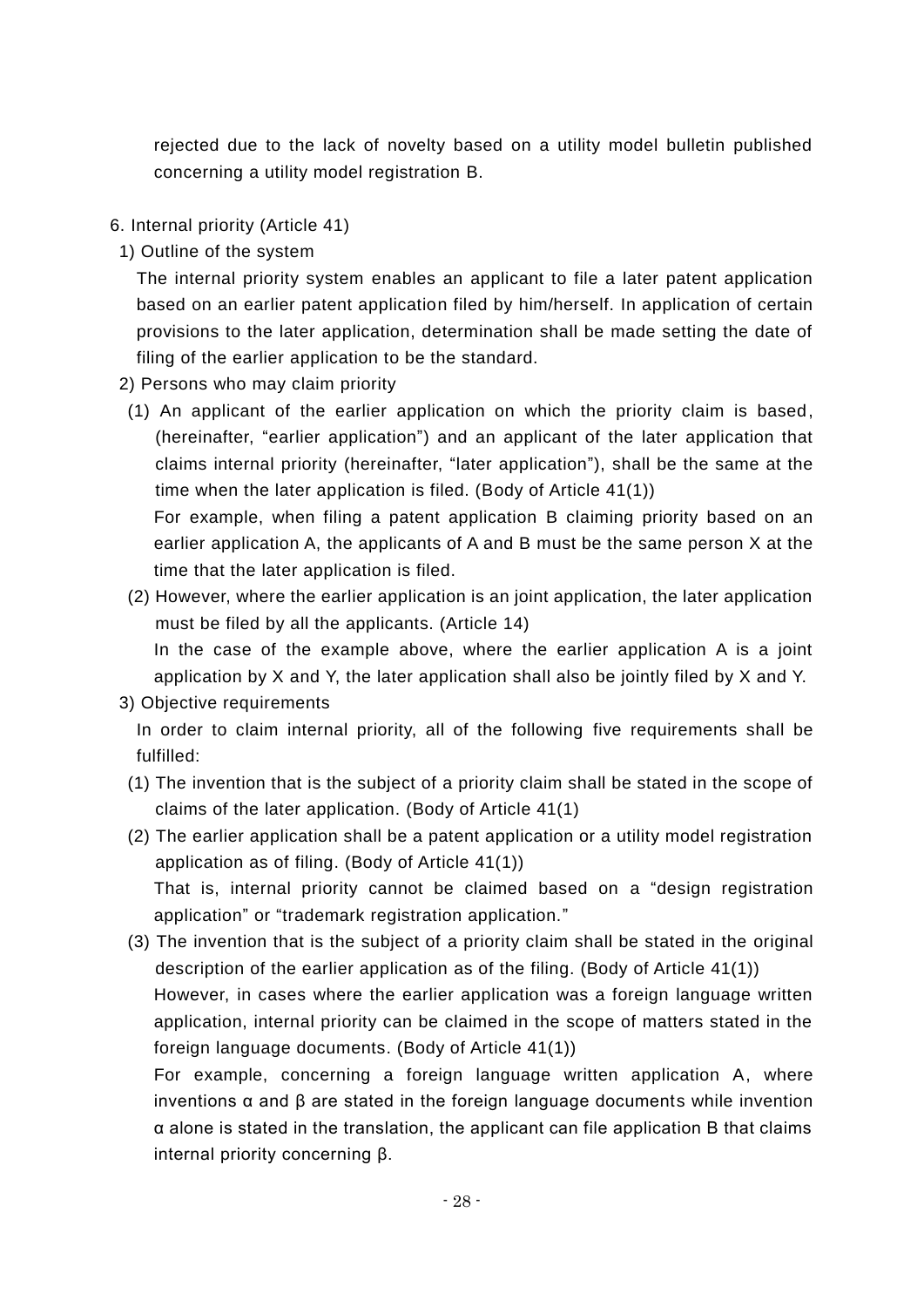- (4) The earlier application shall not be a divisional application, a converted application, or an application based on utility model registration (Article 41(1)(ii))
- (5) The earlier application shall be pending before the Patent Office. That is, the earlier application on which priority claim is based shall not have been waived, withdrawn, or dismissed; the examiner's decision or the trial decision on the said application shall not have become final and binding (Article 41 (1)(iii)(iv)); and the registration of utility model right establishment with regard to the said application shall not have been effected. (Article 41 (1) (v))
- 4) Time requirements (Article 41(1)(i))

In order to claim internal priority, the later application shall be filed within one year from the date of the filing of the earlier application.

For example, when filing an application B pertaining to inventions α and β claiming priority based on the earlier application A pertaining to invention α, B shall be filed within one year from the date of filing A.

- 5) Procedural requirements (Article 41(4))
- (1) A person requesting a priority claim shall submit to the Commissioner of the Patent Office a "document stating thereof" and the "indication of the earlier application" at the same time as filing a later application.
- (2) Where an authorized agent such as a patent attorney files a patent application claiming internal priority, s/he must be expressly empowered to do so. (Article 9)

6) Legal effect (Article 41(2))

Where an invention that is the subject of priority claim is stated in the description originally attached to the earlier application as of the filing of the earlier application, judgments shall be made concerning requirements for patentability and the relation of earlier and later applications, setting the date of filing the earlier application as the standard.

For example, where X files a later application B pertaining to inventions α and β claiming priority based on an earlier application A pertaining to the invention α, the later application B shall be deemed to have been filed at the time when the earlier application A was filed. Therefore, where Y files an application C pertaining to the invention  $\alpha$  later than the application A but earlier than the application B, B is deemed to be a prior application and shall obtain a patent for α.

7) Deemed withdrawal of the earlier application (Article 42(1))

The earlier application on which a priority claim is based shall be deemed to have been withdrawn when one year and three months has lapsed from the filing date of the earlier application.

In the case of the example above, the earlier application filed by X shall be deemed to have been withdrawn when one year and three months has lapsed from the filing date of the earlier application.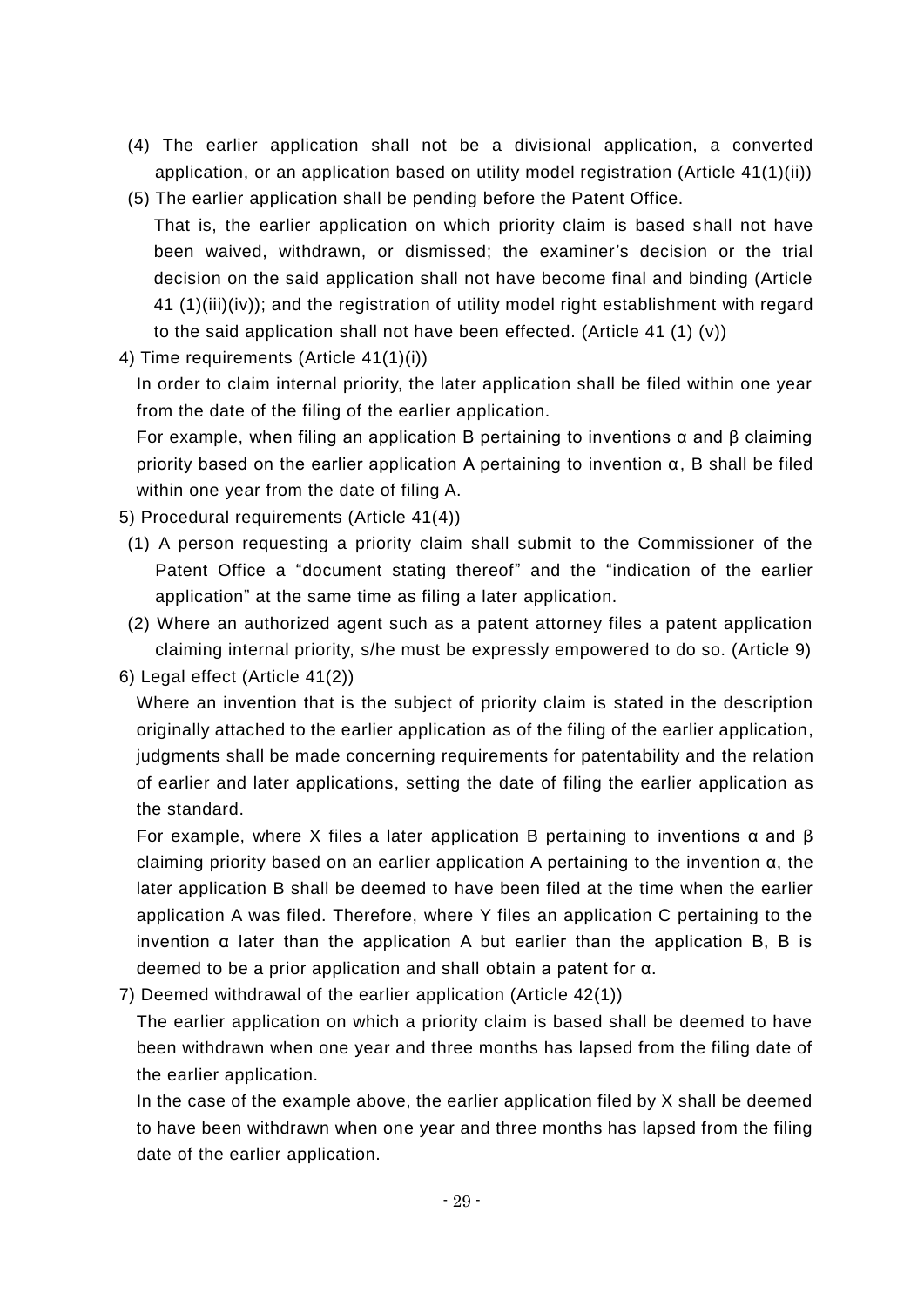- 7. Trial to appeal an examiner's decision of refusal (Article 121)
	- 1) Outline of the system

A "trial to appeal an examiner's decision of refusal" refers to the trial proceedings conducted by a panel of trial examiners, where an applicant is dissatisfied with an examiner's decision of refusal. (Article 121)

- 2) Persons who may request a trial
- (1) A "person who has received an examiner's decision of refusal" may request a trial to appeal the examiner's decision of refusal. (Article 121(1))
- (2) In the case of an examiner's decision of refusal for a joint application, the request for a trial to appeal examiner's decision of refusal needs to be filed by all applicants. (Article 132(3))

For example, in case of an examiner's decision of refusal for a joint application A filed by X and Y, X and Y shall jointly file the request for a trial against examiner's decision of refusal.

3) Time limit for a request for a trial (Article 121(1))

In principle, a request for a trial against an examiner's decision of refusal shall be filed within 30 days from the date the certified copy of the examiner's decision has been served.

- 4) Subject of a trial request
- (1) A trial to appeal an examiner's decision of refusal judges whether or not there are reasons for refusal (each item of Article 49) for an invention claimed in a patent application.

Therefore, the subject of a trial to appeal an examiner's decision of refusal is not limited to whether or not there are reasons for refusal pointed out in the examiner's decision of refusal.

For example, where an examiner has rendered a decision of refusal for a patent application A based on the lack of novelty, a trial examiner may judge the existence of an inventive step in a trial to appeal an examiner's decision of refusal and render a trial decision for refusal based on the lack of an inventive step.

(2) A trial to appeal an examiner's decision of refusal shall not be requested on a claim by claim basis.

For example, where an examiner's decision of refusal is rendered for a patent application A consisting of Claims 1 and 2, a trial to appeal an examiner's decision of refusal concerning Claim 2 alone cannot be requested, even though an applicant wishes to obtain a patent for Claim 2 alone.

5) Continuous deliberation principle (Article 158)

Any procedure taken during the examination procedure shall also be effective in a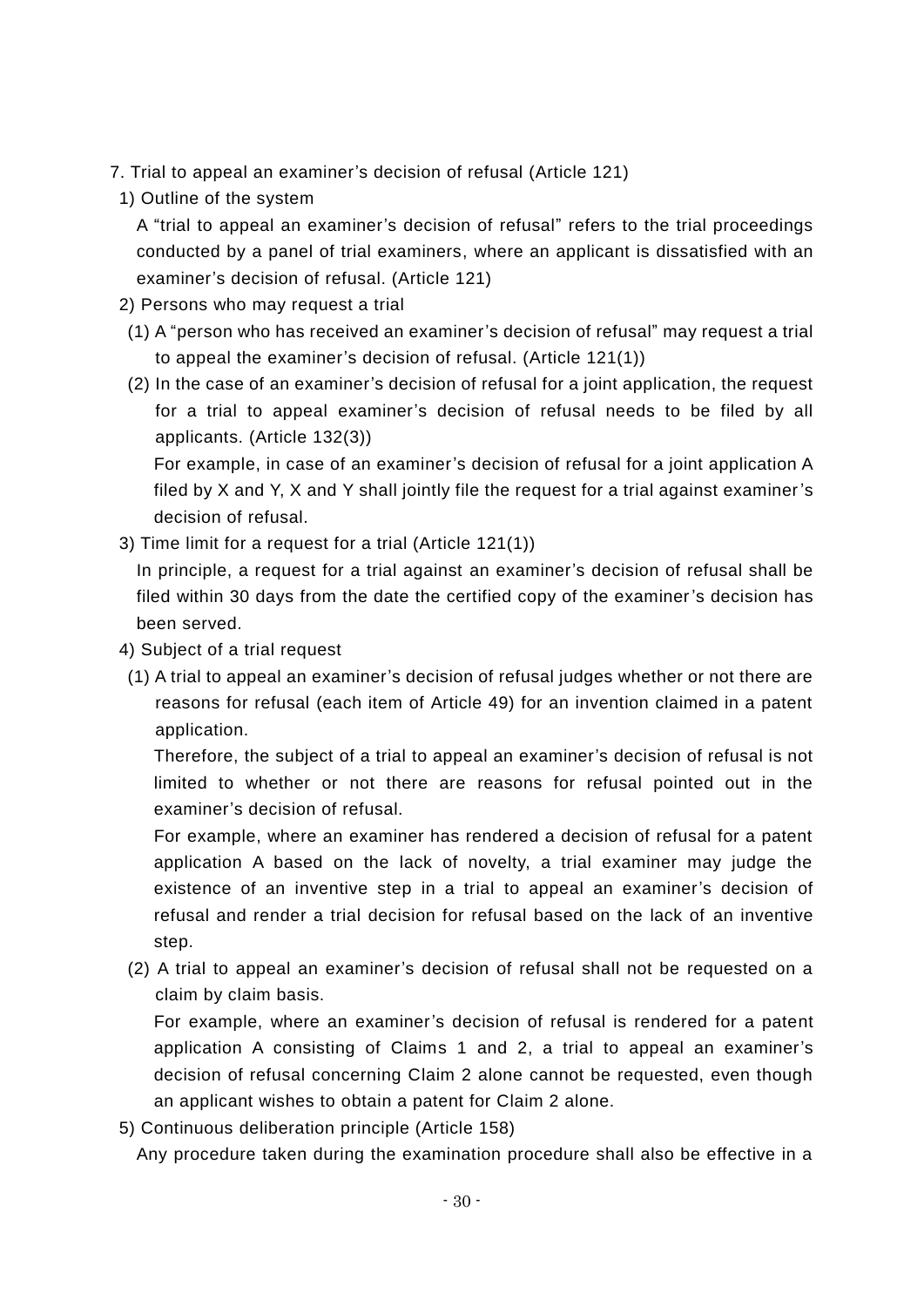trial to appeal an examiner's decision of refusal.

For example, in a trial to appeal an examiner's decision of refusal for patent application A, an applicant does not need to resubmit material  $\alpha$  that s/he has submitted for the examination, and the trial examiner does not need to reexamine the same evidence concerning the material α that was already examined by the examiner.

6) Conclusion of a trial

A trial to appeal an examiner's decision of refusal shall conclude in the following cases:

- (1) An applicant may withdraw their request for a trial to appeal an examiner's decision of refusal before a trial decision becomes final and binding. (Article 155(1))
- (2) An unlawful request for a trial, such as a request for a trial to appeal an examiner's decision of refusal not filed within the time limit for a request for a non-amendable trial to appeal an examiner's decision of refusal sated above, may be dismissed by a trial decision. (Article 135)
- (3) Where a claim is rejected in a trial to appeal an examiner's decision for refusal, a "trial decision to reject the claim to appeal the examiner's decision" shall be rendered.

Where an applicant is dissatisfied with this trial decision, s/he may bring an action to the Tokyo High Court for the rescission of this trial decision within 30 days from the date on which a certified copy of the trial decision has been served. (Article 178(1)(3))

(4) Where a claim is approved in a trial to appeal an examiner's decision for refusal, a "trial decision to approve the claim against the examiner's decision" shall be rendered.

In this case, where patent fees for each year during the period from the first to the third year have been paid within 30 days from the date on which a certified copy of the trial decision has been served (Article 108(1)), the establishment of a patent right shall be registered and an applicant may obtain a patent right (Article  $66(1)(2)$ .

- 7) Reconsideration by examiner before appeal
- (1) Outline of the system (Article 162)

As for an application for which a request for a trial to appeal an examiner's decision of refusal has been filed, and to which an amendment has been made simultaneously with the filing of the request, the original examiner reconsiders the application prior to the trial by a trial examiner. This is called "reconsideration by examiner before appeal".

For example, where X, whose patent application A has been refused by examiner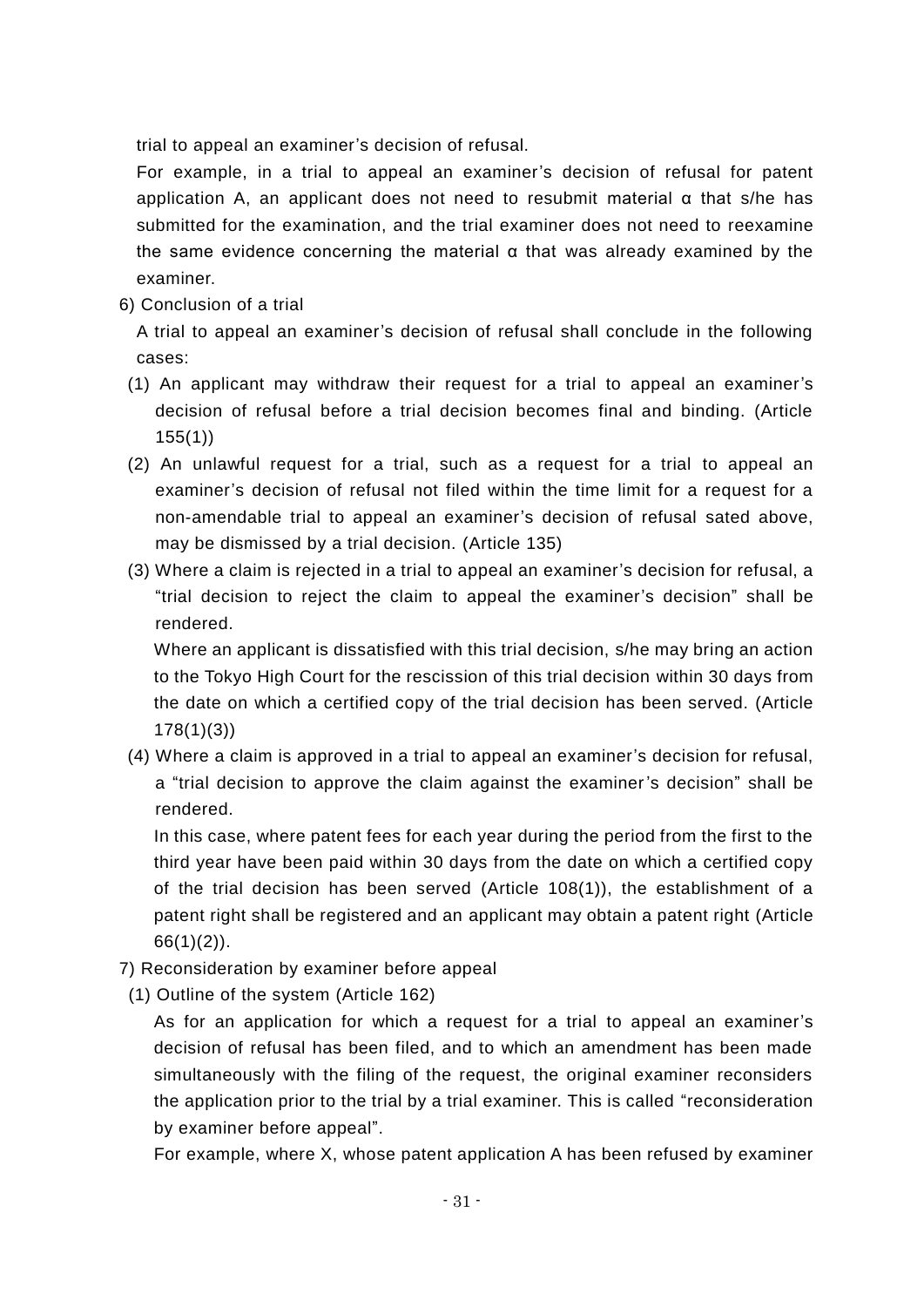Y, files a request for a trial to appeal the examiner's decision of refusal and simultaneously makes an amendment to delete the claim, application A shall be the subject of reconsideration by an examiner before the appeal, and be examined by the examiner Y first, not by a trial examiner.

- (2) Conclusion of reconsideration by examiner before appeal
	- i) Where the reasons for refusal are resolved, the examiner who has reconsidered the application shall decide to grant a patent and reconsideration by examiner before the appeal shall be concluded. (Article 163(3), 164(1))
	- ii) Where the reasons for refusal are not resolved, the examiner who has reconsidered the application shall report the results of the examination to the Commissioner of the Patent Office and reconsideration by the examiner before the appeal shall be concluded. (Article 164(3))

The application shall then be subject to a trial to appeal the examiner's decision of refusal conducted by a trial examiner.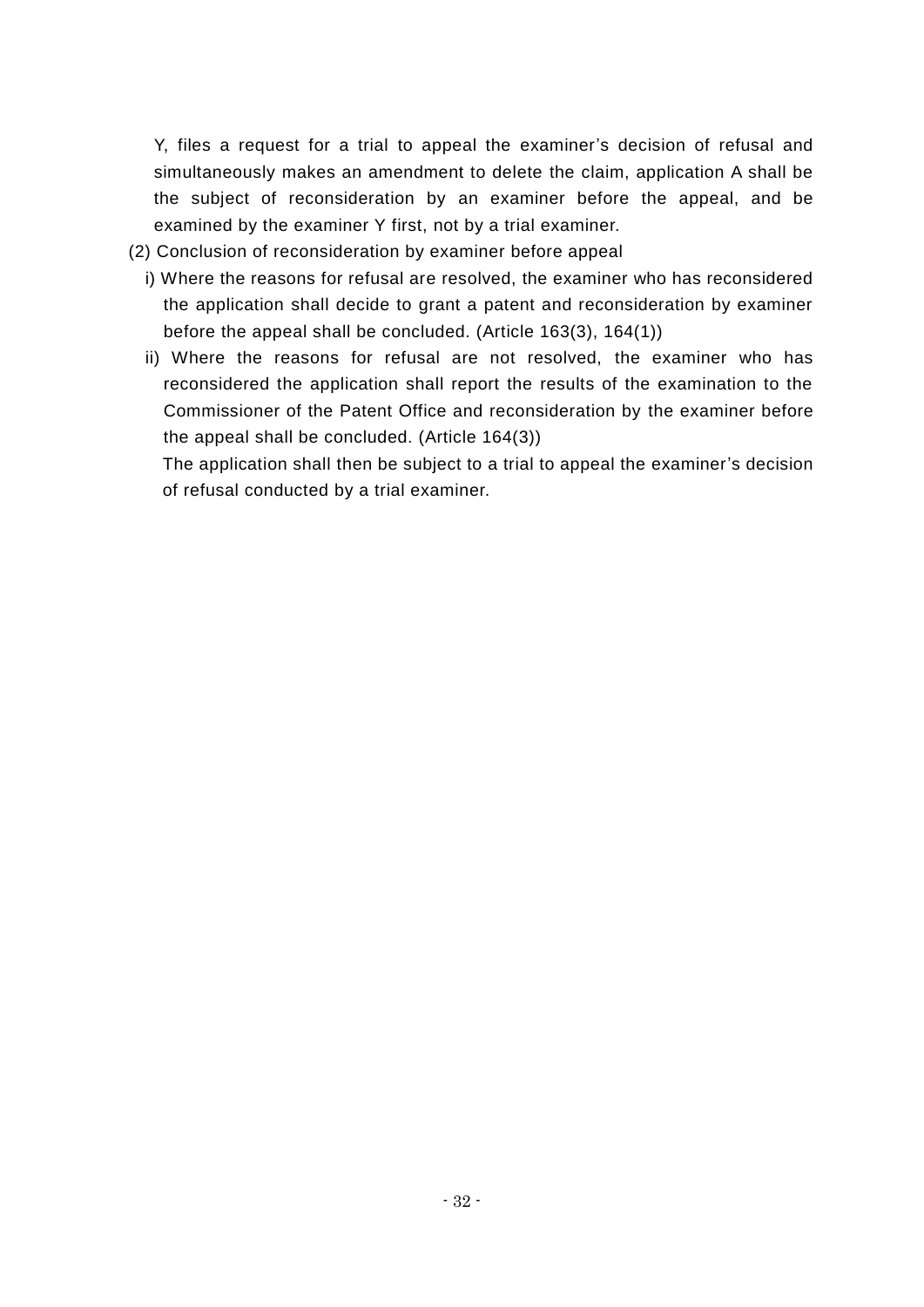#### **III. Contents of Patent Rights**

#### 1. Effect of patent right

A patentee shall have the exclusive right to work the patented invention as a business. (Main clause of Article 68)

Therefore, a patent right has the following two effects:

1) Active effect

Active effect of patent right is the exclusive right of a patentee to work the patented invention as a business.

For example, in the case of a clothes dryer α for which X has obtained a patent, X can manufacture the drier α exclusively as a business.

#### 2) Inactive effect

The inactive effect of a patent right is the right that can prevent the working of a patented invention as a business by third parties without a title such as a license, etc. or justifiable reasons such as the working of a patented invention for a research purpose.

In the case of the example above, where Y manufactures clothes dryer α as a business without obtaining a license from X, and not for research or experimental purposes, X can stop the manufacture of clothes dryer α by Y.

#### 2. Meaning of the term "as a business"

Generally, the term "as a business" is considered to mean "widely as a business."

In other words, the effect of a patent right shall not extend to the working of a patented invention on a personal basis or in households, even though such cases also fall under the "working" of an invention.

In the case of the example above, the effect of patent right of the clothes dryer  $\alpha$  shall not extend to the case where clothes dryer  $\alpha$  is used to dry clothes on a personal basis or in households, since it does not fall under the term "as a business."

1) Necessity of commerciality

However, whether or not a patented invention is worked for a commercial (profit) purpose or not is irrelevant to whether or not it violates a patent right.

Therefore, in the case of the example above, even where a company Y uses the clothes dryer  $\alpha$  to dry customers' clothes free of charge, it violates the patent right of company X since it falls under the term "as a business."

2) Necessity of repeated continuity

Also, whether or not a patented invention is worked continuously and repeatedly is irrelevant to whether or not it violates a patent right.

Therefore, in the case of the example above, where a company Y uses the clothes dryer α only once to dry customers' clothes, it violates the patent right of company X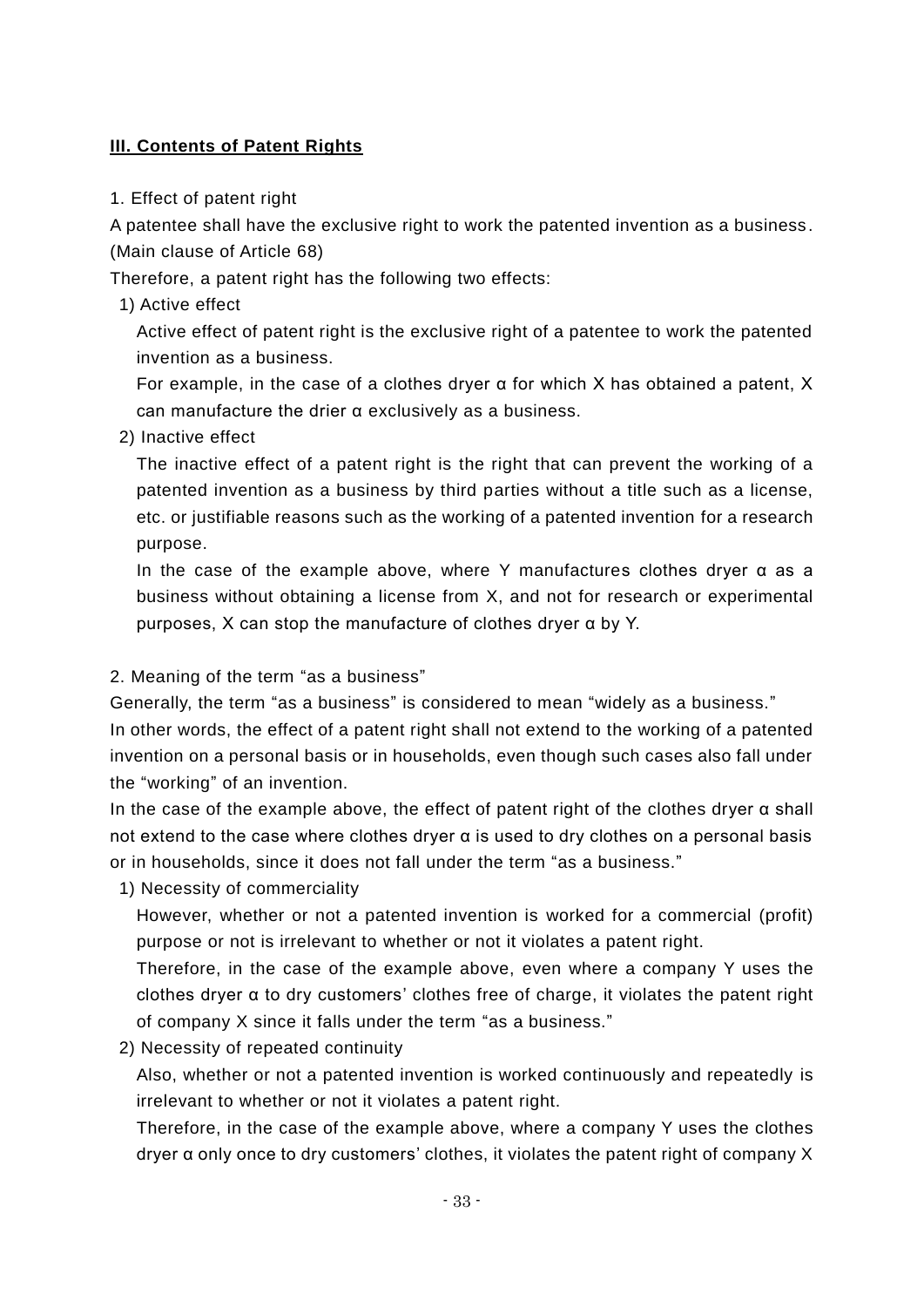since it falls under the term "as a business."

#### 3. Meaning of "working"

1) Working of an invention of a product (Article 2(3)(i))

The "working" of an "invention of a product" means producing, using, assigning, etc. (assigning and leasing), exporting or importing, or offering for assignment, etc. (e.g. flyer distribution) of the said product.

For example, an invention pertaining to a clothes dryer  $\alpha$  is an invention of a product. Therefore, the effect of the patent right pertaining to α extends to the manufacturing of α, since it falls under the working of the invention α.

2) Working of an invention of a simple process (Article 2(3)(ii))

The "working" of an "invention of a simple process" means the act of using the process.

For example, an invention pertaining to a process for drying clothes  $\beta$  is an "invention of a simple process." Therefore, the effect of the patent right of β extends to the drying of clothes using β, since it falls under the working of the invention β.

3) The working of an invention of a process for producing a product (Article 2(3)(iii)) The "working" of an "invention of a process for producing a product" means the act of using the process, as well as using the product produced by the process. Therefore, the effect of the patent right does not extend to a product produced by a process other than the patented process for producing a product.

For example, in the case where a clothes dryer  $\alpha$  has been patented, the effect of the patent right extends to the clothes dryer α regardless of the process by which it was produced.

On the other hand, in the case where a process  $\beta$  for producing the clothes dryer  $\alpha$ has been patented, the effect of the patent right does not extend to a clothes dryer α if it was produced by a different process γ.

- 4. Principles concerning the effect of a patent right
- 1) Principle of independence of the act of working the invention

The "principle of independence of the act of working the invention" is a principle wherein the acts of working the invention stated above are independent of each other.

For example, where Y has manufactured a clothes dryer α patented by X without X's permission, Y shall be deemed to have violated the patent right of X. Where Z has purchased the clothes dryer α manufactured by Y and sold it to W, Z shall also be deemed to have violated the patent right of X since the act of manufacturing by Y and the act of selling by Z are independent of each other.

2) Exhaustion of a patent right (decision by the Supreme Court on July 1, 1997 on the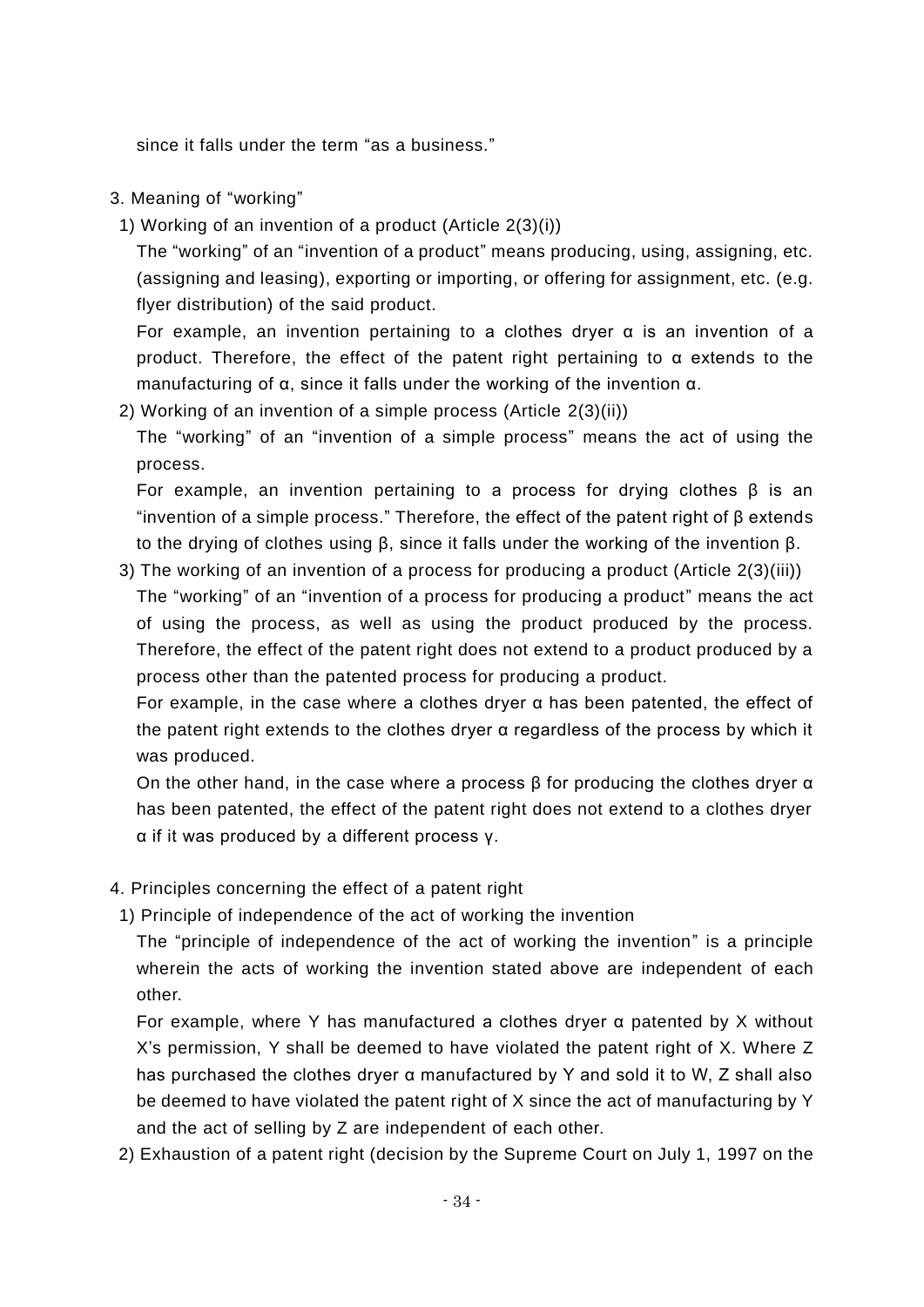"BBS case")

However, a patent right of a patented product shall be deemed to have been exhausted where a patentee has assigned the patented product within Japan. Therefore, the said patent right shall not extend to subsequent acts of assigning or using the patented product.

In the case of the example above, where Y has purchased the clothes dryer  $\alpha$ manufactured by X and assigned it to Z, this shall not constitute an infringement of the patent right of X.

3) Parallel import of a patented product (decision by the Supreme Court on July 1, 1997 on the "BBS case")

Where a patentee has assigned a patented product outside Japan, the patentee may not, in principle, enforce the patent right concerning cases where the assignee imports the patented product into Japan.

For example, where X holds a patent right for a clothes dryer  $\alpha$  in Japan and the U.S., and Y has purchased α in the U.S. and imported it into Japan, Y's act shall not constitute an infringement of the patent right owned by X in Japan.

4) Repair/modification (Decision by the Supreme Court on November 8, 2007, on the "Ink tank case")

Where a repaired or modified patented product is deemed a newly produced patented product that is not identical to the original patented product, a patentee may exercise the patent right over the repaired or modified patented product.

For example, where X has a patent right for a clothes dryer  $\alpha$  and Y has purchased the clothes dryer α manufactured by X and sold it as it is to Z, Y's act shall not constitute an infringement of the patent right owned by X since the patent right has been exhausted.

However, where Y has repaired or modified the clothes dryer α manufactured by X and Y's act is deemed "reproduction" of the clothes dryer α, it shall constitute an infringement of the patent right owned by X.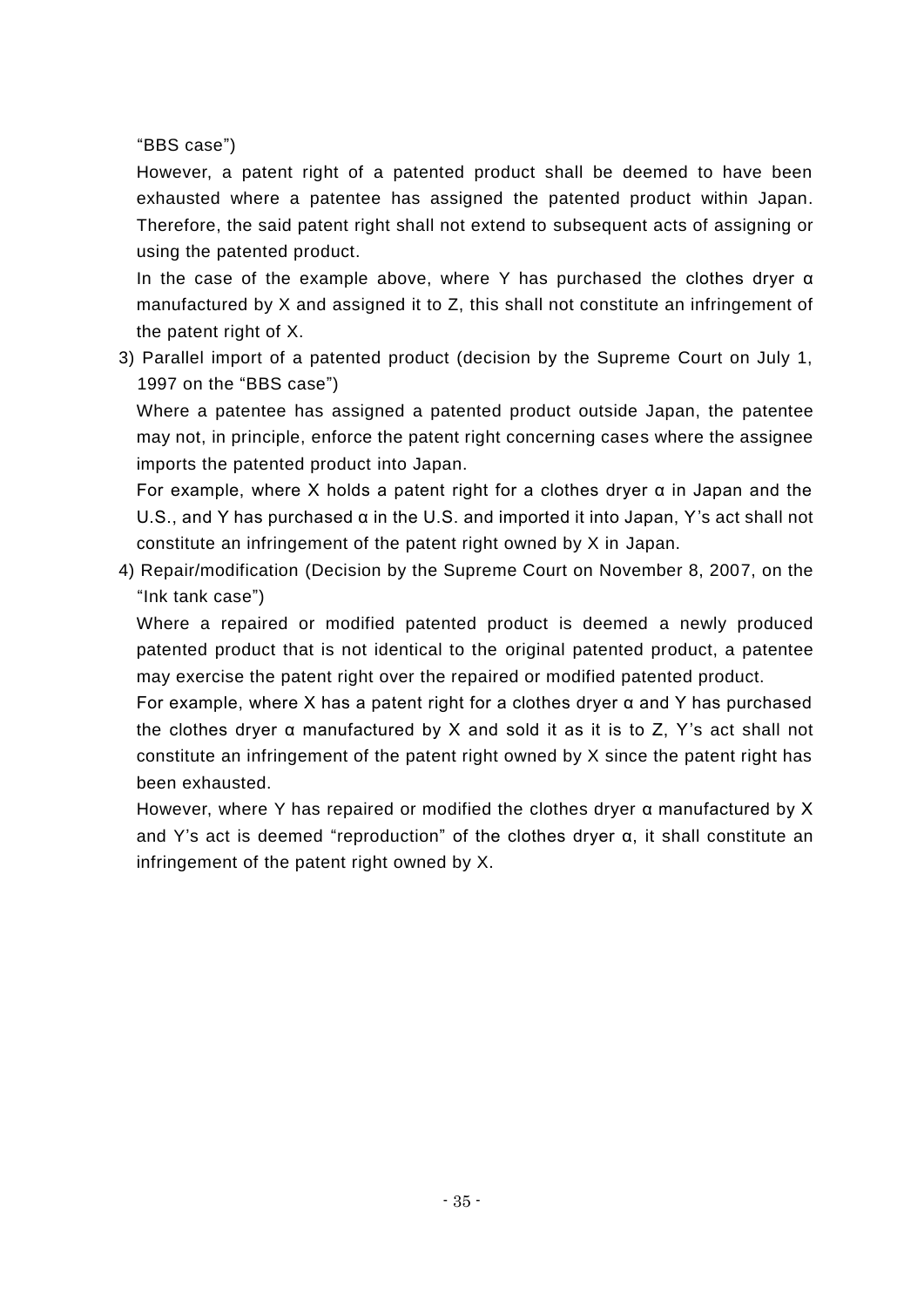#### **IV. Infringement of Patent Rights**

#### 1. Overview

Infringement of a patent right is the working of a patented invention as a business by a third party without a title such as a license, or justifiable reasons such as the working of a patent invention for experimental reasons. (Main clause of Article 68) Infringements of patent rights include the following aspects (Figure 9).



(Figure 9) Aspects of patent right infringement

2. Criteria for determination of the technical scope

The scope covered by a patent right is known as the "technical scope" of the patented invention.

1) Handling of the scope of claims (Article 70(1))

The technical scope of a patented invention shall be determined based upon the statements in "the scope of claims." Therefore, in principle, matters stated in the scope of claims alone shall serve as the criteria for the determination of the technical scope, and matters not stated in the scope of claims shall not serve as criteria for the determination of the technical scope.

2) Handling of the description and drawings (Article 70(2))

However, the meaning of terms stated in the scope of claims shall be interpreted in consideration of the statements in the description and drawings.

That is, where the specific meaning and definition of the terms stated in the scope of claims are described in a detailed explanation of the invention, the technical scope of a patented invention shall be determined in consideration thereof.

3) Handling of the abstract (Article 70(3))

However, statements in the abstract shall not be taken into consideration in determining the technical scope, since the purpose of the abstract is simply to be used as technical information.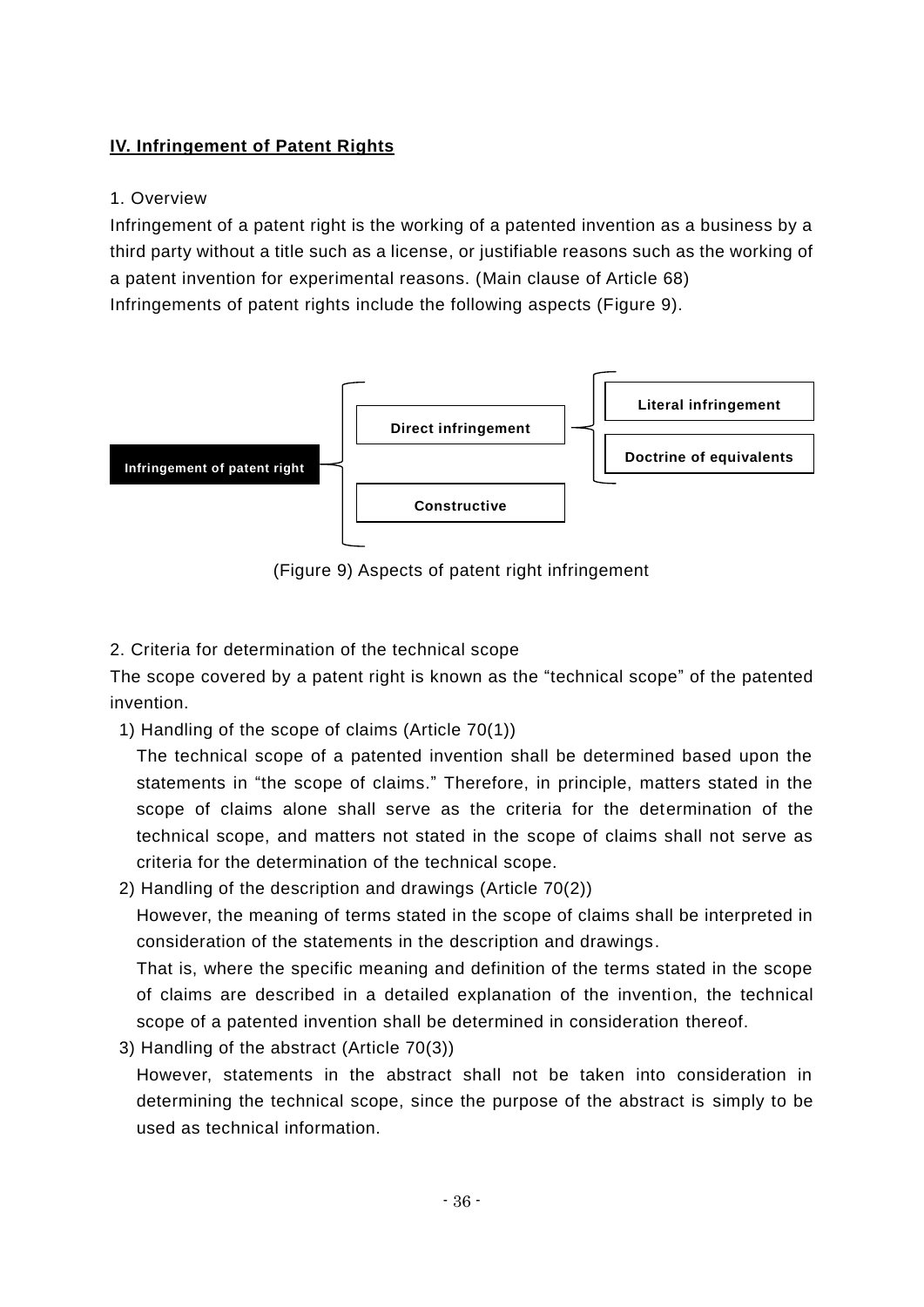#### 3. Literal infringement

"Literal infringement" refers to cases wherein the accused product is deemed to fall into the technical scope of a patented invention as a result of interpreting the wording stated in the scope of claims.

Therefore, the accused product falls under the technical scope of the patented invention, where the constitution of the accused product is identical to the constitution stated in the scope of claims.

For example, where X has a patent right for a clothes dryer  $\alpha$  consisting of parts A and B, a clothes dryer α consisting of parts A and B falls under the technical scope of the clothes dryer α, and therefore infringes the patent right of X.

On the other hand, where there is a part in the constitution stated in the scope of claims that is different from that of the accused product, the accused product is not, in principle, deemed to fall under the technical scope of the patented invention.

In the case of the above example, a clothes dryer β consisting of parts A and C does not fall into the technical scope of the clothes dryer α, and therefore does not infringe the patent right of X.

4. Doctrine of equivalents (Decision by the Supreme Court on February 24, 1998, on the "ball spline case"

However, even where there is a part in the constitution stated in the scope of claims that is different from that of the accused product, the accused product shall be regarded as equivalent to the constitution stated in the scope of claims and falling under the technical scope of the patented invention if the following five conditions are satisfied:

For example, where X has a patent right for a clothes dryer  $\alpha$  consisting of parts A and B, the following five conditions need to be satisfied in order for X to exercise the patent right over a clothes dryer α' consisting of parts A and b:

- 1) The difference in the constitution is not an essential part of the patented invention. In the case of the example above, the component B shall not be an essential part of the clothes dryer α.
- 2) The purpose of the patented invention can be achieved, and the same effect can be attained, even if a different part of the patented invention is replaced by the corresponding part of the accused product, etc.

In the case of the example above, the purpose of the clothes dryer  $\alpha$  can be achieved, and the same effect can be attained, even if component B is replaced by component b.

3) A person having an ordinary skill in the art to which the invention pertains could have easily come up with the replacement mentioned in the right at the time of the manufacturing of the accused product.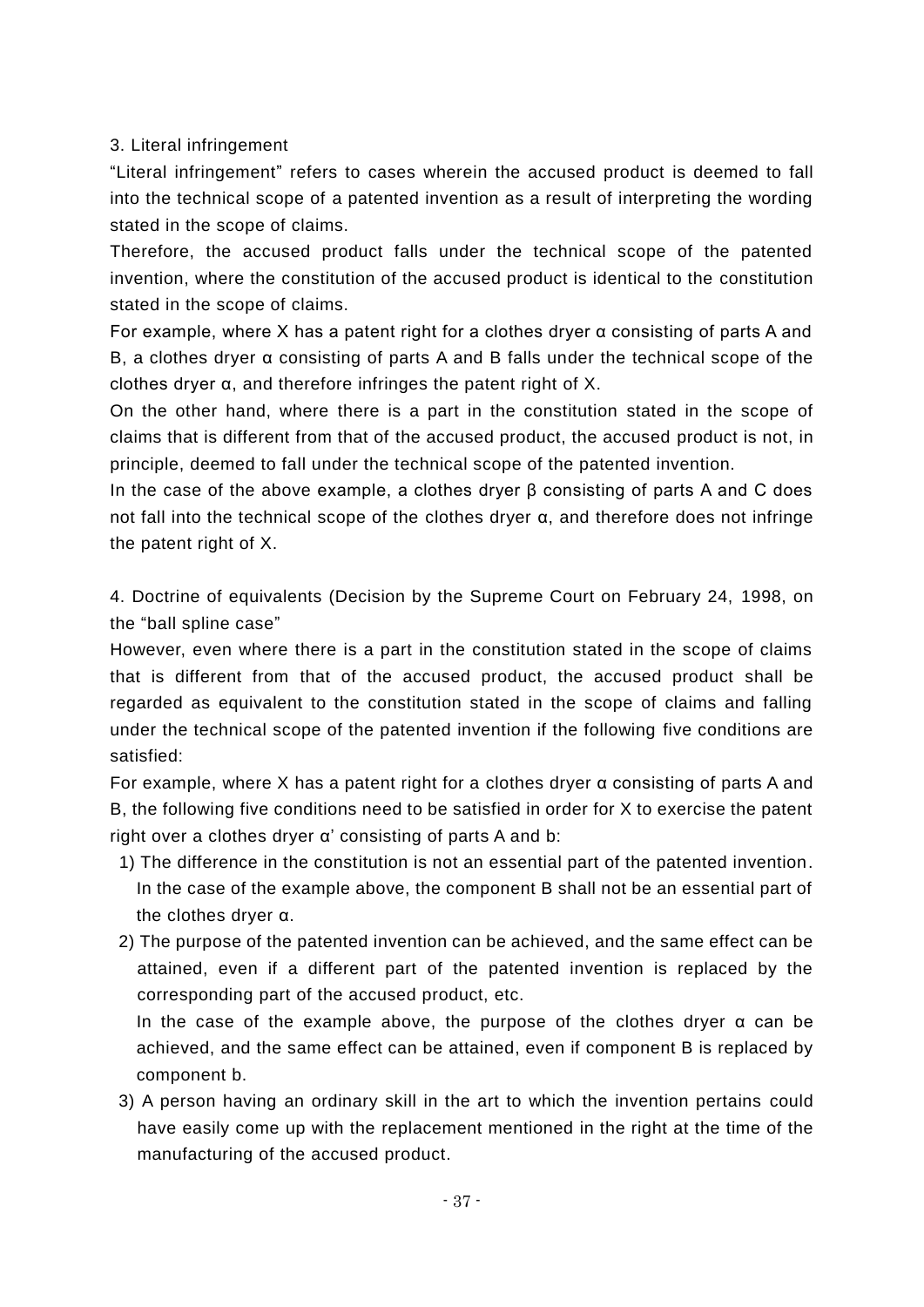In the case of the example above, a person having ordinary skill in the art to which the invention pertains can easily come up with the replacement of component B by component b at the time of the manufacturing of the accused product.

- 4) The accused product is not identical to a publicly-known technology at the time of the filing of the patent application for the patented invention, or could not have been easily deduced from the same at the time of the filing by a person skilled in the art. In the case of the example above, the clothes dryer α' shall not be identical to a publicly-known technology at the time of the filing of the patent application for the patented invention, or shall not have been easily deduced from the same at the time of the filing by a person skilled in the art.
- 5) No special circumstances exist, such as the accused product being intentionally excluded from the scope of claims of the patented invention during the filing procedure.

In the case of the example above, no special circumstances exist, such as the clothes dryer α' being intentionally excluded from the scope of claims of the clothes dryer α in a written opinion submitted during the filing procedure.

#### 5. Constructive infringement (Each item of Article 101)

"Constructive infringement" refers to certain preliminary and contributory acts that do not originally infringe a patent, but are deemed to infringe a patent under the Patent Act.

1) Acts of providing exclusive products (Article 101(i)(iv))

Acts deemed to constitute infringement of a patent right pursuant to the provisions under Article 101(i) and (iv) shall satisfy the following two requirements:

(1) Provision of "a product to be used exclusively for the production of the patented invention" or "a product to be used exclusively for the use of the process." (Article 101(i))

Example) An assembly kit β consisting of all the necessary parts for the assembly of a clothes dryer α, where X has a patent for a finished product of a clothes dryer α.

(2) "Production, etc." is conducted "as a business"

Example) In the case of the example above, where Y manufactures the assembly kit β for the clothes dryer α as a business.

2) Acts of providing any product indispensable for the resolution of the problem by the invention (Article 101(ii)(v))

Acts deemed to constitute infringement of a patent right pursuant to the provisions under Article 101(ii) and (v) shall satisfy the following five requirements:

(1) Provision of "a member to be used for the production of the product pertaining to the patented invention," or "a member to be used for the use of the process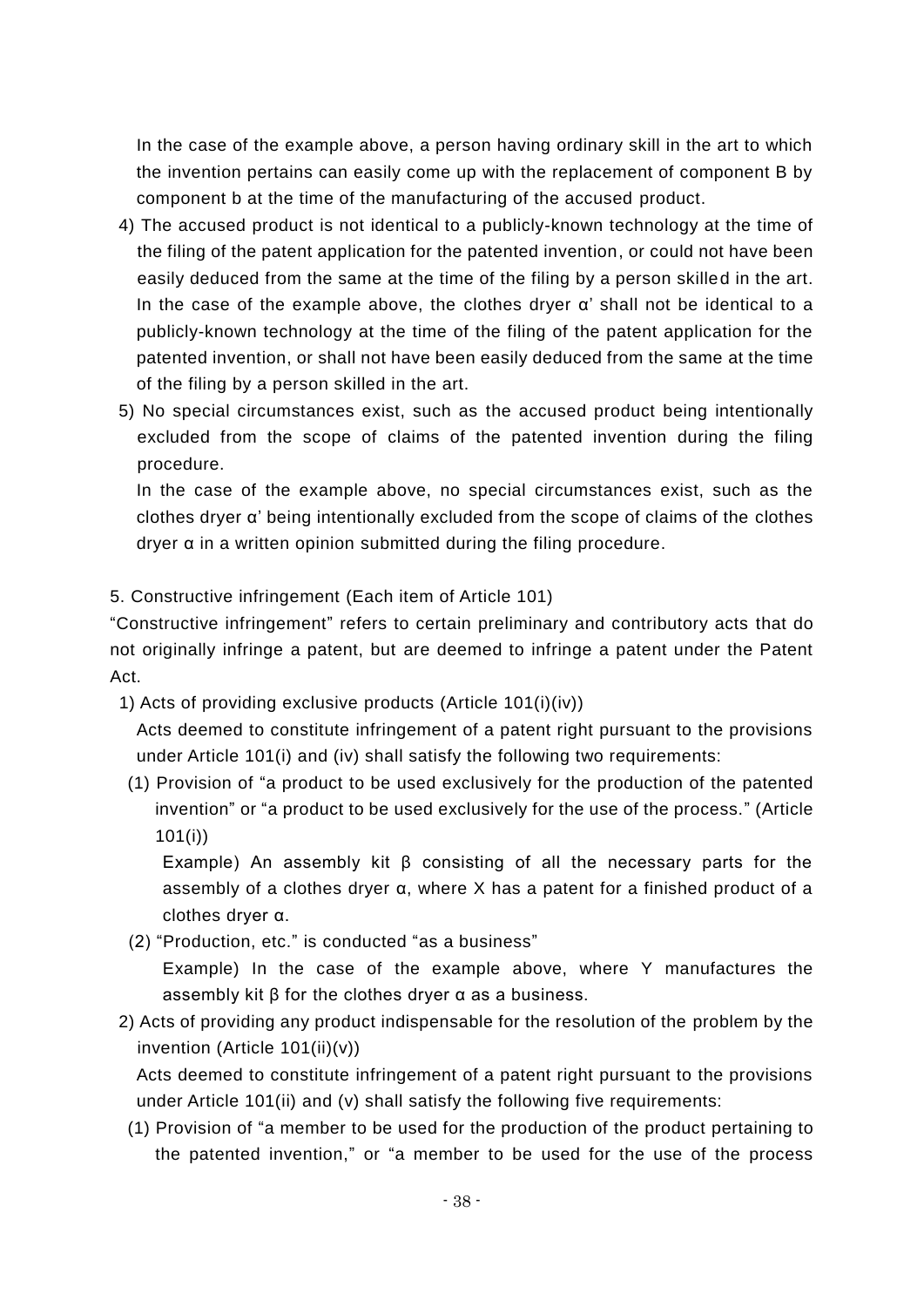pertaining to the patented invention"

Example) Pigment β used for the ink of a ballpoint pen  $α$ , where X has a patent right for a ballpoint pen α

(2) Provision of a member indispensable for the resolution of the problem by the invention

Example) In the case of the example above, a special pigment  $\beta$  used for the ink of a ballpoint pen α, where ballpoint pen α uses an ink that vanishes over time

- (3) Provision of a member that is not widely distributed within Japan Example) In the case of the example above, where β refers to normal ink widely distributed in Japan, it shall not constitute infringement of the patent right for the ballpoint pen α.
- (4) Provision of a member knowing that the invention is a patented invention and that the member is used for the working of the patented invention

Example) In the case of the example above, a supplier Z of the pigment β needs to actually know that a buyer Y of a pigment β uses pigment β for the production of a ballpoint pen α, and that the ballpoint pen α has been patented.

- (5) Production of accused products as mentioned above as a business Example) In the case of the example above, Z needs to manufacture pigment β as a business
- 3) Acts of possessing the patented product for the purpose of assigning (Article 101(iii), (vi))

Acts deemed to constitute infringement of a patent right pursuant to the provisions under Article 101(iii) or (vi) shall satisfy the following two requirements:

- (1) Possession of a "product pertaining to a patented invention" or a "product produced by the producing process pertaining to a patented invention"
- (2) Possession of a product for the purpose of assigning or exporting it as a business Example) Where X has a patent right for a finished product of a clothes dryer α, Y's act of keeping the clothes dryer  $\alpha$  in storage for a purpose of assigning or exporting it as a business shall be deemed infringement of the patent right of X.

#### 6. Remedies for patent infringements

Where a patent right is infringed, a patentee or exclusive licensee (hereinafter, "patentee, etc.") may claim for civil and criminal remedies as follows:

1) Civil remedy

There are four types of civil remedies as follows:

(1) Right to seek injunction (Article 100)

Example) Where X is a patentee of a clothes dryer α, and Y manufactures the clothes dryer α without the prior consent of X, X may demand Y to stop the manufacturing of the clothes dryer α.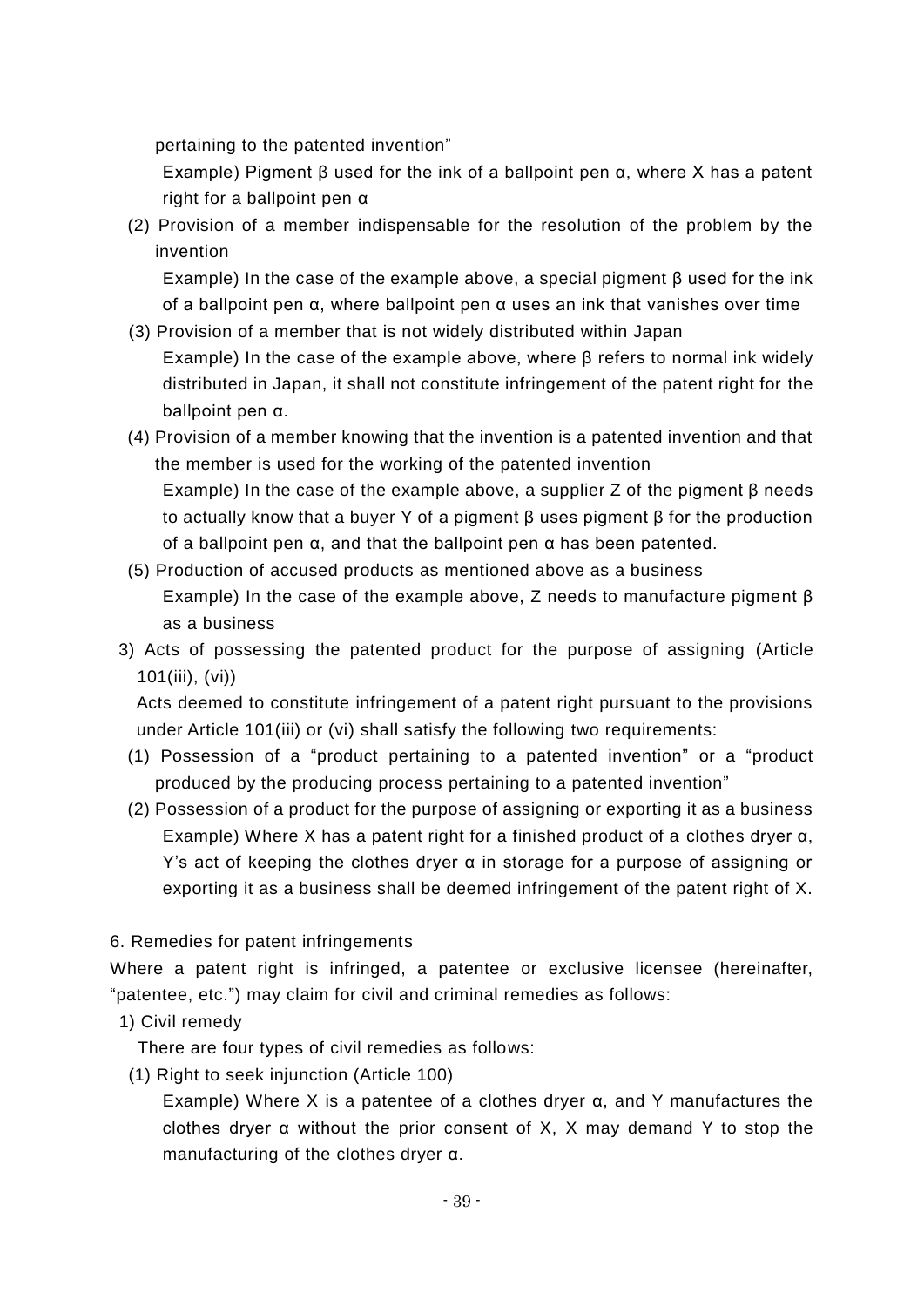- (2) Right to claim compensation for damages (Article 709 of the Civil Law) Example) In the case of the example above, X may claim compensation for damages caused by Y due to the manufacturing of the clothes dryer  $\alpha$  without prior consent of X.
- (3) Right to claim for unjust enrichment (Article 703 and 704 of the Civil Law) Example) In the case of the example above, X may claim return of the benefits earned by Y through the manufacturing of the clothes dryer X without the prior consent of X.
- (4) Right to claim for measures to restore credibility (Article 106)

Example) In the case of the example above, where the clothes dryer α manufactured by Y without the prior consent of X is defective and consumers believe that the clothes dryer manufactured by X is also defective, X may demand that Y posts an apology in a national newspaper, etc.

2) Criminal punishment

A person who has infringed a patent right shall be subject to the following criminal punishment:

| Charge                | Imprisonment         | Criminal fine        | Cumulative<br>imposition |
|-----------------------|----------------------|----------------------|--------------------------|
| Crime of direct       | Imprisonment with    | Criminal fine not    |                          |
| infringement (Article | work for a term not  | exceeding 10 million |                          |
| 196)                  | exceeding ten years  | ven                  |                          |
| Crime of constructive | Imprisonment with    | Criminal fine not    |                          |
| infringement          | work for a term not  | exceeding 5 million  |                          |
| (Article 196-2)       | exceeding five years | ven                  |                          |

(1) Crime of direct infringement (Article 196) (Figure 10)

(Figure 10) Extent of criminal punishment

Example) In the case of the example above, where Y is intentionally infringing X's patent right of the clothes dryer  $α$ , Y may be punished by imprisonment with work for a term not exceeding ten years.

(2) Crime of constructive infringement (Article 196-2)

Example) In the case of the example above, where Z supplies exclusive parts for the clothes dryer  $\alpha$  for Y, Z may be punished by imprisonment with work for a term not exceeding five years.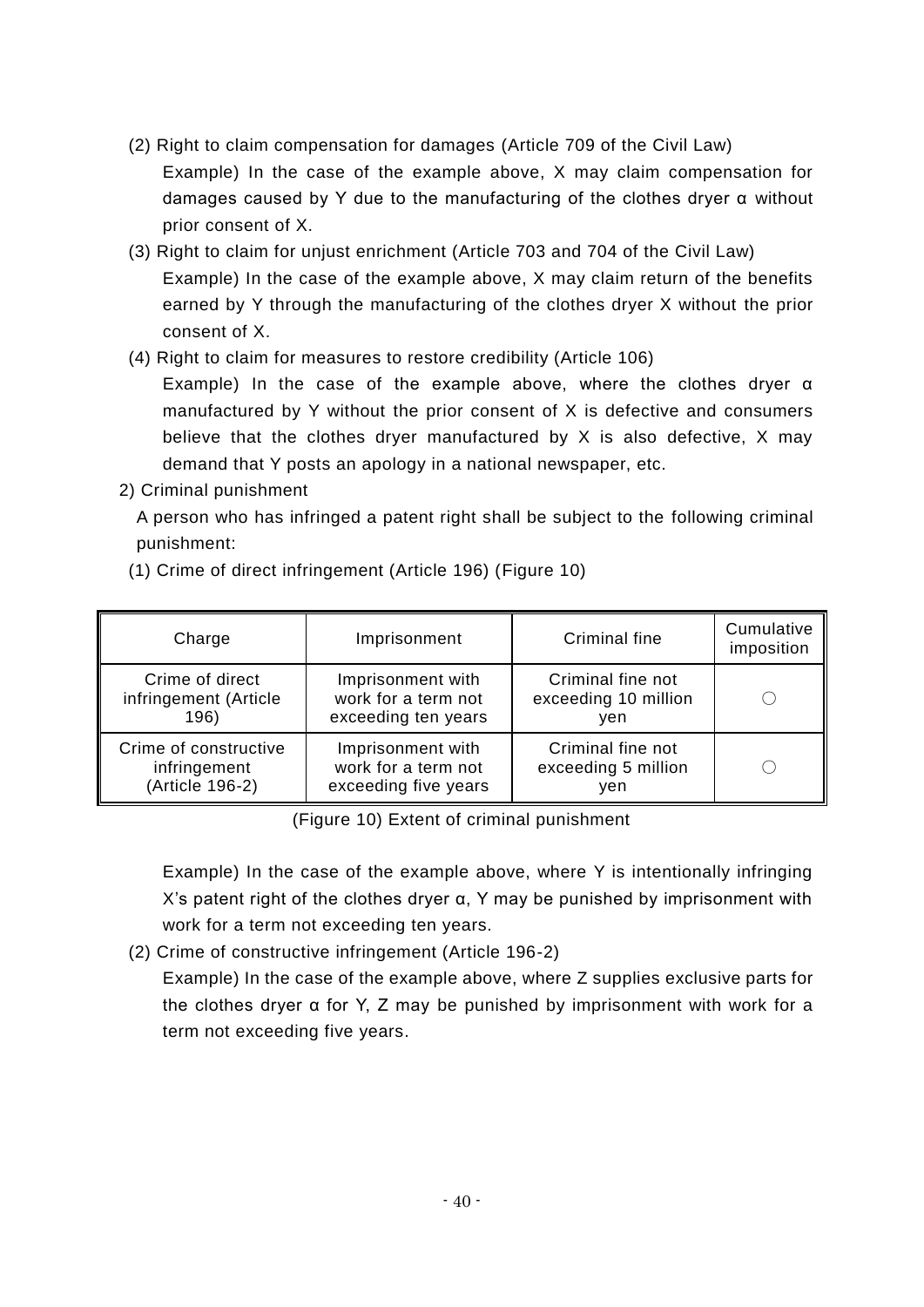#### (3) Dual liability (Article 201) (Figure 11)

| Charge                                | Employer that is a<br>juridical person         | Employer that is a<br>natural person            |
|---------------------------------------|------------------------------------------------|-------------------------------------------------|
| Crime of direct<br>infringement       | Criminal fine not<br>exceeding 300 million yen | Criminal fine not<br>exceeding 10 million yen   |
| Crime of<br>constructive infringement | Criminal fine not<br>exceeding 300 million yen | Criminal fine not<br>exceeding<br>5 million yen |

(Figure 11) Dual liability

Example) In cases where an employee V of a company W has infringed X's patent right in relation to the business of the company W, V shall be subject to the criminal punishment and the company W shall also be subject to a criminal fine not exceeding 300 million yen.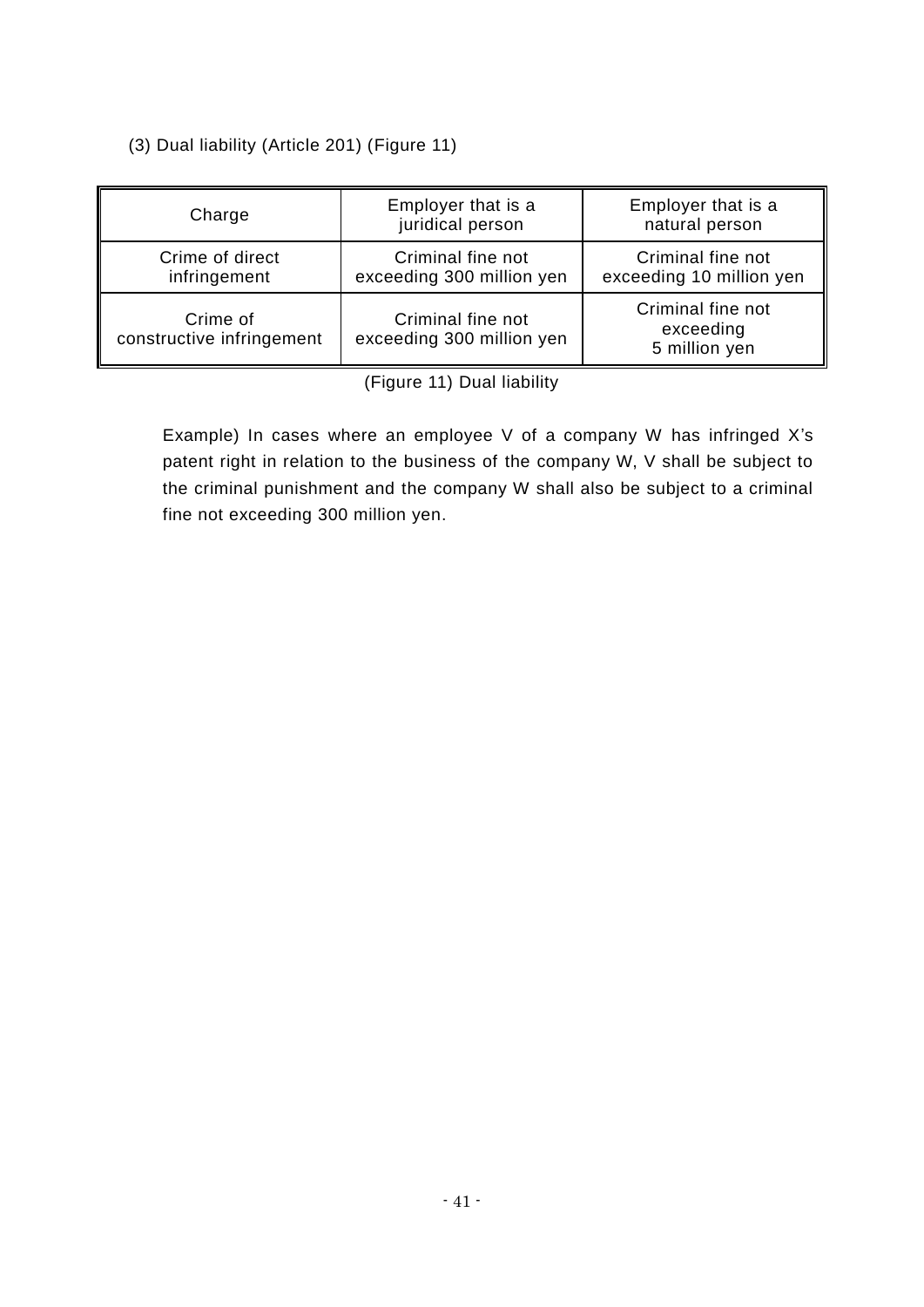#### **V. Lapses of Patent Rights**

Patent rights shall be extinguished due to six reasons, including the expiration of the duration of a patent right.

- 1. Lapse due to the expiration of the duration of a patent right
- 1) In principle, the duration of a patent right shall expire after a period of 20 years from the filing date of the patent application. (Article 67(1))
- 2) The duration of a patent right whose application was filed with a domestic priority claim, or a priority claim under the Paris Convention, shall expire after a period of 20 years from the filing date of the later application claiming a priority. (Article 41(2) of the Patent Act, Article 4-2(5) of the Paris Convention) For example, where a patent application B is filed with a priority claim based on an

application A filed in a country belonging to the Union of the Paris Convention, the duration of the patent right of application B shall expire after a period of 20 years from the filing date of application B.

3) A divisional application, a converted application and a patent application based on utility model registration shall be deemed to have been filed at the time of filing the original application (main clause of Article 44(2) and Article 46-2(2)). Therefore, the duration of a patent pertaining to such applications shall expire after a period of 20 years from the filing date of the original application.

For example, where a utility model registration application A for a device  $\alpha$  (= invention α) is converted to a patent application B pertaining to the invention α, the duration of the patent right pertaining to the patent application B shall expire after a period of 20 years from the filing date of the original utility model registration application A.

- 2. System for registration of extension of duration
- 1) Outline of the system

Even though medical products and pesticides are patented, they cannot be manufactured and distributed unless approved by the government. For such cases, this system allows the extension of the duration of a patent right for up to "five years."

2) Persons who may file an application (Article 67-3(1)(iv))

An application for registration of extension of duration shall be filed by the patentee. For example, an application for registration of extension of duration of a patent for a painkiller  $α$  shall be filed by  $X$ , a patentee of  $α$ .

3) Objective requirements (Article 67-3(1)(i)-(iii))

An application for registration of extension of duration of a patent right shall satisfy all of the following three requirements: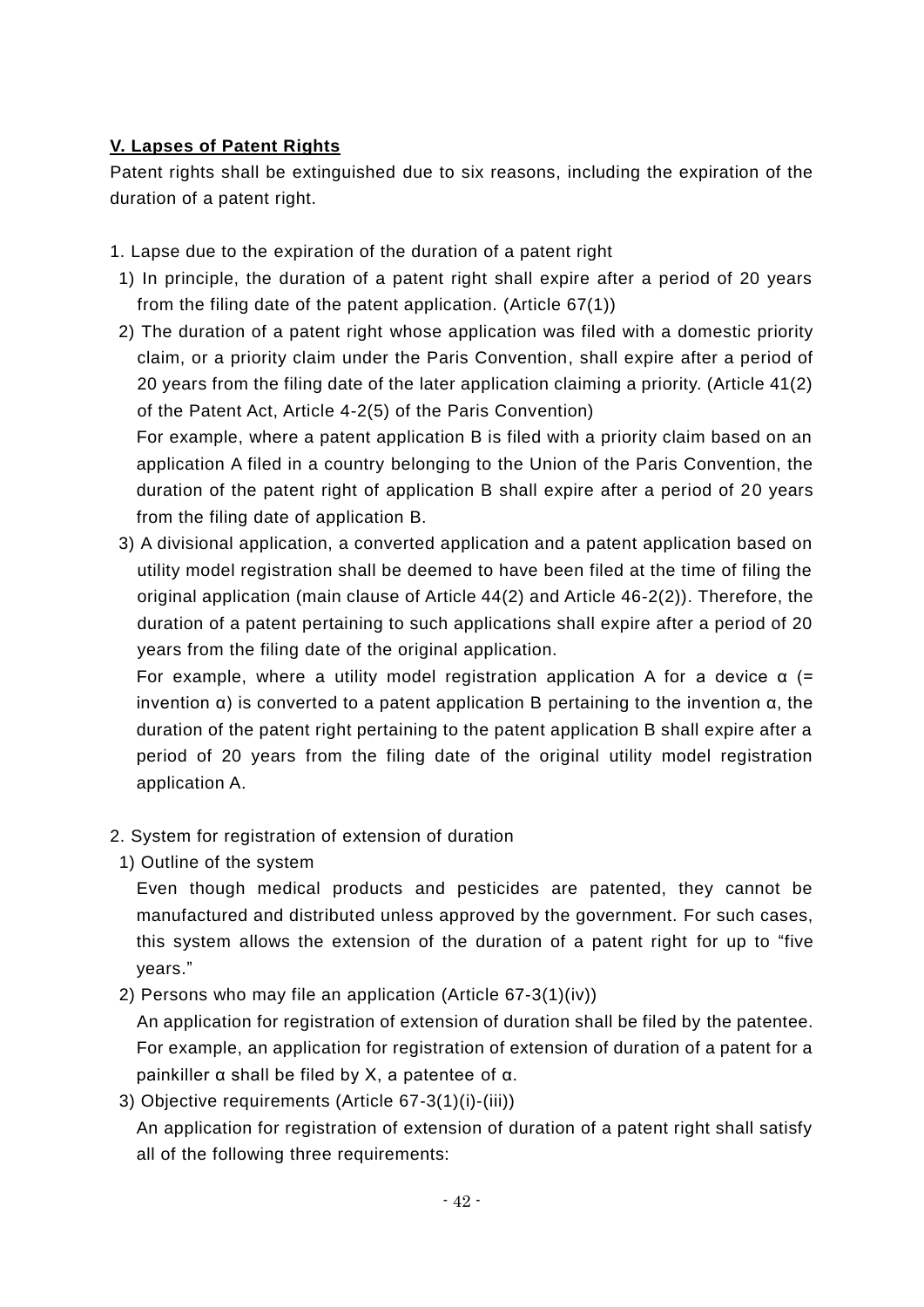(1) The disposition designated by Cabinet Order shall be deemed to have been necessary to obtain for the working of the patented invention.

The "disposition designated by Cabinet Order" is an approval under the Pharmaceutical Affairs Law and a registration under the Agricultural Chemicals Regulation Act. (Article 3 of the Enforcement Order)

For example, it is the case where X needs to have obtained an approval under the Pharmaceutical Affairs Law for the manufacturing and distribution of the patented painkiller α.

(2) The patentee, or the exclusive licensee of the patent, shall have obtained the disposition designated by Cabinet Order. For example, X shall have obtained approval under the Pharmaceutical Affairs

Law concerning patented painkiller α.

- (3) The period for which the extension is requested shall not exceed the period during which the patented invention was unable to be worked. For example, where X was unable to manufacture and distribute the painkiller α for three years, X can request an extension not exceeding three years.
- 4) Time requirements (Article 67-2(3) of the Patent Act and Article 4 of the Enforcement Order)

In principle, an application for registration of a patent right extension shall be filed within three months from the date on which the disposition designated by Cabinet Order was obtained.

- 5) Procedural requirements (Article 67-2(1), (2)) When applying for registration of extension of a patent right, a patentee shall submit to the Commissioner of the Patent Office a "written application" and "materials specifying the reason(s) for the extension."
- 6) Effect of patent right in the case of duration extension (Article 68(2))

Where the duration of a patent right is extended, the effect of such patent right shall extend only to the overlapping parts of the scope where the prohibition of the working of the patent has been rescinded as a result of obtaining a disposition designated by Cabinet Order and the scope of claims. Therefore, the effect of the extended patent right shall not extend to non-overlapping parts.

For example, where X has obtained a patent right for a compound α, and obtained an approval under the Pharmaceutical Affairs Law for a painkiller  $\alpha$ , the effect of a patent right after the registration of an extension for duration shall extend to the compound α as a painkiller, but not to the compound α when used, for example, as an explosive.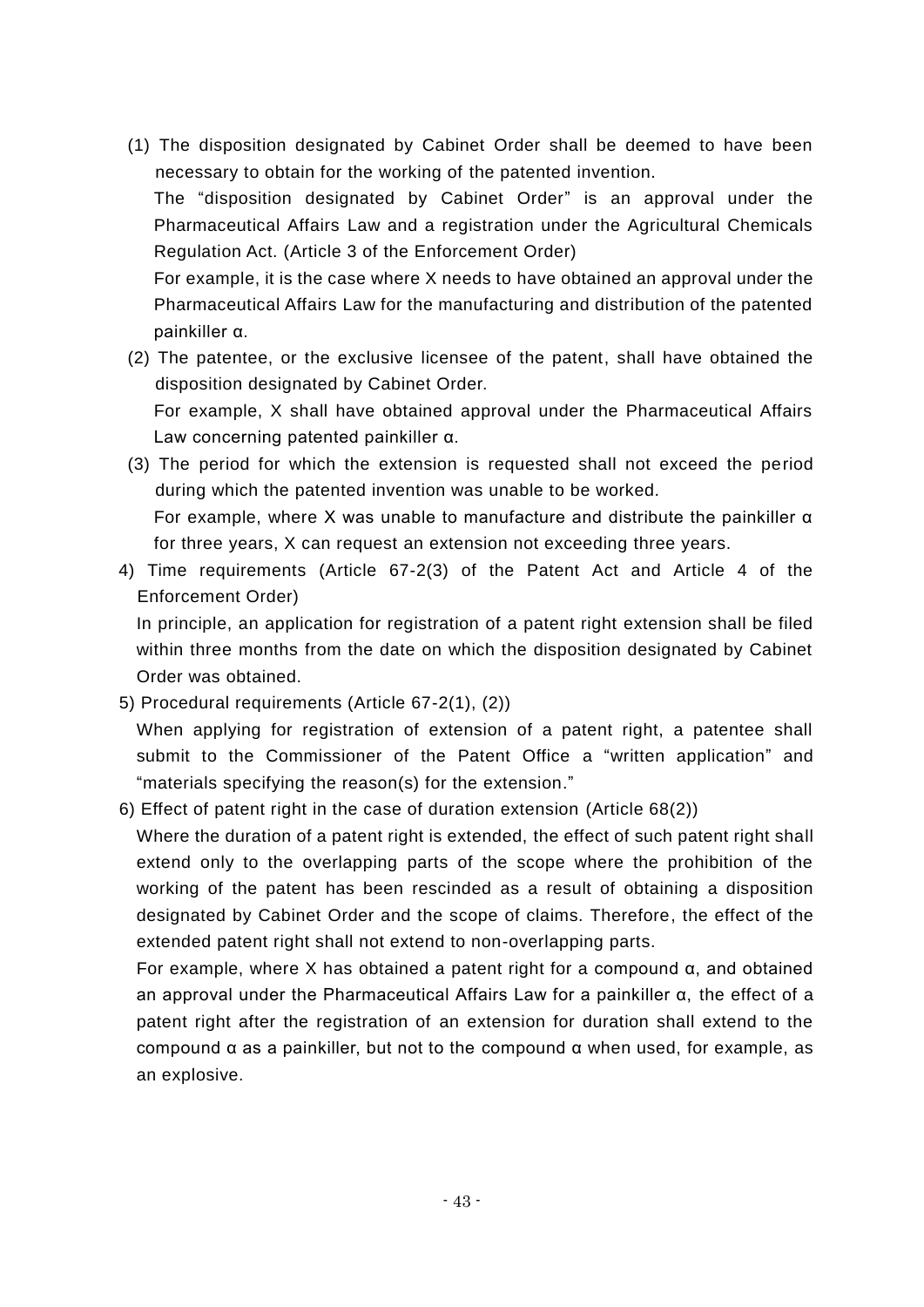#### 3. Lapse due to non-payment of patent fees (Figure 12)



(Figure 12) Lapse due to non-payment of patent fees

- 1) A patentee shall pay patent fees for each year from the date of the registration establishing the patent right to the expiration of the duration. (Article 107(1))
- 2) The patent fees for each year shall be paid in advance by the end of the previous year (Article 108(2).) For example, patent fees for the fourth year shall be paid by the end of the third year from the date of the registration establishing the patent right.

However, patent fees for multiple years may be prepaid in a lump sum. For example, patent fees for the fourth and fifth years may be paid before the end of the third year from the date of the registration establishing the patent right.

3) Even after the expiration of the time limit for the payment of patent fees stated above, the patentee may make a late payment of the patent fees within six months following the expiration of the said time limit, along with a patent surcharge equivalent to the amount of the patent fee. (Article 112 (1))

Where a patentee fails to make a late payment of the fees above, the patent right shall be deemed to have been extinguished retroactively upon expiration of the time limit for the original payment of patent fees. (Article 112(4).)

- 4. Lapse of patent right due to waiver
- 1) A patent right is a property right, so a patentee is free, in principle, to waive his/her patent right. However, the lapse of a patent right due to a waiver must be registered at the Patent Office in order to take effect. (Article 98(1))
- 2) A patent right waiver causes a disadvantage to licensees, so where there is an exclusive licensee, a patentee may waive the patent right only with the consent of the said exclusive licensee. (Article 97(1))